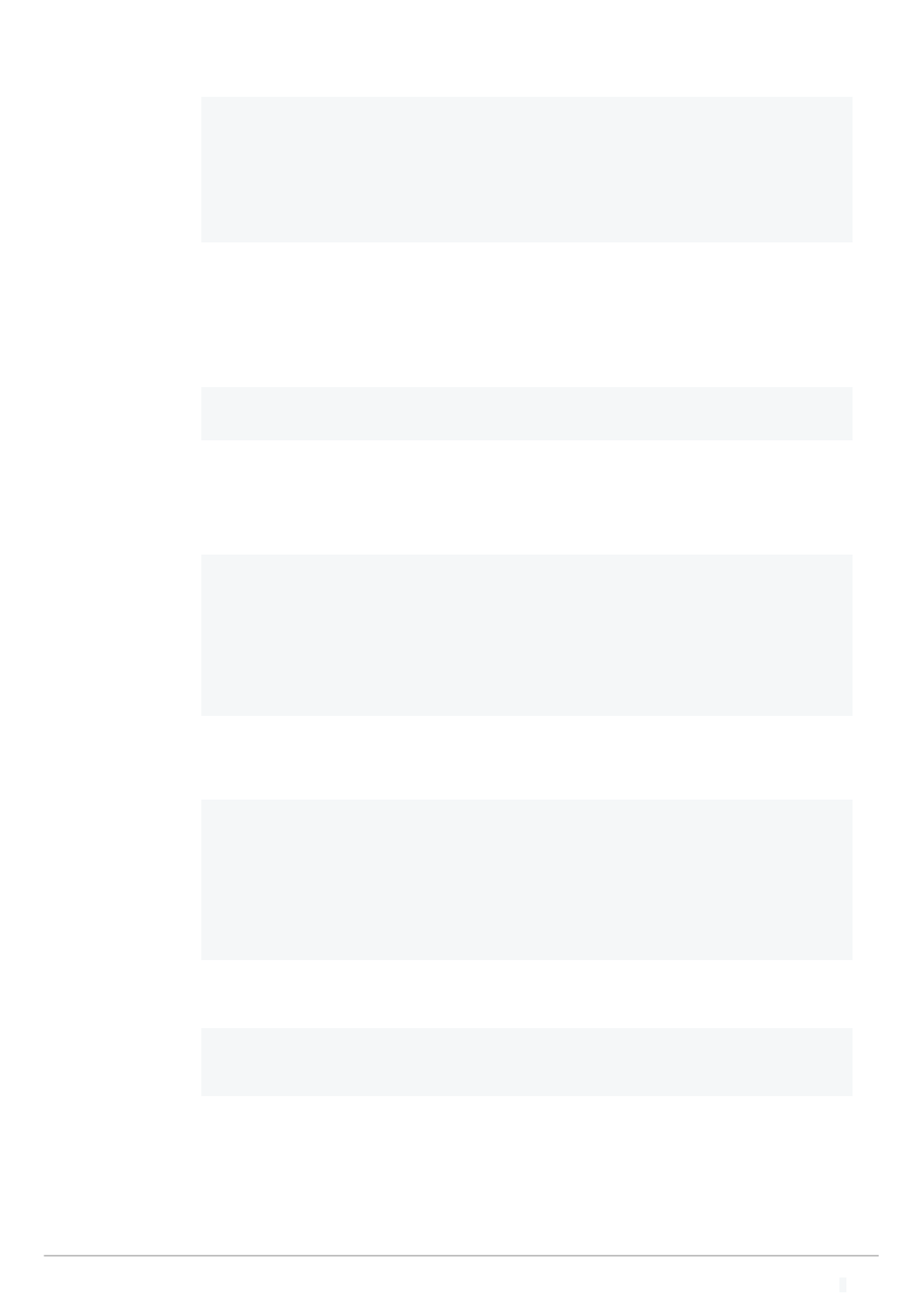Management of climate change risks and opportunities is integrated into U.S. Bank's business strategy due to its broad array of potential impacts (both positive and negative), whether direct (to company assets or business opportunities/approach) or indirect (reputational). We have a robust reputation risk management process to help ensure we are appropriately identifying and addressing emerging reputation risks, including environmental risks. This process continues to evolve and be enhanced through cross-functional information and resource sharing. We use shared databases and specific presentations to educate and inform various business lines so each business line can integrate climate change into their business risk management process and identify opportunities for business growth.

 As regulatory/legislative measures are implemented, there is direct impact to opportunities (new products/services to help customers meet the requirements), business practices (ensuring our compliance with applicable requirements), and risk (will the requirements result in a negative impact on ability to do business or cost to do business for our company and our customers). Our Environmental Working Group and other feedback mechanisms ensure the communication is shared with the appropriate parties to prioritize the identified risks/opportunities. Opportunities are managed through the same channels outlined above for identifying risks. U.S. Bank views opportunities as a function of our risk mitigation function. Where there is a risk, we look for opportunities to better meet customer need and mitigate potential risk before it happens.

 An example of a potential opportunity related to climate change and a transition to a low carbon economy that was shared through our Environmental Working Group was renewable energy lending. This was feedback provided by U.S. Bancorp's Community Development Corporation as an opportunity to meet client needs and is now being explored as a new product. Our extensive risk infrastructure monitors and helps mitigate risks due to climate change such as disaster recovery in the event of severe weather instances.

 An example of how we have managed transitional climate change risk within our customer portfolio is through the expansion of our due diligence process to assess the environmental and reputation risk of customer relationships. This work continues to be escalated to senior management in a continued effort to heighten environmental impact awareness across all business lines, thus being reflected in individual business line strategy and goals. U.S. Bank established a Relationship Risk policy in 2018 to create a consistent enterprise framework for managing reputationally-high risk relationships. A Working Group that outlines policy expectations for prohibited segments or those that present elevated risk, including those who have a high environmental impact, such as coal mining, coal-fired power plants and timber/forestry activities.

 U.S. Bank creates a unified approach through an enterprise Environmental Responsibility Policy that is integrated and linked from various other policies throughout the company, such as the credit policy and relationship review policy. This brings together corporate policies for wider awareness around U.S. Bank's environmental practices. Having an enterprise approach provides greater visibility to identify and uniformly manage relationship risks and allows us to identify opportunities for growth within emerging low carbon industries, such as renewable energy.

 Another way U.S. Bank is working to manage transitional risk is conducting a materiality assessment with sustainability nonprofit, Ceres, and working with them to evaluate current environmental and social risk management practices and provide guidance on establishing a stronger risk management framework to close gaps and best address risks the company faces related to environmental and social issues, including climate change. A more streamlined framework will allow us to better assess transitional risk among our portfolio if certain high impact industries begin to struggle as a result of changing regulation and market demand during a shift to a low carbon economy.

 An example of how we have managed physical climate change risks and opportunities is through energy efficiency programs. Increasing temperatures caused by climate change have the potential to significantly increase the cost to power U.S. Bank's over 3,000 locations. We have managed this risk through energy efficient upgrades, such as LED lighting, more efficient HVAC equipment and motion sensor lighting. Our work towards decreasing the energy footprint of our buildings has opened opportunities for us to save money through reduced energy bills and through increased partnership with our energy vendors, such as purchasing renewable energy through Xcel Energy's Renewable Connect program.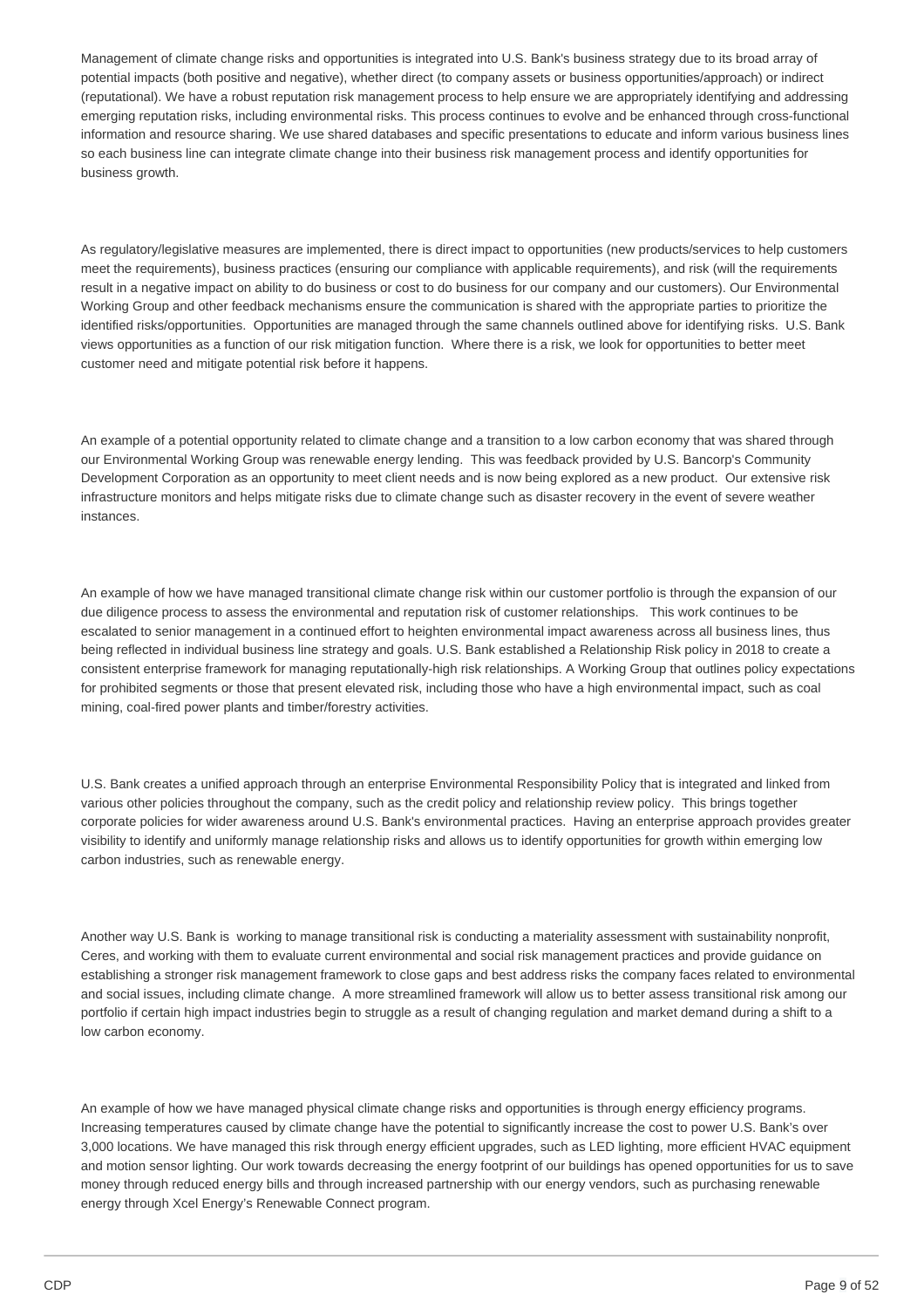## C2.3

(C2.3) Have you identified any inherent climate-related risks with the potential to have a substantive financial or strategic  **impact on your business?** Yes

## C2.3a

(C2.3a) Provide details of risks identified with the potential to have a substantive financial or strategic impact on your **business.**

**Identifier** Risk 1

 **Where in the value chain does the risk driver occur?** Direct operations

**Risk type** Physical risk

#### **Primary climate-related risk driver**

Chronic: Rising mean temperatures

#### **Type of financial impact**

Increased operating costs (e.g., inadequate water supply for hydroelectric plants or to cool nuclear and fossil fuel plants)

#### **Company- specific description**

 In 2018, U.S. Bank spent \$67 million on energy to operate our over 3,000 locations. Rising temperatures will mean air conditioners will run more frequently, causing this cost to increase. U.S. Bank has several locations in the Western/ Southwestern United States, in cities such as Las Vegas, Phoenix, San Diego and Los Angeles. With temperatures continuing to rise, especially in the desert climates, our locations in these areas will require a continually higher level of cooling. U.S. Bank is headquartered in Minneapolis, a traditionally cool city, and has a large presence in other northern locations, such as Milwaukee. These locations do not usually require a high level of cooling, but with increasingly warmer weather, they now require more use of air conditioning units, resulting in higher emissions and costs.

**Time horizon** Current

**Likelihood** Virtually certain

 **Magnitude of impact** Low

 **Are you able to provide a potential financial impact figure?** Yes, a single figure estimate

 **Potential financial impact figure (currency)** 670000

 **Potential financial impact figure – minimum (currency)** <Not Applicable>

 **Potential financial impact figure – maximum (currency)** <Not Applicable>

#### **Explanation of financial impact figure**

We estimate that we could see an annual 1% increase in our energy cost due to increased temperatures across our footprint and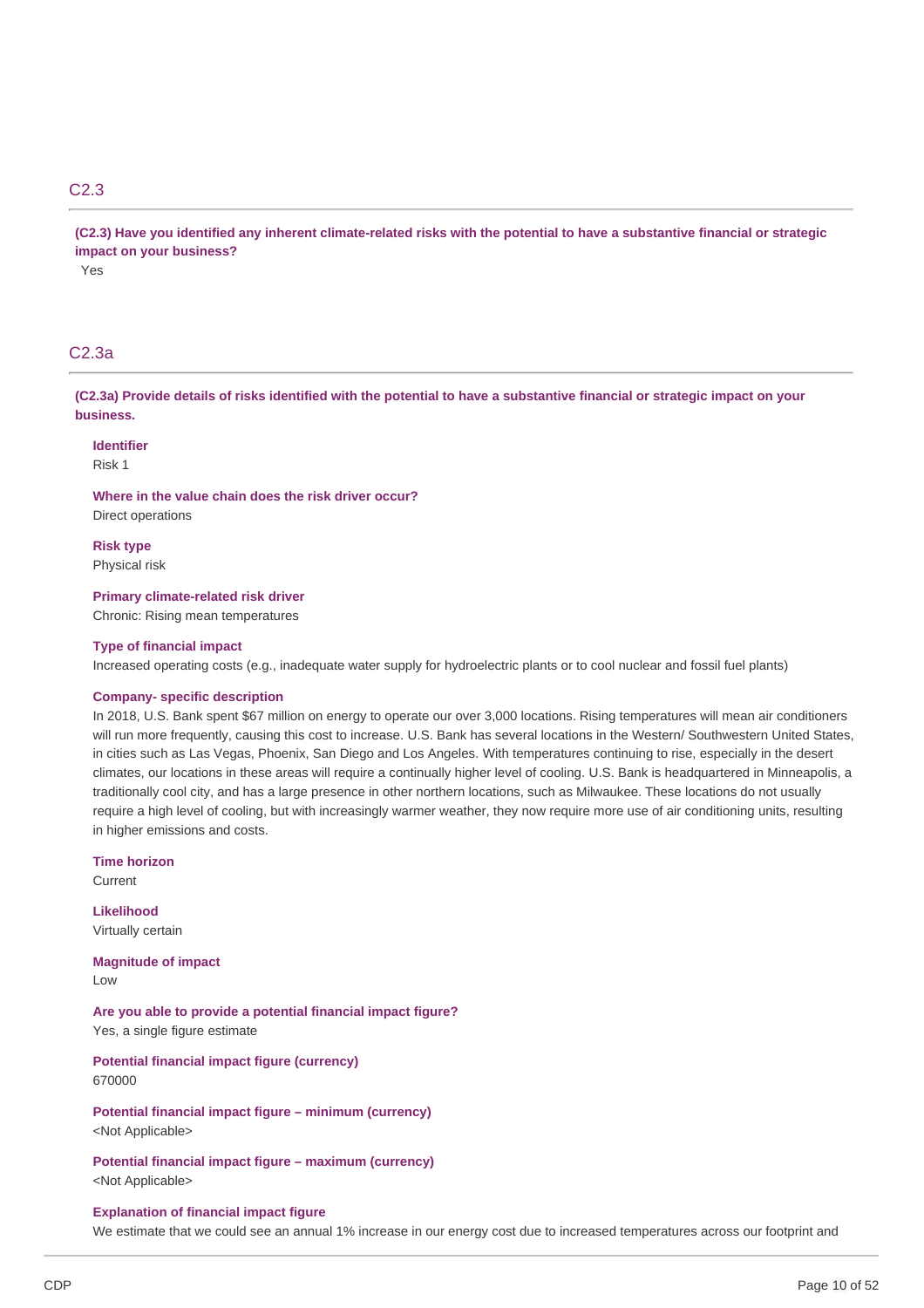an increased need to cool U.S. Bank's over 3,000 buildings. This is an estimate and might vary.

#### **Management method**

 In an effort to mitigate this risk, we are working to upgrade our facilities to be more energy efficient. Examples of this are installations of motion sensor lighting, building all new branch locations to LEED certified standards, switching out light bulbs/fixtures to more efficient options, etc. We approved 11 projects in 2018, mostly LED upgrades, including several large buildings in Ohio and Missouri, where the expected impact is an annual reduction of nearly 5000 MWh of electrical energy. \$2 million is U.S. Bank's annual budget for energy efficient projects. This is considered the "cost of management" because the full amount is dedicated to reducing the energy use of U.S. Bank buildings in an effort to decrease the effect increased energy prices might have on operational costs.

 **Cost of management** 2000000

**Comment**

**Identifier** Risk 2

 **Where in the value chain does the risk driver occur?** Customer

**Risk type** Physical risk

#### **Primary climate-related risk driver**

Acute: Increased severity of extreme weather events such as cyclones and floods

#### **Type of financial impact**

Reduced revenue from decreased demand for goods/services

#### **Company- specific description**

 U.S. Bank's Risk Management Team completed a financial impact assessment following recent hurricanes in the southeast and did experience a negative financial impact due to forgiven interest, actual losses and reduced revenue. The forgiven interest was an effort to lighten the stress of our customers following such a devastating loss. This was also done following the devastating fires in California due to increasingly dry conditions in that region. Because U.S. Bank has a larger presence in California than in the southeast portion of the United States, losses seen due to this disaster were greater.

**Time horizon** Short-term

**Likelihood** Virtually certain

 **Magnitude of impact** Medium

 **Are you able to provide a potential financial impact figure?**

No, we do not have this figure

 **Potential financial impact figure (currency)** <Not Applicable>

 **Potential financial impact figure – minimum (currency)** <Not Applicable>

 **Potential financial impact figure – maximum (currency)** <Not Applicable>

#### **Explanation of financial impact figure**

 U.S. Bank is currently tracking financial impact of historical climate related events in an effort to inform risk management around future events. We have begun estimating potential future financial impact but are not at a point where we are able to disclose this information.

#### **Management method**

 U.S. Bank attempts to evaluate customer relationships in relation to recent trends through our risk management process. Industries that are more sensitive to flooding and other climate change impacts are evaluated more closely by location and risk management processes in place to limit impact. This work is completed through our ongoing stress testing work using the Comprehensive Capital Analysis and Review (CCAR) framework. Results of this stress testing are compiled into a dashboard and shared with the Capital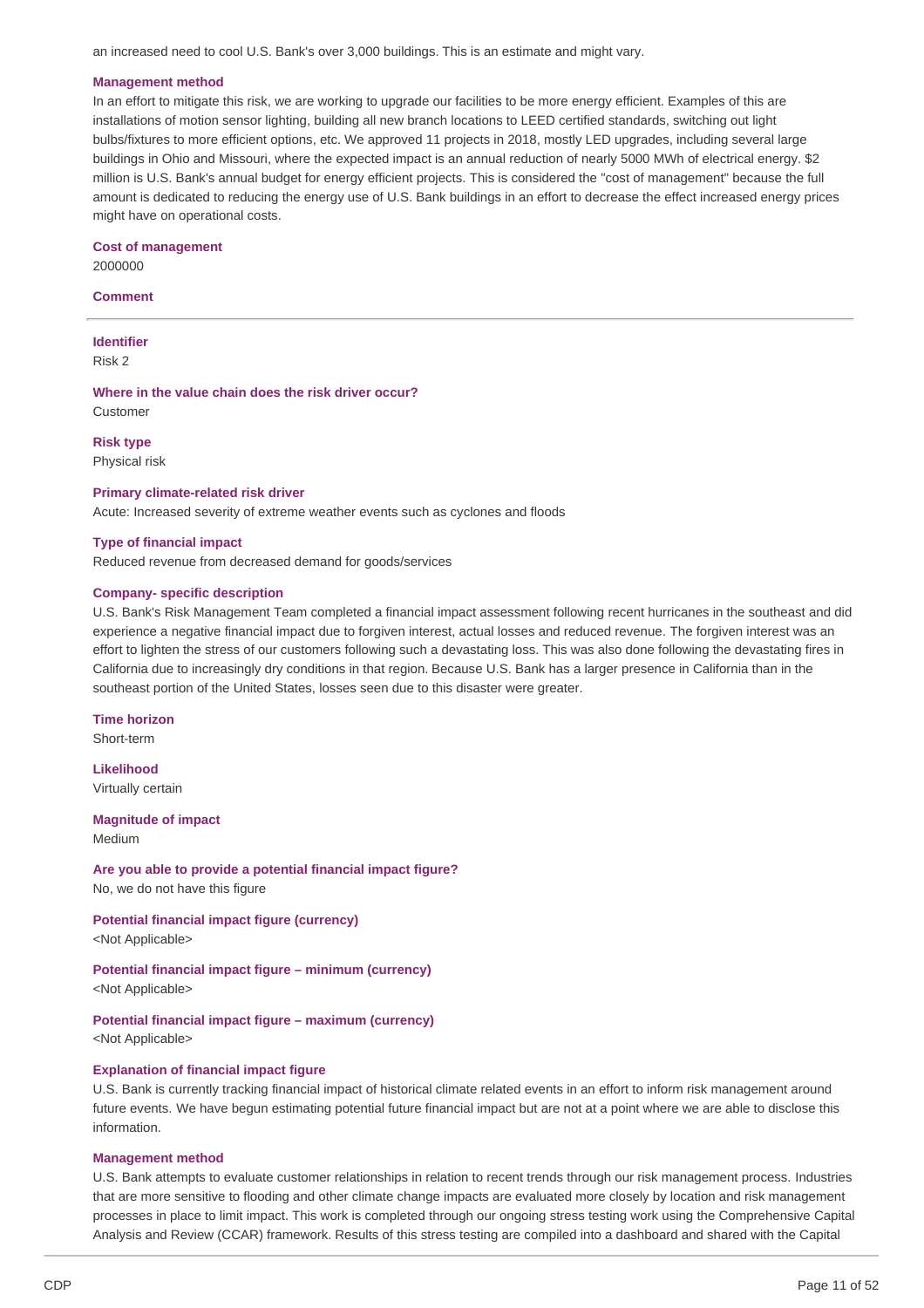Planning committee of U.S. Bancorp's board of directors. Results are used to assess and potentially limit exposure to certain industries or regions based on risk related to climate related events. There is no additional cost for management due to the risk being managed by staff who are employed in roles with a primary focus other than environmental risk. Climate change risk is being integrated into those other roles are part of the overall risk management structure.

 **Cost of management**

 $\Omega$ 

#### **Comment**

**Identifier**

Risk 3

 **Where in the value chain does the risk driver occur?** Direct operations

**Risk type**

Transition risk

### **Primary climate-related risk driver**

Reputation: Increased stakeholder concern or negative stakeholder feedback

### **Type of financial impact**

Reduced revenue from decreased demand for goods/services

### **Company- specific description**

 Increased expectations from customers, shareholders, and investors regarding disclosure and management of environmental impact have led to more scrutiny and reputation risk. As a financial services provider, U.S. Bank's emissions may be much lower than those of our customers, but we are more frequently being evaluated based on our customers' impact due to our financial relationship with them. A negative evaluation could damage U.S. Bank's reputation and result in a loss of business, so we make sure to take the time to get to know our customers. U.S. Bank is headquartered in Minnesota where there has been significant activism around environmental issues specifically related to energy companies and pipelines. U.S. Bank was the target of some activism due to an existing relationship, unrelated to the pipeline, with the company involved in the build. That relationship has been reduced for several reasons, including business decisions, and as a result, we have seen a decrease in our reputation risk.

**Time horizon**

Medium-term

 More likely than not **Likelihood**

 **Magnitude of impact**

Low

 **Are you able to provide a potential financial impact figure?** Yes, a single figure estimate

 **Potential financial impact figure (currency)**

 $\Omega$ 

 **Potential financial impact figure – minimum (currency)** <Not Applicable>

 **Potential financial impact figure – maximum (currency)** <Not Applicable>

## **Explanation of financial impact figure**

 To date, we have not seen a financial impact based on recent experience and research into the role environment plays in customer choices for doing business. We seek to manage environmental risks associated with our higher impact customers in an effort to reduce risk to U.S. Bank.

#### **Management method**

 U.S. Bank strives to be responsible stewards of the environment , so even though the financial impact of reputation risk is minimal, we work hard to tell our positive story around environmental responsibility and to mitigate any negative exposure risk. In 2018, we continued to enhance policy overview for our Environmental Responsibility Policy by adding more robust quality assurance to ensure procedures are being followed. This process is now managed by the Chief Reputation Risk Officer and his team. Samples of the required enhanced environmental due diligence are pulled and evaluated for quality. A report of findings is communicated with Chief Risk Officers in each business that didn't pass evaluation. They are tasked with ensuring appropriate training to complete the required due diligence in a satisfactory manner. U.S. Bank also has a relationship review committee made up of senior level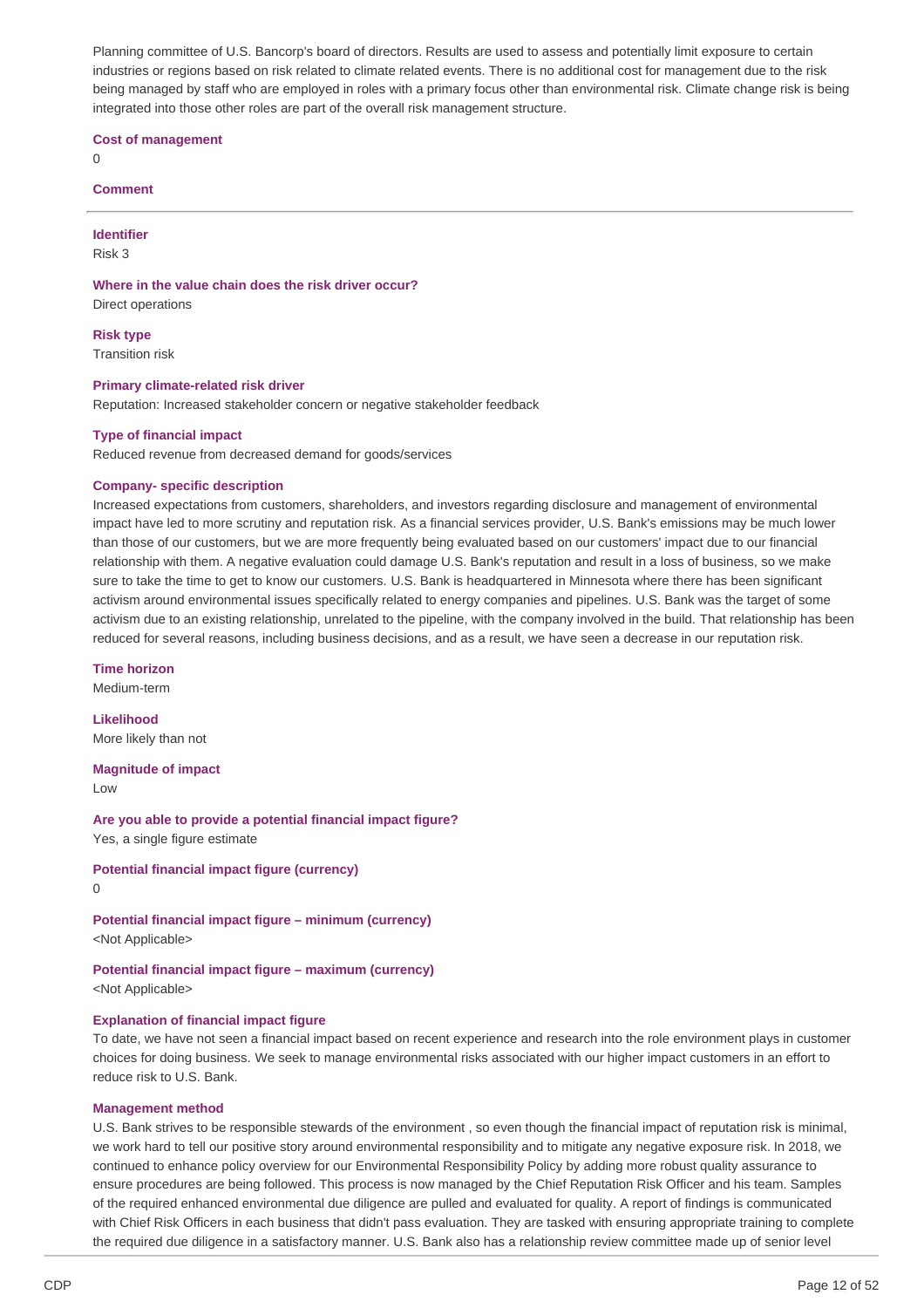staff to evaluate potential reputation risk attached to specific customers. Recommendations from this committee are reviewed with a C-Suite level committee for feedback and guidance. This provides a higher level of oversight for environmental reputation risk and drives engagement with customers who are determined to pose a higher reputation risk for U.S. Bank. Cost of management is minimal, as management has mostly been a change in oversight and an escalation in issue awareness. Because we already had processes in place for this, additional capital was not needed.

### **Cost of management**

0

#### **Comment**

## C2.4

(C2.4) Have you identified any climate-related opportunities with the potential to have a substantive financial or strategic  **impact on your business?**

Yes

## C2.4a

(C2.4a) Provide details of opportunities identified with the potential to have a substantive financial or strategic impact on **your business.**

## **Identifier**

Opp1

 **Where in the value chain does the opportunity occur?** Direct operations

 Products and services **Opportunity type**

 Development and/or expansion of low emission goods and services **Primary climate-related opportunity driver**

#### **Type of financial impact**

Increased revenue through demand for lower emissions products and services

### **Company-specific description**

 A shift to a low carbon economy could lead to an increase in programs such as the federal tax credit program and community solar gardens (CSG). The U.S. Bancorp Community Development Corporation (CDC) is a leader in this space and would see an increase in investment opportunities should the investment tax credit programs continue. They are currently a leader in underwriting CSG programs in states that do not currently have a robust program. In some cases, local regulation does not support the funding of CSG, so it's difficult to create a program, but a positive change in renewable energy regulation to support CSG would allow the U.S. Bancorp CDC to invest in more CSG funds.

**Time horizon** Short-term

**Likelihood** Unlikely

 **Magnitude of impact** Medium

 **Are you able to provide a potential financial impact figure?** Yes, a single figure estimate

 **Potential financial impact figure (currency)** 363000000

 **Potential financial impact figure – minimum (currency)** <Not Applicable>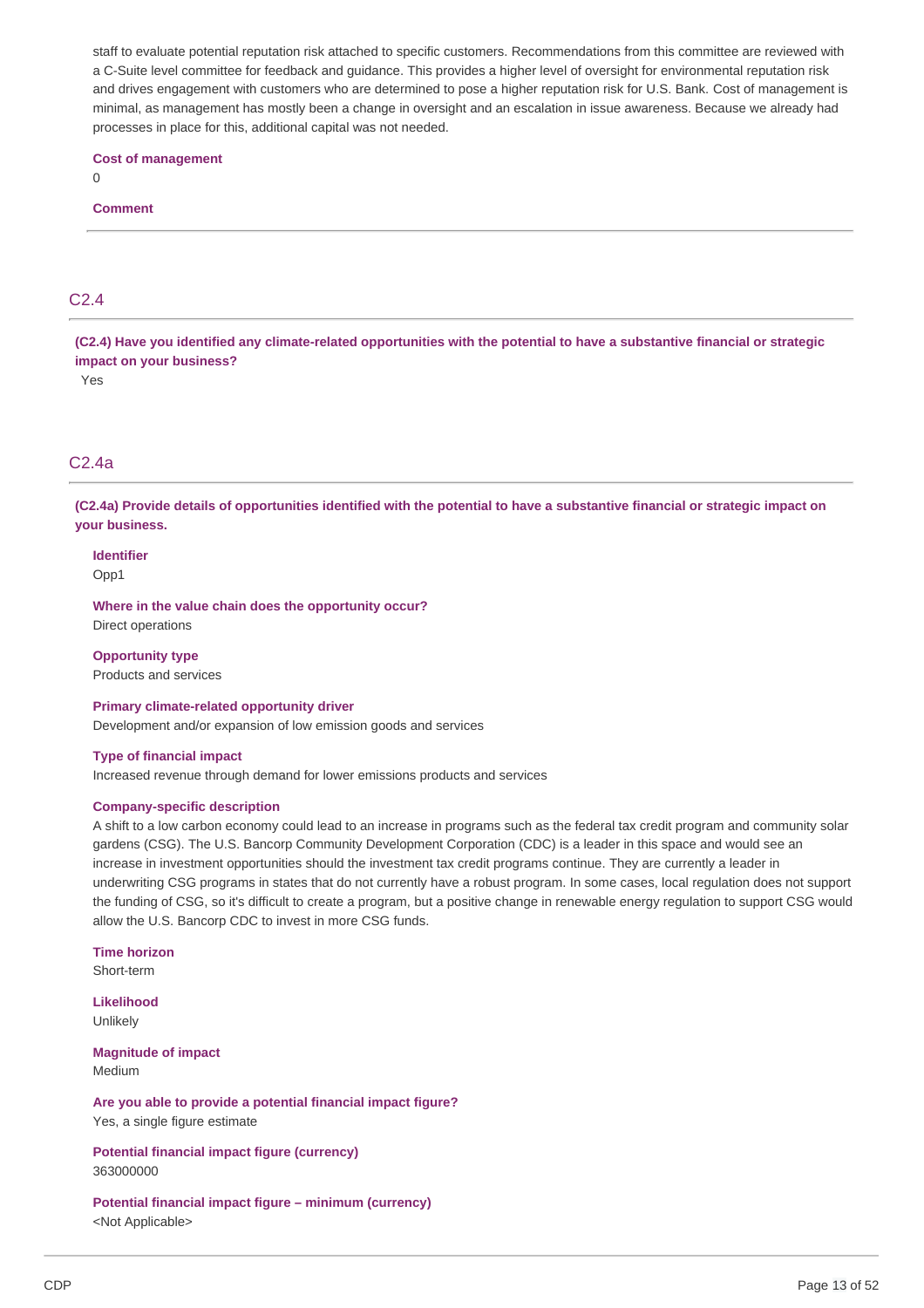## **Potential financial impact figure – maximum (currency)** <Not Applicable>

## **Explanation of financial impact figure**

 In 2018, U.S. Bancorp Community Development Corporation invested over \$1.1 billion in renewable energy through tax credits. If these projects are expanded, we would have several more opportunities to significantly increase the dollar amount invested in renewable energy programs, especially community solar gardens. Because U.S. Bank is a leader in this space, we estimate an increase of 30% in our tax credit investment business based on historical activity.

### **Strategy to realize opportunity**

 U.S. Bank is a national leader in financing renewable energy which makes communities more environmentally sustainable as well as more economically resilient through access to affordable energy and the promotion of job growth. At U.S. Bank, we are committed to investing in businesses that are supporting renewable energy efforts and sustainable business practices while supporting job growth. U.S. Bancorp Community Development Corporation (USBCDC) has experts who specialize in renewable energy investing and are seen as leaders in this space. Part of their work includes finding opportunities that drive a clean economy, but also support the communities where we do business. Access to the benefits of renewable energy is often out of reach for many low- and moderate-income (LMI) communities. Completed in 2018, USBCDC invested over \$45 million to develop Villa Hermosa in Santa Fe, NM in an effort to close that gap. The Villa Hermosa project focused on renovating almost 120 affordable, energy- efficient apartments spread across one-story buildings. The project meets the LEED green construction standards, including solar panels on the buildings' roofs, LED lighting, ENERGY STAR appliances, energy efficient cooling and heating systems, and courtyards landscaped with drought-tolerant plant species. Cost of management would be personnel costs associated with the renewable energy group within U.S. Bancorp Community Development Corporation, totaling approximately \$2.7 million.

 **Cost to realize opportunity** 2700000

#### **Comment**

## **Identifier** Opp2

 **Where in the value chain does the opportunity occur?** Customer

 Products and services **Opportunity type**

 Shift in consumer preferences **Primary climate-related opportunity driver**

#### **Type of financial impact**

Increased revenue through demand for lower emissions products and services

#### **Company-specific description**

 Natural disasters caused by climate change can lead to significant losses for U.S. Bank customers. As a financial institution, it is our privilege to be there to assist in the rebuilding process of those communities where we do business. We do this through lending and investing opportunities. Much of the rebuilding is done with a smaller footprint, such as building a new structure to LEED certified standards or adding new, energy efficient technology to replace damaged equipment. We offer debt products, such as financing for commercial buildings and equity opportunities, such as renewable energy investment tax credit investments. In 2018, U.S. Bank provided over \$1.8 billion in loans and investments for green building or other environmentally beneficial business opportunities, many which were the result of our customers rebuilding following a physical event caused by climate change, or customers working to mitigate risks of future climate change activities. Villa Hermosa is an example of a project financed in part through our renewable energy tax credit investing. Access to the benefits of renewable energy is often out of reach for many low- and moderate-income (LMI) communities. Completed in 2018, USBCDC invested over \$45 million to develop Villa Hermosa in Santa Fe, NM in an effort to close that gap. The Villa Hermosa project focused on renovating almost 120 affordable, energy- efficient apartments spread across one-story buildings. The project meets the LEED green construction standards, including solar panels on the buildings' roofs, LED lighting, ENERGY STAR appliances, energy efficient cooling and heating systems, and courtyards landscaped with drought-tolerant plant species.

**Time horizon** Short-term

**Likelihood** Likely

 **Magnitude of impact** Medium-low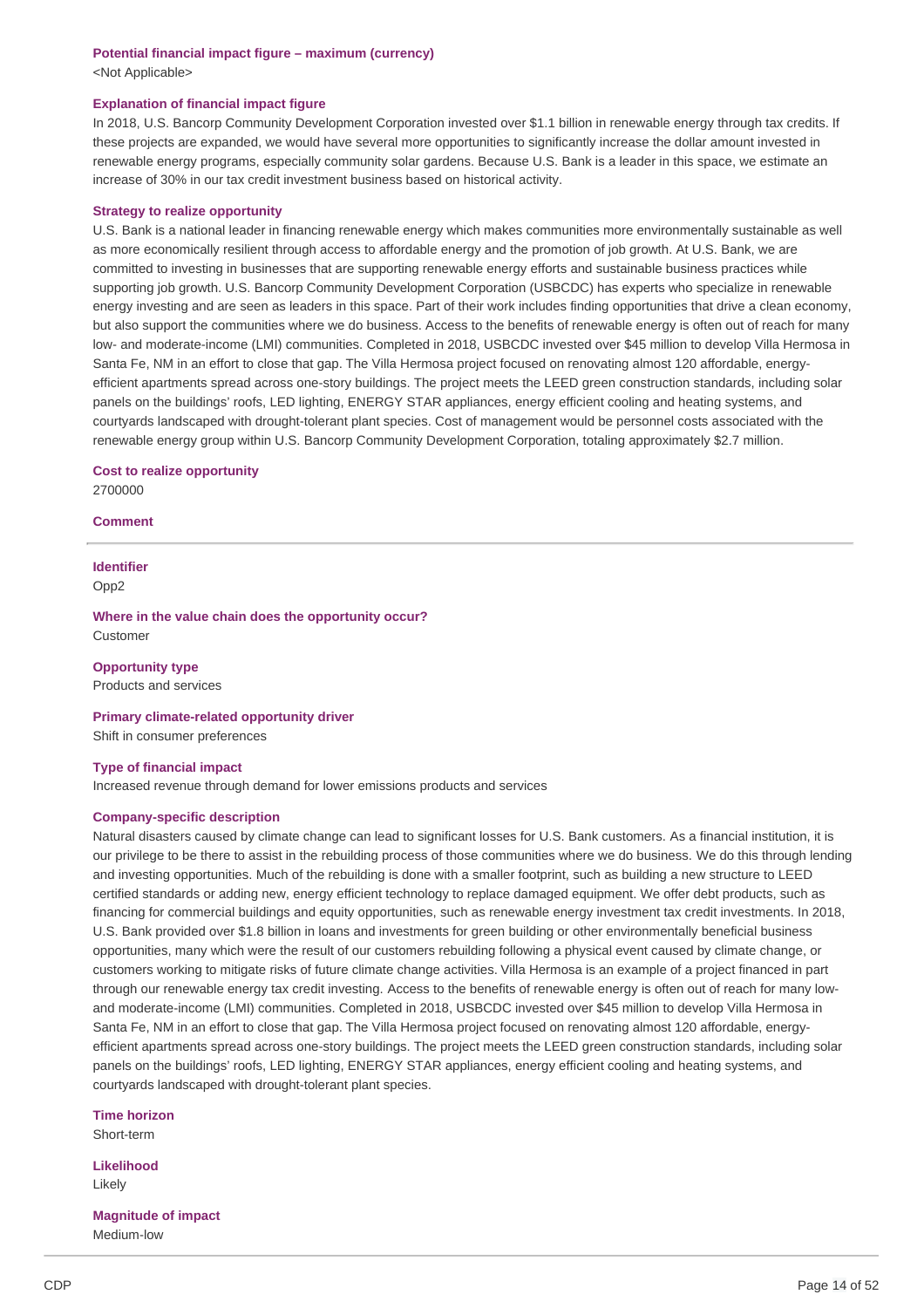## **Are you able to provide a potential financial impact figure?** Yes, an estimated range

### **Potential financial impact figure (currency)**

<Not Applicable>

 **Potential financial impact figure – minimum (currency)** 18000000

 **Potential financial impact figure – maximum (currency)** 90000000

## **Explanation of financial impact figure**

 In 2018, U.S. Bank provided over \$1.8 billion in loans and investments for green building or other environmentally beneficial business opportunities. We would estimate an increase in this total, 1%-5% based on location, with an increase in natural disasters, as a portion of these opportunities either directly or indirectly contribute to climate change adaptation.

## **Strategy to realize opportunity**

 U.S. Bank continues to work on meeting the needs of our customers and offering products to assist them with a transition to a low carbon economy. As needs or opportunities for new products are realized, they are brought to the Environmental Working Group for evaluation and socialization within the appropriate business lines. An example of a current product being evaluated through this process is reduced pricing for commercial and corporate customers who meet specific ESG standards. U.S. Bank would use public ESG scoring, such as Sustainalytics and MSCI scores, to evaluate the customer and provide pricing based on tiers. Cost of management would be dollars associated with personnel costs to process loans and investments for rebuilding efforts. There is no additional cost for management due to this being done by staff who are already employed in roles with a primary focus outside of the outlined opportunity.

## **Cost to realize opportunity**

 $\Omega$ 

## **Comment**

## **Identifier**

Opp3

## **Where in the value chain does the opportunity occur?** Customer

 Products and services **Opportunity type**

## **Primary climate-related opportunity driver**

Development and/or expansion of low emission goods and services

## **Type of financial impact**

Increased revenue through demand for lower emissions products and services

## **Company-specific description**

 U.S. Bancorp's CDC is a leader in the renewable energy investment tax credit space. In 2018, these investments totaled over \$1.1 billion. Several customers have expressed a desire for U.S. Bank to meet their renewable energy debt needs in combination with the REITC investments. In order to meet customer demand as our customers make the transition to a low carbon economy, U.S. Bank has been pursuing the possibility of offering a renewable energy debt product.

# **Time horizon**

Short-term

 More likely than not **Likelihood**

 **Magnitude of impact** Medium

 **Are you able to provide a potential financial impact figure?** Yes, an estimated range

 **Potential financial impact figure (currency)** <Not Applicable>

 **Potential financial impact figure – minimum (currency)**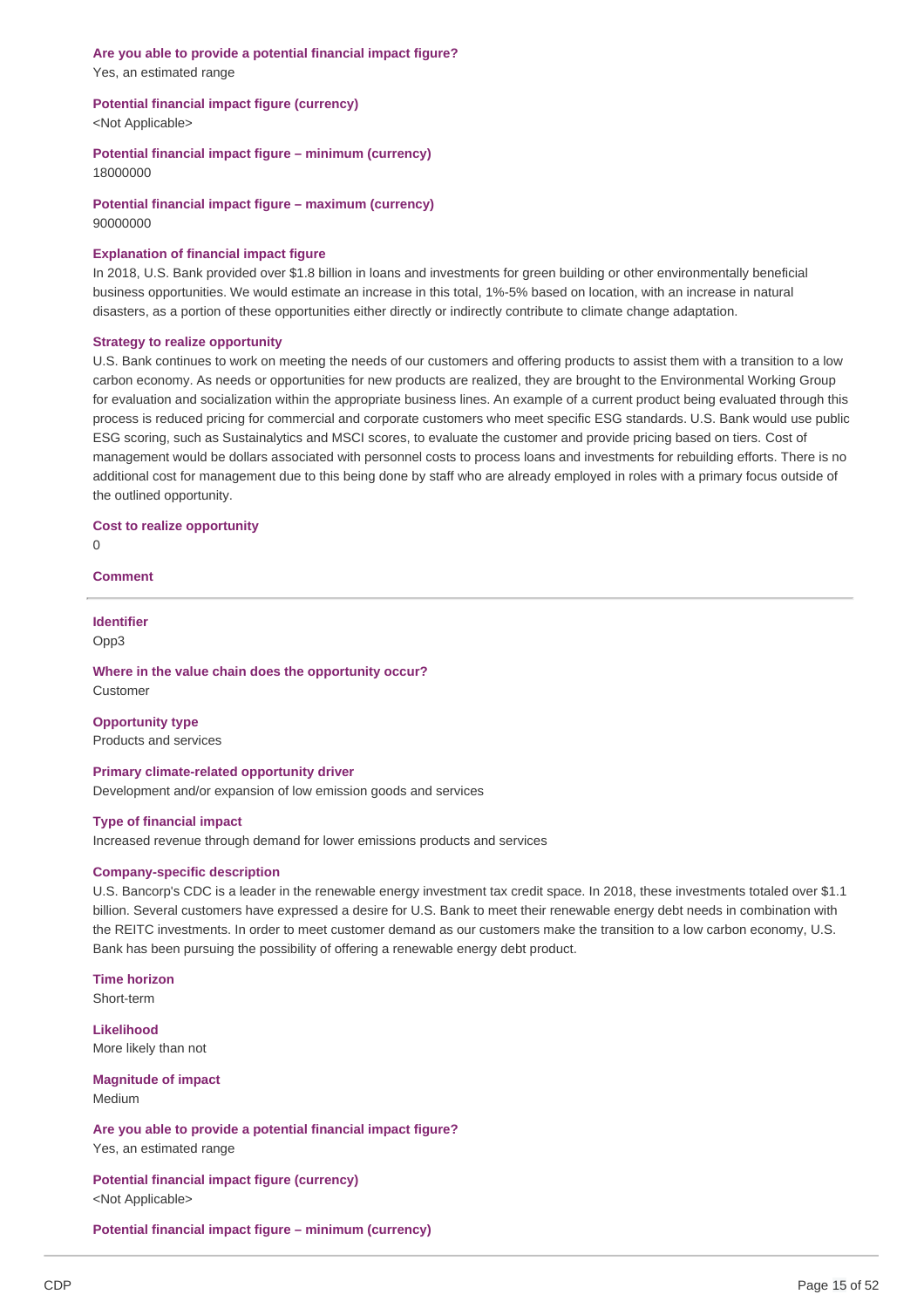#### 6000000

## **Potential financial impact figure – maximum (currency)** 25000000

## **Explanation of financial impact figure**

 Based on customer demand, if the product is offered, we estimate \$4 million-\$15 million in net interest income and \$2 million-\$10 million in fee revenue. Both fee revenue and net interest income can be generated from making loans to renewable energy projects.

## **Strategy to realize opportunity**

 U.S. Bank is a national leader in renewable energy investing which makes communities more environmentally sustainable as well as more economically resilient through access to affordable energy and the promotion of job growth. At U.S. Bank, we are committed to investing in businesses that are supporting renewable energy efforts and sustainable business practices while supporting job growth. U.S. Bancorp Community Development Corporation (USBCDC) has experts who specialize in renewable energy investing and are seen as leaders in this space. Part of their work includes finding opportunities that drive a clean economy, but also support the communities where we do business. Because of their leadership on the investing side of renewable energy, they are positioned well to also understand the debt market for renewable energy and be able to integrate both products into their financing of projects like Villa Hermosa mentioned in Opp 2. Cost of management would be personnel costs associated with the renewable energy group within U.S. Bancorp Community Development Corporation, totaling approximately \$2.7 million.

## **Cost to realize opportunity**

2700000

## **Comment**

## C2.5

## **(C2.5) Describe where and how the identified risks and opportunities have impacted your business.**

|                                                          | <b>Impact</b>                                                   | <b>Description</b>                                                                                                                                                                                                                                                                                                                                                                                                                                                                                                                                                                                                                                                                                                                                                                                                                                                                                                               |
|----------------------------------------------------------|-----------------------------------------------------------------|----------------------------------------------------------------------------------------------------------------------------------------------------------------------------------------------------------------------------------------------------------------------------------------------------------------------------------------------------------------------------------------------------------------------------------------------------------------------------------------------------------------------------------------------------------------------------------------------------------------------------------------------------------------------------------------------------------------------------------------------------------------------------------------------------------------------------------------------------------------------------------------------------------------------------------|
| Products<br>and<br>services                              | Not<br>impacted                                                 | Because U.S. Bank is a financial services company, climate change impacts are realized mostly within our operations and customer<br>portfolio. We have not, yet, seen an impact to the products and services we offer.                                                                                                                                                                                                                                                                                                                                                                                                                                                                                                                                                                                                                                                                                                           |
| Supply<br>chain<br>and/or<br>value<br>chain              | Impacted                                                        | Increasing demand to do business with environmentally responsible companies has led to a need for U.S. Bank to share more of our<br>environmental impact data with potential customers during the Request for Proposal "RFP" process. An example is a city government we<br>bank asking for investment totals within the oil and gas industry. We have also seen an increase in demand for disclosure from our supply<br>chain and current customers wanting to examine upstream and downstream impacts. We have seen an increase in the number of<br>customers asking that we complete the CDP supply chain questionnaire. This number has grown to 3 customers asking for responses, up<br>from 2 a couple years ago. The magnitude of impact in this area has been minor due to U.S. Bank being a services company and not<br>having the same impact as other companies within our customers' supply chains.                  |
| Adaptation   Impacted<br>and<br>mitigation<br>activities |                                                                 | We have strengthened our mitigation activities around understanding the impact our customers are having on climate change and the risk<br>that poses to U.S. Bank. This is done through our enhanced environmental due diligence which is completed before new business is<br>approved and during annual reviews of the relationship. We have also implemented a quarterly portfolio review of high environmental impact<br>customers to assess our exposure to these industries and adapt as necessary to avoid risk. The magnitude of impact in this area has been<br>medium as the increased customer review has led to an increase in documentation and monitoring of our customer impact. This has led to<br>more processes and time to complete these assessments. It has also impacted our business strategy and overall risk management<br>framework.                                                                    |
| Investment   Impacted<br>in R&D                          | for some<br>suppliers,<br>facilities,<br>or<br>product<br>lines | Customer demand for a low carbon economy has resulted in internal discussions around potential new business opportunities for U.S.<br>Bank. This includes researching the possibility of entering the debt side of renewable energy production, instead of just focusing on the<br>equity side. This would be a significant investment for U.S. Bank and would have a high magnitude of impact on our lending business.                                                                                                                                                                                                                                                                                                                                                                                                                                                                                                          |
| Operations   Impacted                                    |                                                                 | Climate change risk and stakeholder demand contributed to U.S. Bank setting a GHG emissions reduction target of 40% reduction by 2029<br>and 60% reduction by 2044. This target necessitates a focus on energy reduction projects, such as lighting and HVAC upgrades, within in<br>our operations. We also joined the Renewable Connect program offered by Xcel Energy to purchase renewable energy for our Minnesota<br>locations and are looking at other options for procuring renewable energy for our facilities. This risk has a medium magnitude impact on our<br>business, as it led to a doubling of budget for our energy efficient projects, which is now \$2 million, up from \$1 million prior to setting the<br>target. It has also stretched us to consider climate change within our building portfolio and look more closely at outside opportunities that<br>may help us reduce our energy use and emissions. |
| Other,<br>please<br>specify                              | Please<br>select                                                |                                                                                                                                                                                                                                                                                                                                                                                                                                                                                                                                                                                                                                                                                                                                                                                                                                                                                                                                  |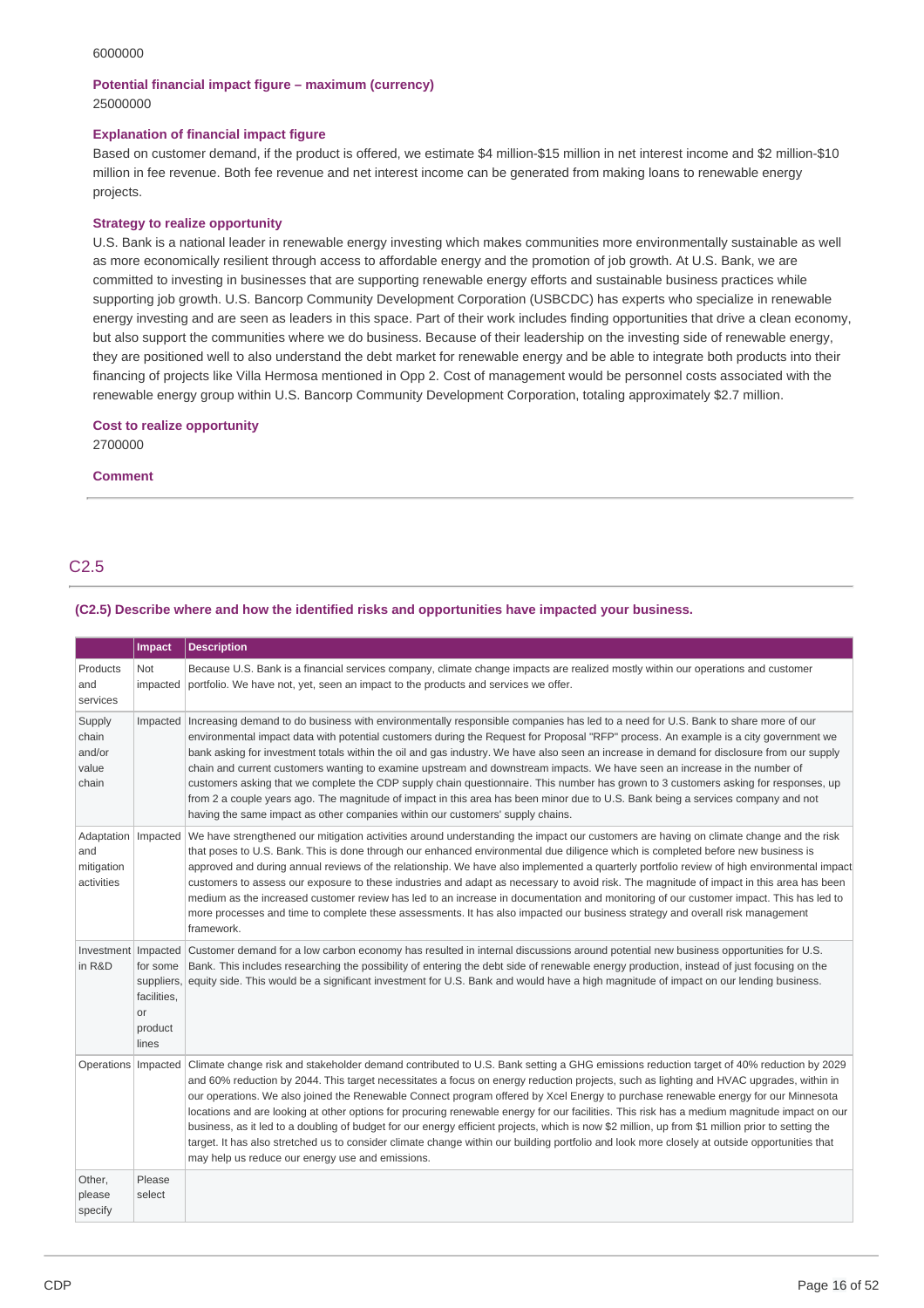## (C2.6) Describe where and how the identified risks and opportunities have been factored into your financial planning **process.**

|                                                    |                        | <b>Relevance Description</b>                                                                                                                                                                                                                                                                                                                                                                                                                                                                                                                                                                                                                                                                                                                                                          |
|----------------------------------------------------|------------------------|---------------------------------------------------------------------------------------------------------------------------------------------------------------------------------------------------------------------------------------------------------------------------------------------------------------------------------------------------------------------------------------------------------------------------------------------------------------------------------------------------------------------------------------------------------------------------------------------------------------------------------------------------------------------------------------------------------------------------------------------------------------------------------------|
| Revenues                                           | <b>Not</b><br>impacted | We have not yet seen an impact to our revenue stream, but as the shift to a low carbon economy continues, we will continue to evaluate<br>our customer portfolio. We will assess potential revenue loss from industries that are becoming less profitable due to decreasing public<br>interest and need. We anticipate any future impact will be minimal as we have a diversified customer portfolio and are able to shift our<br>customer base as needed to mitigate risk.                                                                                                                                                                                                                                                                                                           |
| Operating<br>costs                                 | Impacted               | Due to climate change causing fluctuations in energy regulations and prices affecting our operating costs, we are working to upgrade our<br>facilities to be more energy efficient. Examples of this are installations of motion sensor lighting, building all new branch locations to<br>LEED certified standards, switching out light bulbs/fixtures to more efficient options, etc. We approved 11 projects in 2018, mostly LED<br>upgrades, including several large buildings in Ohio and Missouri, where the expected impact is an annual reduction of nearly 5000 MWh<br>of electrical energy. We anticipate any future impact will be minimal because of the energy efficiency updates we have made and the<br>fact we, as an industry, are not as energy intensive as others. |
| Capital<br>expenditures<br>/ capital<br>allocation | Impacted               | In an effort to better manage climate change impacts to our operations and reputation, U.S. Bank has increased capital towards these<br>efforts. An example of this is the significant investment we made to join the Ceres Company Network. This engagement provided a<br>materiality assessment and roadmap to drive our climate change efforts forward. The magnitude of impact for this opportunity is<br>significant in that it will drive resources and support of our environmental efforts.                                                                                                                                                                                                                                                                                   |
| Acquisitions<br>and<br>divestments                 | Impacted               | Climate risk would be considered and reported through our annual CDP reporting process for new acquisitions and divestments, as part<br>of our overall climate impact as a company. The magnitude of impact for this opportunity is minimal as other factors, such as market fit<br>and strategy alignment are weighted more heavily with this activity. U.S. Bank would be able to address climate change risks at a later<br>date following the acquisition or divestment activity.                                                                                                                                                                                                                                                                                                 |
| Access to<br>capital                               | <b>Not</b><br>impacted | As a financial services company, we do not seek outside capital for our climate change strategy or risk mitigations, so this category is not<br>impacted.                                                                                                                                                                                                                                                                                                                                                                                                                                                                                                                                                                                                                             |
| <b>Assets</b>                                      | Impacted               | In an effort to mitigate climate change risk, we are working to upgrade our facilities to be more energy efficient. Examples of this are<br>installations of motion sensor lighting, building new branch locations consistent with LEED standards, switching out light bulbs/fixtures to<br>more efficient options, etc. We approved 11 projects in 2018, mostly LED upgrades, including several large buildings in Ohio and<br>Missouri, where the expected impact is an annual reduction of nearly 5000 MWh of electrical energy.                                                                                                                                                                                                                                                   |
| Liabilities                                        | Impacted               | By tracking the financial impact of historical natural events caused by climate change, such as the recent hurricanes and fires, we have<br>realized an impact due to increased write-offs and forgiven interest. The magnitude of impact is moderate for this risk due to the diversity<br>of our customer portfolio and the highly regulated nature of our industry.                                                                                                                                                                                                                                                                                                                                                                                                                |
| Other                                              | Please<br>select       |                                                                                                                                                                                                                                                                                                                                                                                                                                                                                                                                                                                                                                                                                                                                                                                       |

## C3. Business Strategy

## C3.1

 **(C3.1) Are climate-related issues integrated into your business strategy?** Yes

## C3.1a

 **(C3.1a) Does your organization use climate-related scenario analysis to inform your business strategy?** Yes, qualitative and quantitative

# C3.1c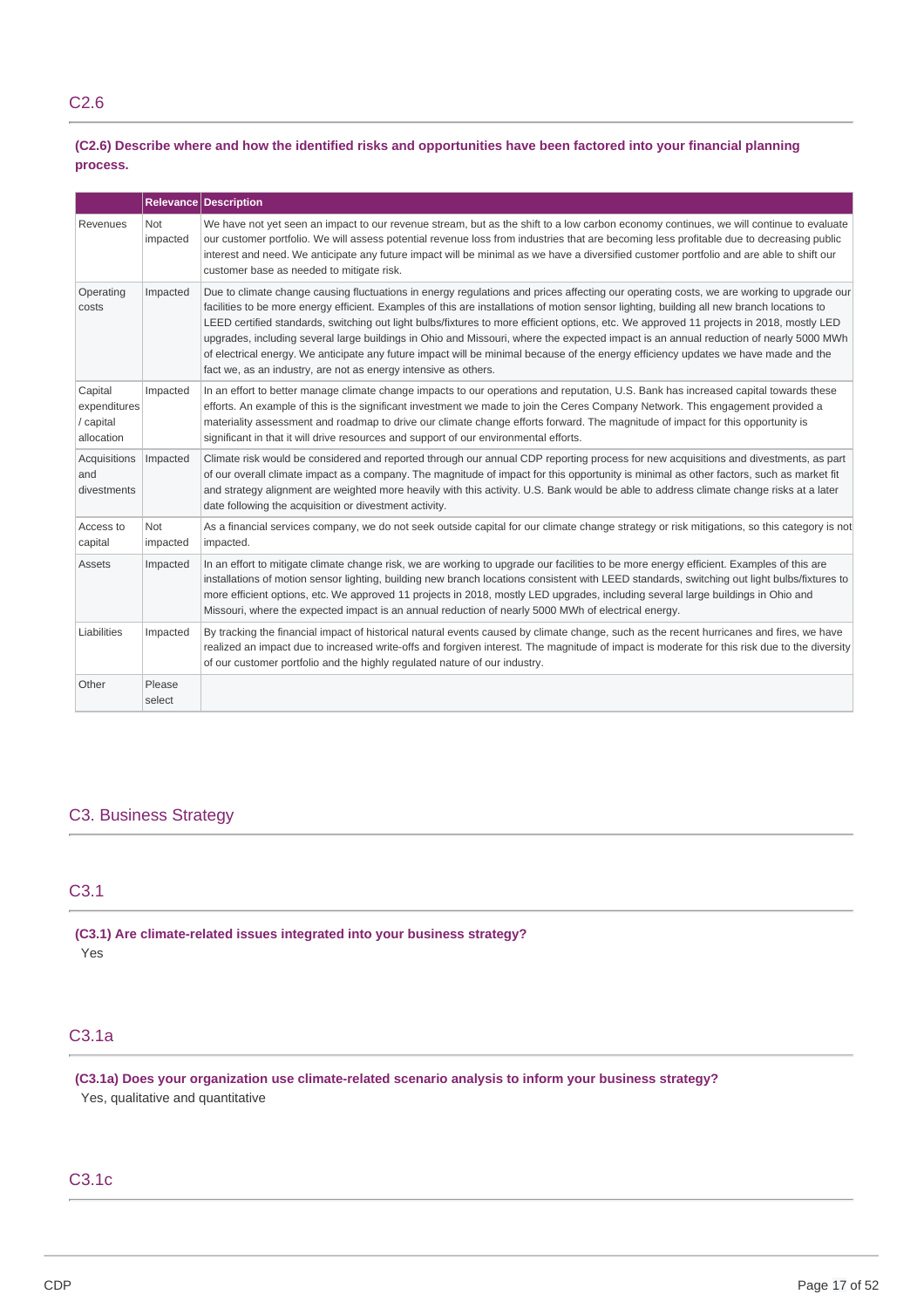#### **(C3.1c) Explain how climate-related issues are integrated into your business objectives and strategy.**

 Climate-related issues have been integrated into U.S. Bank's short term strategy through addressing regulatory/legislative requirements, reviewing potential climate change risk/opportunity in our credit portfolios, and our approach to continuous improvement in reducing our consumption of natural resources (energy, paper, etc). In the short term, we have partnered with Ceres, an environmental non-profit organization. Their mission is to transform the economy to build a sustainable future for people and the planet, and they conducted a materiality assessment that will guide our long term climate change strategy. We have also partnered with them to evaluate and offer guidance on U.S. Bank's environmental and social risk management framework. This framework will be integrated across the enterprise to meet the overall business risk management objectives.

 Climate-related issues have been integrated into U.S. Bank's long term strategy through our approach to building design and retrofits (designed for energy/environmental efficiency), by continuing to expand our environmental due diligence process to help mitigate risk, and by having a more specific focus on methods to capitalize on the opportunities created by climate change as identified through our various internal risk/opportunity identification process. This includes increased investments in the renewable energy space. U.S. Bank's operational strategy has been influenced by climate change, resulting in our decision to set a GHG emissions reduction target of 40% reduction by 2029/ 60% reduction by 2044 using 2014 as a baseline.

 In today's environment, customers, investors and employees are increasingly aware of the importance of sustainability in the companies with whom they interact, and therefore communication to those constituents about our approach, and providing tools and resources to educate and engage our customers, has become increasingly important and can help us gain competitive advantage, resulting in customer/ employee acquisition and retention. Our work to expand our environmental efforts contributed to U.S. Bank being recognized as a World's Most Ethical Company by Ethisphere in 2015, 2016, 2017, and 2018. In addition, cost reduction as a result of our energy reduction efforts will provide a competitive advantage through greater available capital for non-energy related initiatives, such as product and strategy development.

 Some key business decisions that have been made are: 1) our focus on the use of Energy Star Portfolio Manager to help benchmark performance and prioritize investment in our facilities; 2) continuing to look at the effectiveness of our environmental due diligence process across the enterprise for relationships with potentially high environmental impact; 3) escalating the management of climate change initiatives to a more senior role, as well as moving the policy oversight to an official subcommittee of an executive level committee that includes the Chief Administrative Officer, as well as the Chief Corporate Social Responsibility Officer. The most substantial business decision U.S. Bank has made as a result of climate change is the decision to set a GHG emissions reduction target.

 A key business decision made in 2018 was to include a newly developed environmental strategy, which is tied to an overarching social impact strategy, in the enterprise strategy shared and managed at the highest levels of leadership within the company. The enterprise strategy drives business decisions and objectives for the next few years. This newly developed strategy focuses on addressing climate change through the advancement of renewable energy investment and partnerships. U.S. Bank will also be looking at opportunities to stay on par with peers through incremental goals and progress. Because of U.S. Bank's expertise in the renewable energy space, we felt this was a good area of focus where we could leverage the knowledge and talent already in place.

 Environmental responsibility is one of the core focuses of our corporate social responsibility strategy at U.S. Bank and it will continue to be moving forward. Looking towards the future, we will continue to evaluate the impact our customers are having on the environment through an annual portfolio review. This review allows us to look at our exposure to certain high environmental impact industries to evaluate if any changes need to be made to our policy, strategy or portfolio in order to reduce our climate change risk.

## C3.1d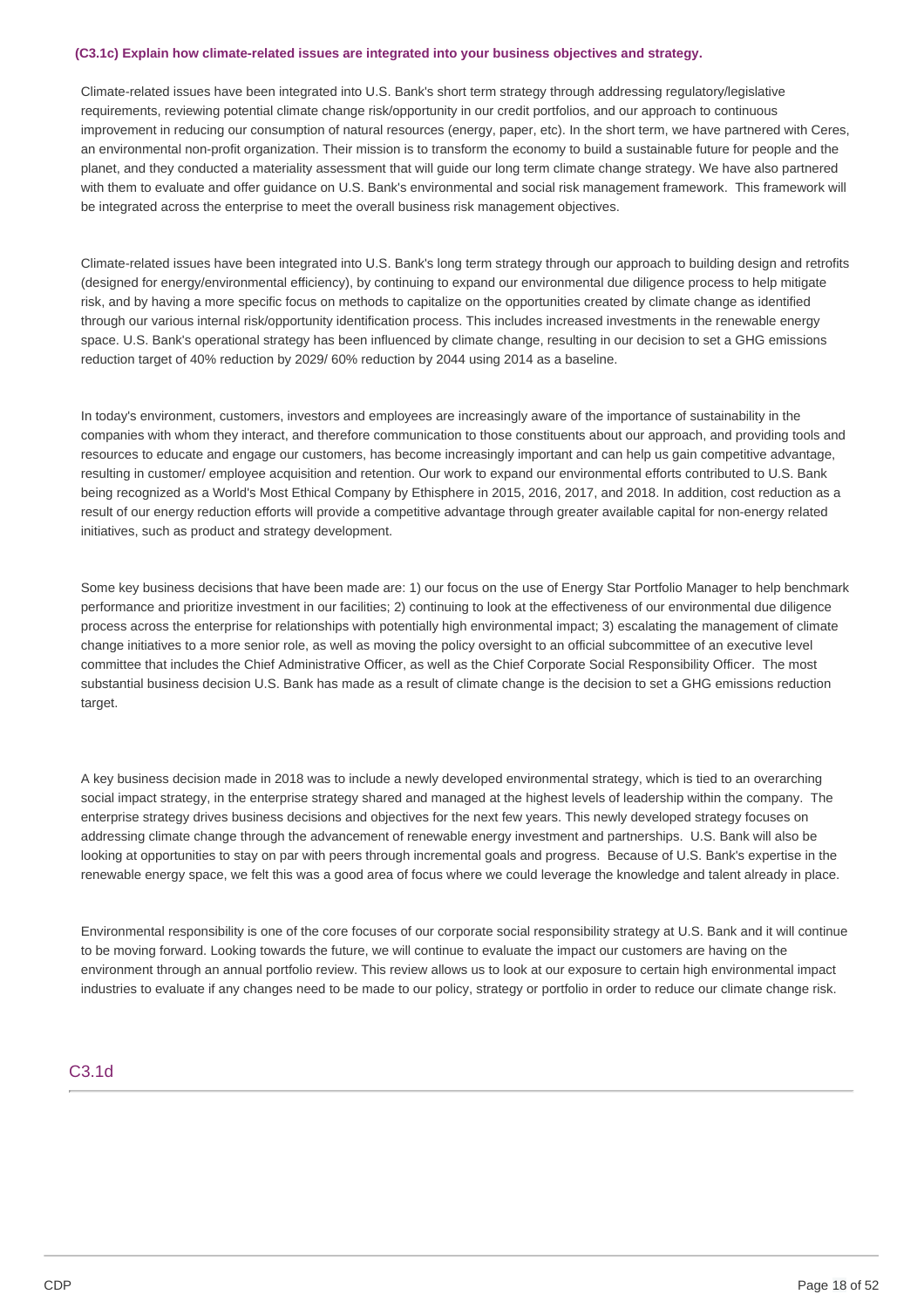#### **(C3.1d) Provide details of your organization's use of climate-related scenario analysis.**

| Climate related Details<br><b>scenarios</b>                                          |                                                                                                                                                                                                                                                                                                                                                                                                                                                                                                                                                                                                                                                                                                                                                                                                                                                                                                                                                                                                                                                                                                                                                                                                                                                                                                                                                                                                                                                                                                                                                                                                                                                                                                                                                                                                                                                                                                                                                                                                                                                                                                                                                                                                                                                                                                                                                                                                                                                                                                                                                                                                                                                                                                                                                                                                                                                                                                                                                                                                                                                                                                                                                                                                                                                                                                                                                                                                                                                                                                                                                                                                                                                                                                                                                                                                                                                                                                                                                                                                                                                         |
|--------------------------------------------------------------------------------------|---------------------------------------------------------------------------------------------------------------------------------------------------------------------------------------------------------------------------------------------------------------------------------------------------------------------------------------------------------------------------------------------------------------------------------------------------------------------------------------------------------------------------------------------------------------------------------------------------------------------------------------------------------------------------------------------------------------------------------------------------------------------------------------------------------------------------------------------------------------------------------------------------------------------------------------------------------------------------------------------------------------------------------------------------------------------------------------------------------------------------------------------------------------------------------------------------------------------------------------------------------------------------------------------------------------------------------------------------------------------------------------------------------------------------------------------------------------------------------------------------------------------------------------------------------------------------------------------------------------------------------------------------------------------------------------------------------------------------------------------------------------------------------------------------------------------------------------------------------------------------------------------------------------------------------------------------------------------------------------------------------------------------------------------------------------------------------------------------------------------------------------------------------------------------------------------------------------------------------------------------------------------------------------------------------------------------------------------------------------------------------------------------------------------------------------------------------------------------------------------------------------------------------------------------------------------------------------------------------------------------------------------------------------------------------------------------------------------------------------------------------------------------------------------------------------------------------------------------------------------------------------------------------------------------------------------------------------------------------------------------------------------------------------------------------------------------------------------------------------------------------------------------------------------------------------------------------------------------------------------------------------------------------------------------------------------------------------------------------------------------------------------------------------------------------------------------------------------------------------------------------------------------------------------------------------------------------------------------------------------------------------------------------------------------------------------------------------------------------------------------------------------------------------------------------------------------------------------------------------------------------------------------------------------------------------------------------------------------------------------------------------------------------------------------------|
| Other, please<br>specify (CCAR<br>(Comprehensive<br>Capital Analysis<br>and Review)) | Scenario analysis has been used at our company for several years to understand the potential impact of adverse events. This includes events<br>due to several factors from climate-related events, to economic-related events, and operational-related events. The firmwide scenario<br>development process is managed by the Scenario Design Director within Risk Management and Compliance. The process is governed by a<br>senior operating committee of the board of directors. With climate change causing an increase in natural disasters, it is important that we<br>understand how these occurrences will affect our customers and our company. This is top of mind for this team. This begins with tracking the<br>financial impact of past climate-related events. These events are tracked on a consolidated report, called a dashboard. Examples of recent<br>climate-related events tracked on the dashboard include hurricanes and fires. Data tracked include losses, revenue, and other expenses from<br>these events. The Scenario group uses the dashboard's climate-related events to build scenarios of potential events. A natural disaster scenario<br>and the adverse impacts of historical natural disasters recurring were included when setting U.S. Bank's 2019 capital plan as part of CCAR.<br>Disasters were identified through our risk identification and assessment process and selected by executive management through our existing<br>CCAR governance process. Inputs, assumptions & analytics are developed based on historical experience and expectations that similar events<br>will occur in the future. A nine quarter forecast is used, which is aligned with our capital planning process and CCAR / DFAST stress test<br>requirements. Scenarios are presented to various business partners in an effort to protect our business from future climate change effects. Once<br>scenarios are selected, the company estimates the potential financial impacts. Results are shared with the board of directors via a presentation to<br>the Capital Planning Committee. The Scenario Design group plans to continue to build scenarios for climate impacts that have yet to occur. The<br>scenarios may include several events such as floods, droughts, or earthquakes. Plans are in place to continue this work and refine the process as<br>the company learns from past events and results from the scenario analysis process. This work is tied to our internal capital adequacy<br>assessment processes. It is informed by regulations that govern the capital planning process, notably the CCAR regulatory rule. The framework<br>relies on scenarios designed to stress specific vulnerabilities of our risk profile and operations, including those related to capital adequacy and<br>financial condition. We identify scenarios based on which would have the most significant impact on our organization, such as possible climate<br>related effects in regions of the U.S. where we have a larger customer base or more assets. Another important element is where we have<br>significant business operations. These areas impact our employees and ability to serve our customers in that region or nationally. Analysis began<br>in 2012, looking at the impact of Hurricane Sandy on our customers. Results include financial impact and actions taken as a result of the<br>scenarios. U.S. Bank's business objective remains the same, to protect our company from risk within our customer portfolio, but the strategy has<br>evolved to take a more wholistic approach and look at events outside the customer's control that might affect their business, and in return, affect<br>our business. The scenario results have influenced our business decisions by informing capital planning, assessing capital adeguacy given the<br>natural disaster occurs in addition to other adverse events-specifically a severe recession. For this work, the full enterprise is considered, but |
|                                                                                      | impact is limited to those areas previously impacted by like natural disasters.                                                                                                                                                                                                                                                                                                                                                                                                                                                                                                                                                                                                                                                                                                                                                                                                                                                                                                                                                                                                                                                                                                                                                                                                                                                                                                                                                                                                                                                                                                                                                                                                                                                                                                                                                                                                                                                                                                                                                                                                                                                                                                                                                                                                                                                                                                                                                                                                                                                                                                                                                                                                                                                                                                                                                                                                                                                                                                                                                                                                                                                                                                                                                                                                                                                                                                                                                                                                                                                                                                                                                                                                                                                                                                                                                                                                                                                                                                                                                                         |

## C4. Targets and performance

## C4.1

 **(C4.1) Did you have an emissions target that was active in the reporting year?** Absolute target

# C4.1a

 **(C4.1a) Provide details of your absolute emissions target(s) and progress made against those targets.**

 **Target reference number** Scope 1 +2 (market-based)  **% emissions in Scope Targeted % reduction from base year** Abs 1 **Scope** 100 40 **Base year** 2014 **Start year**

```
2016
```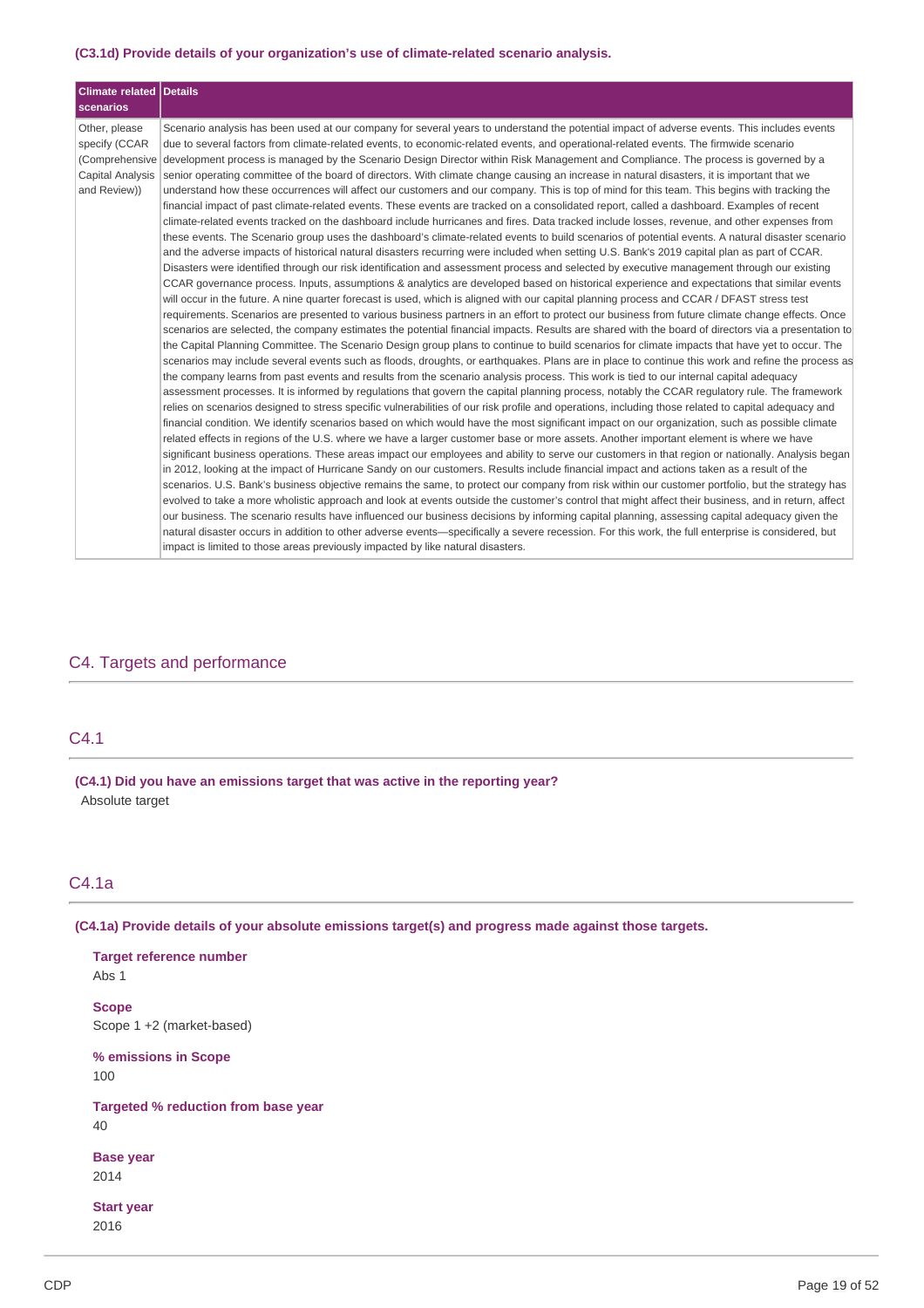**Base year emissions covered by target (metric tons CO2e)** 415211

**Target year** 2029

#### **Is this a science-based target?**

 Yes, we consider this a science-based target, but this target has not been approved as science-based by the Science-Based Targets initiative

#### **% of target achieved**

71

#### **Target status** Underway

## **Please explain**

 We followed CDP recommendations to set two targets, one pre-2035 and one post-2035. We also followed the CDP guidance for targets to align with the science based target framework since our industry does not qualify for science based target certification.

 **Target reference number**

Abs 2

 Scope 1 +2 (market-based) **Scope**

 **% emissions in Scope** 100

 **Targeted % reduction from base year**

60

**Base year** 2014

**Start year** 2016

 **Base year emissions covered by target (metric tons CO2e)** 415211

**Target year**

2044

#### **Is this a science-based target?**

 Yes, we consider this a science-based target, but this target has not been approved as science-based by the Science-Based Targets initiative

 **% of target achieved** 48

**Target status** Underway

## **Please explain**

 We followed CDP recommendations to set two targets, one pre-2035 and one post-2035. We also followed the CDP guidance for targets to align with the science based target framework since our industry does not qualify for science based target certification.

## C4.2

 **(C4.2) Provide details of other key climate-related targets not already reported in question C4.1/a/b.**

## C4.3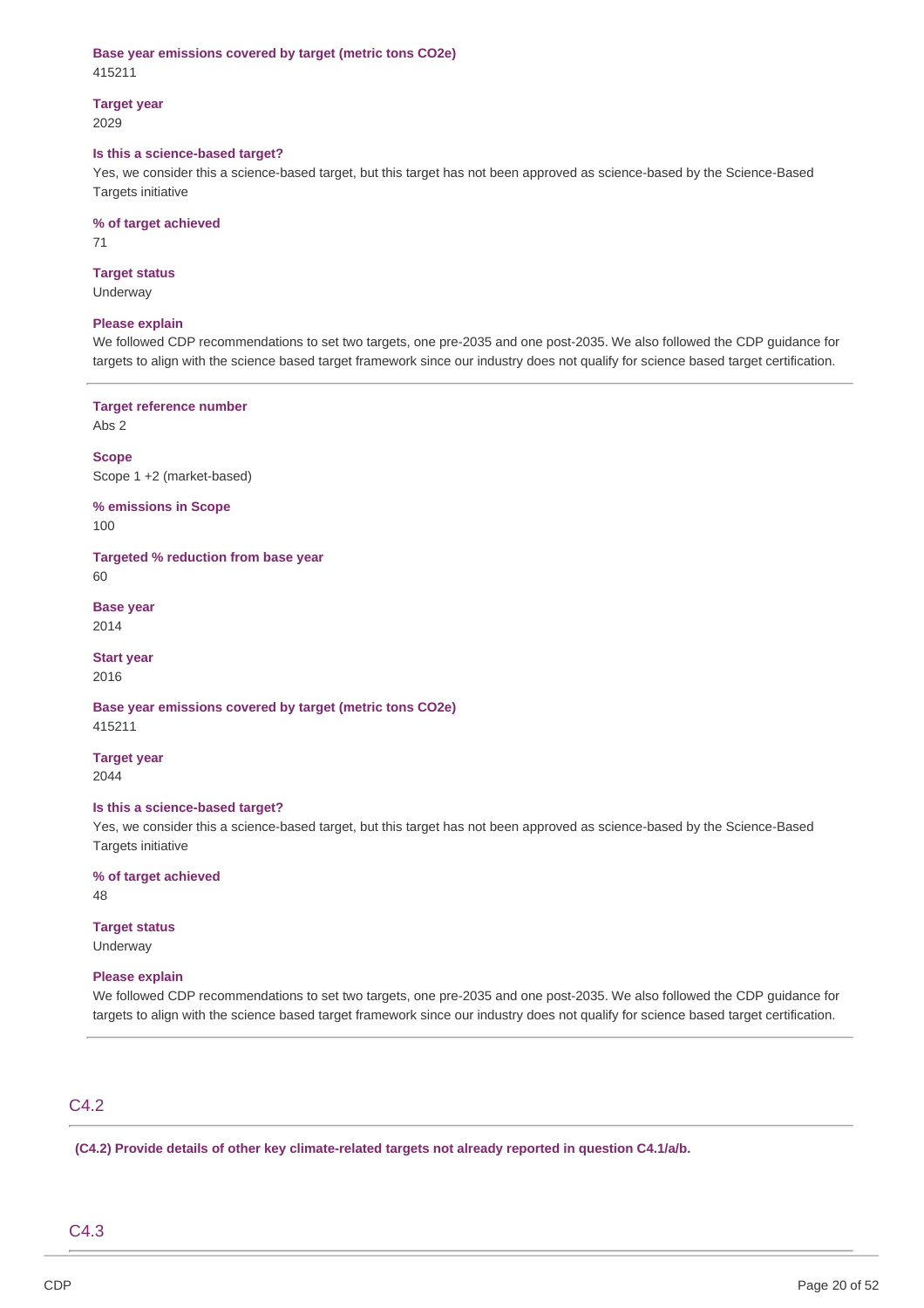(C4.3) Did you have emissions reduction initiatives that were active within the reporting year? Note that this can include  **those in the planning and/or implementation phases.** Yes

## C4.3a

(C4.3a) Identify the total number of initiatives at each stage of development, and for those in the implementation stages, the  **estimated CO2e savings.**

|                           | <b>Number of initiatives</b> | Total estimated annual CO2e savings in metric tonnes CO2e (only for rows marked *) |
|---------------------------|------------------------------|------------------------------------------------------------------------------------|
| Under investigation       | 12                           | 3190                                                                               |
| To be implemented*        |                              | 739                                                                                |
| Implementation commenced* |                              | 2081                                                                               |
| Implemented*              | 87                           | 13143                                                                              |
| Not to be implemented     |                              | 951                                                                                |

## C4.3b

 **(C4.3b) Provide details on the initiatives implemented in the reporting year in the table below.**

#### **Initiative type**

Energy efficiency: Building services

## **Description of initiative**

Lighting

# **Estimated annual CO2e savings (metric tonnes CO2e)**

5617

## Scope 2 (market-based) **Scope**

**Voluntary/Mandatory** Voluntary

 **Annual monetary savings (unit currency – as specified in C0.4)** 725490

 **Investment required (unit currency – as specified in C0.4)** 3086449

## **Payback period**

4 - 10 years

 **Estimated lifetime of the initiative** 16-20 years

### **Comment**

 Energy efficiency: Building services **Initiative type**

 **Description of initiative** HVAC

 **Estimated annual CO2e savings (metric tonnes CO2e)** 2340

 Scope 2 (market-based) **Scope**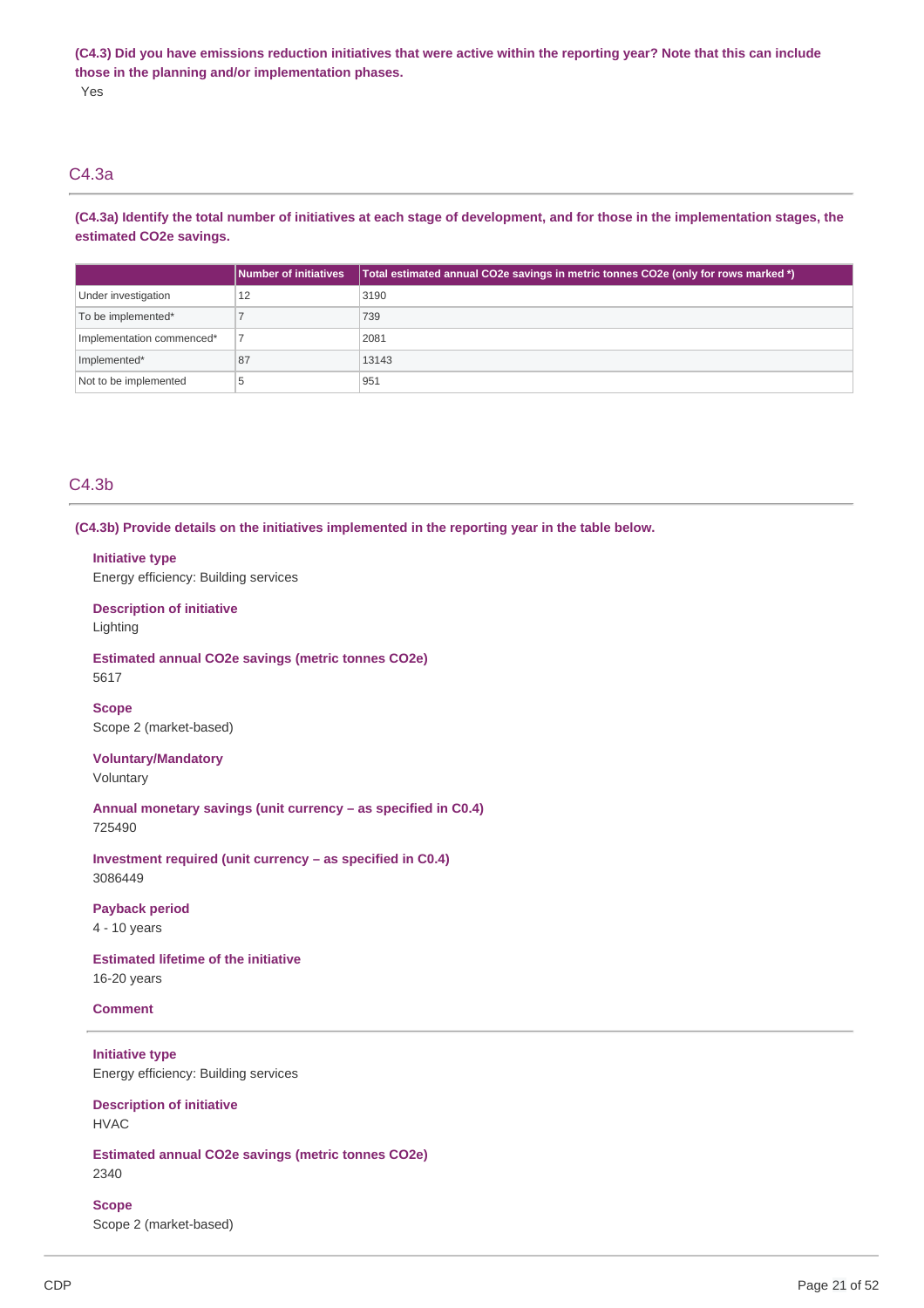## **Voluntary/Mandatory**

Voluntary

## **Annual monetary savings (unit currency – as specified in C0.4)** 256280

 **Investment required (unit currency – as specified in C0.4)** 8932790

## **Payback period**

>25 years

## **Estimated lifetime of the initiative**

16-20 years

## **Comment**

 There is also a small Scope 1 benefit for this initiative. Many of the newer HVAC units installed are more efficient on the heating side (natural gas) as well as the cooling side (electrical), resulting in less natural gas consumption and thus reduced Scope 1 emissions.

## **Initiative type**

Low-carbon energy purchase

## **Description of initiative**

Other, please specify (REC's from mix of Wind and Solar)

## **Estimated annual CO2e savings (metric tonnes CO2e)** 5183

 Scope 2 (market-based) **Scope**

## **Voluntary/Mandatory**

Voluntary

## **Annual monetary savings (unit currency – as specified in C0.4)**

0

## **Investment required (unit currency – as specified in C0.4)** 68500

**Payback period**

<1 year

## **Estimated lifetime of the initiative**

<1 year

## **Comment**

## C4.3c

## **(C4.3c) What methods do you use to drive investment in emissions reduction activities?**

| Method                                    | <b>Comment</b>                                                                                                                                                                                                                                                                                                                                                                                                                                                                                                                                         |
|-------------------------------------------|--------------------------------------------------------------------------------------------------------------------------------------------------------------------------------------------------------------------------------------------------------------------------------------------------------------------------------------------------------------------------------------------------------------------------------------------------------------------------------------------------------------------------------------------------------|
| Dedicated budget for<br>energy efficiency | U.S. Bank's Energy and Sustainability Manager within Corporate Real Estate has a dedicated budget for energy efficiency projects. He is<br>using this budget to upgrade our facilities to be more energy efficient. Examples of this are installations of motion sensor lighting, and<br>switching out light bulbs and fixtures to more efficient options. 84 projects were implemented in 2018, mostly LED upgrades in which the<br>expected impact is an annual reduction of nearly 975 MWh of electrical energy.                                    |
| Internal<br>programs                      | U.S. Bank's facility managers receive reporting for lowest performing locations within their portfolio and site-based improvements are<br>incentives/recognition planned and recognized.                                                                                                                                                                                                                                                                                                                                                               |
| Employee<br>engagement                    | U.S. Bank's Environmental Program Manager is responsible for employee education and engagement across the enterprise. This includes<br>sharing tips and information via internal collaboration sites and hosting educational calls available to all employees. Employees are<br>encouraged to share ideas via a shared email address and employee blog for how we can become more energy efficient as a company.<br>U.S. Bank also has more than 30 employee green teams which lead sustainable volunteer efforts at a local level across the company. |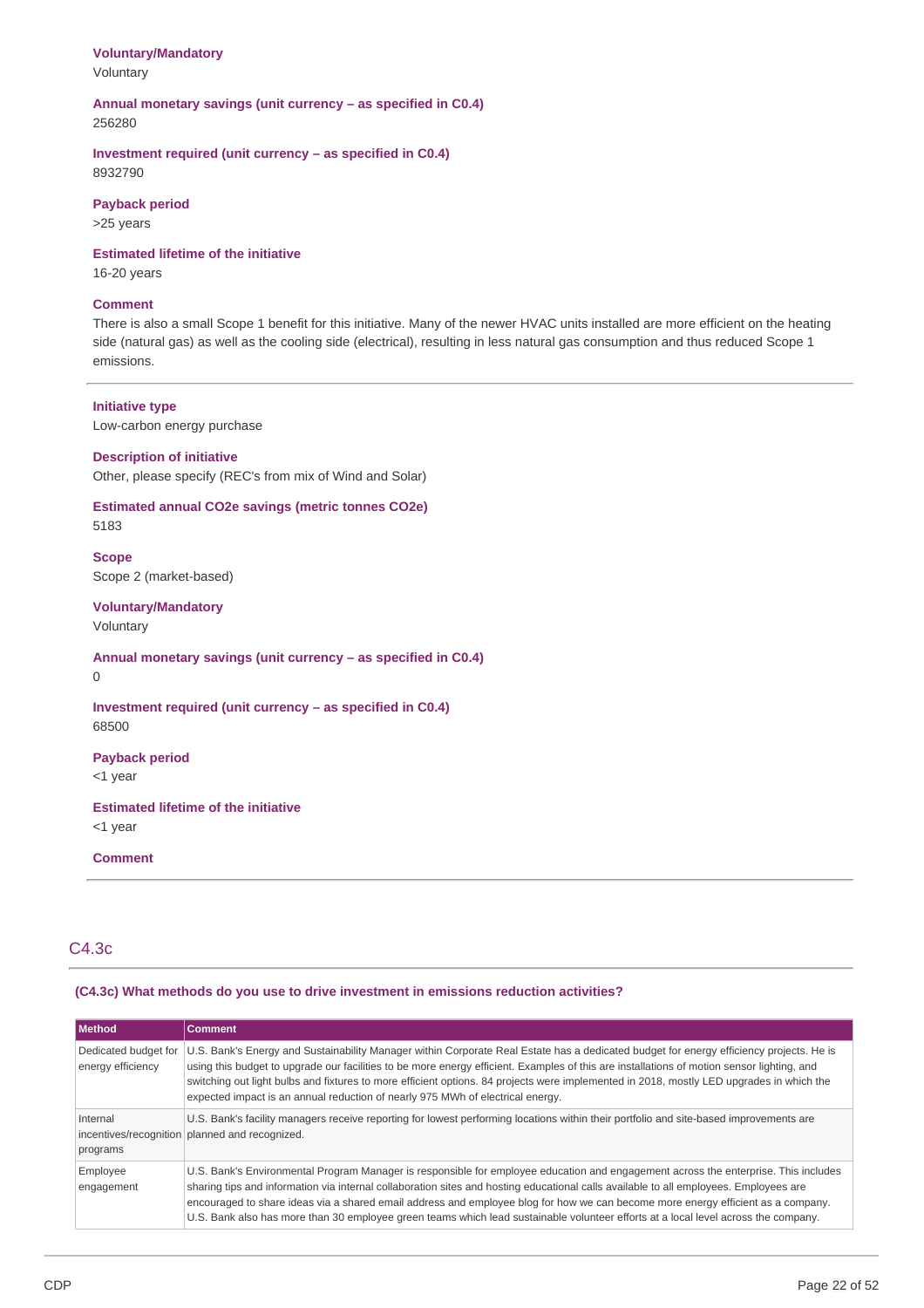## C4.5

(C4.5) Do you classify any of your existing goods and/or services as low-carbon products or do they enable a third party to  **avoid GHG emissions?**

Yes

# C4.5a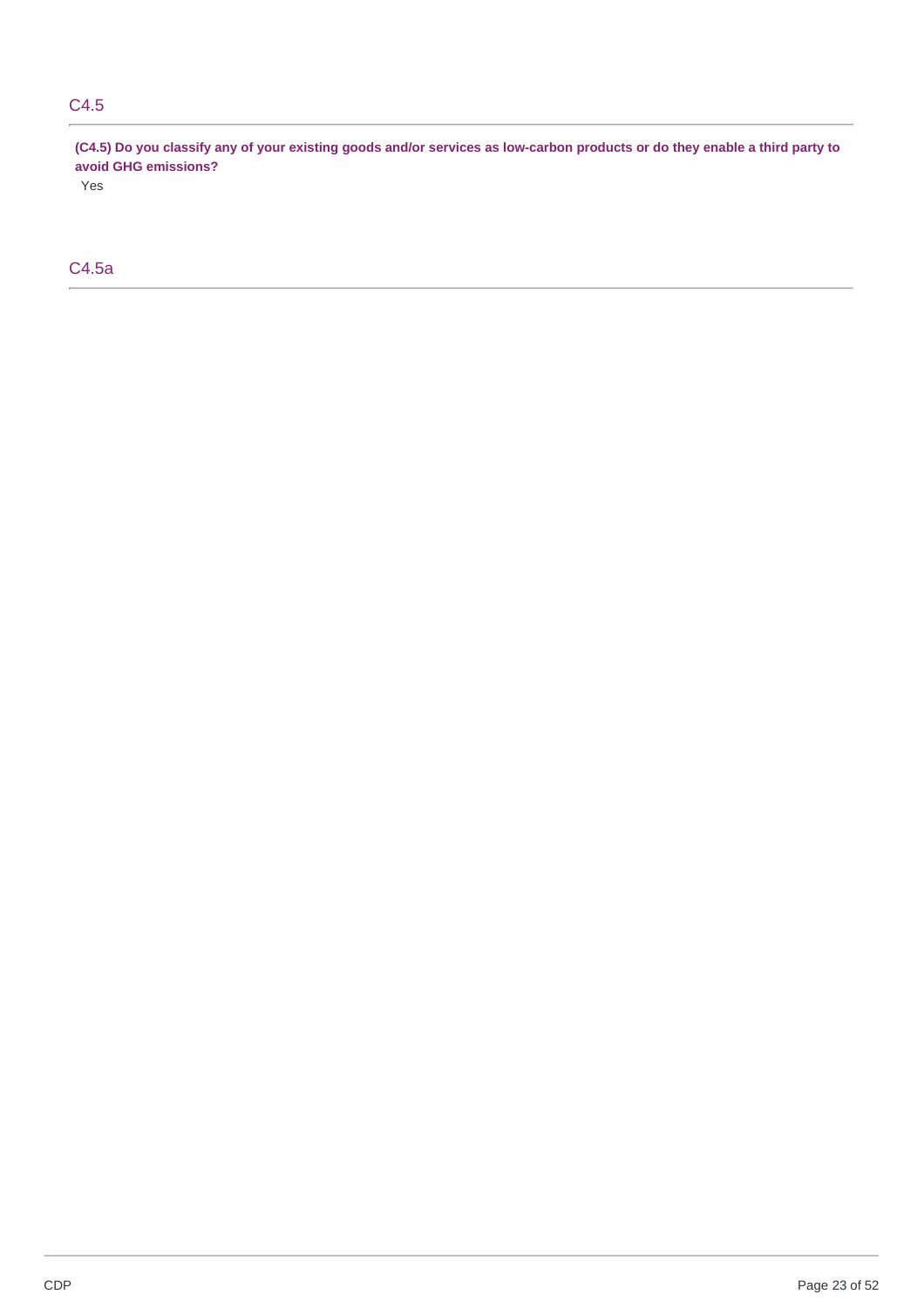(C4.5a) Provide details of your products and/or services that you classify as low-carbon products or that enable a third party  **to avoid GHG emissions.**

 **Level of aggregation** Product

#### **Description of product/Group of products**

 Green Auto Loan - In 2018, U.S. Bank offered a 0.5% reduced rate to customers who purchase an automobile that's listed on the U.S. Environmental Protection Agency's SmartWay list.

#### **Are these low-carbon product(s) or do they enable avoided emissions?**

Avoided emissions

### **Taxonomy, project or methodology used to classify product(s) as low-carbon or to calculate avoided emissions** Other, please specify (EPA's SmartWay List)

#### **% revenue from low carbon product(s) in the reporting year**

0

### **Comment**

Revenue from this product is less than 1%

## **Level of aggregation**

Product

#### **Description of product/Group of products**

 Renewable energy investment tax credit (REITC) investing - U.S. Bancorp Community Development Corporation (CDC) is a leader in REITC investments in the United States. In 2018, these investments totaled over \$1.1 billion.

#### **Are these low-carbon product(s) or do they enable avoided emissions?**

Avoided emissions

 **Taxonomy, project or methodology used to classify product(s) as low-carbon or to calculate avoided emissions** Other, please specify (Federal REITC Program)

#### **% revenue from low carbon product(s) in the reporting year**

1

## **Comment**

#### **Level of aggregation**

Company-wide

#### **Description of product/Group of products**

 U.S. Bank offers a variety of online banking options for our consumer and commercial customers. These products help customers avoid emissions by eliminating the need to travel to our branch locations and the emissions associated with mailing communications and payments/ deposits. An example of this is our launch of Zelle's person to person electronic payments for no cost to the user. As a way of incenting use of these electronic options, U.S. Bank switched to making paper statements only available for an extra charge.

# **Are these low-carbon product(s) or do they enable avoided emissions?**

Avoided emissions

 **Taxonomy, project or methodology used to classify product(s) as low-carbon or to calculate avoided emissions** Other, please specify (General knowledge)

#### **% revenue from low carbon product(s) in the reporting year**

 $\Omega$ 

#### **Comment**

These are free services, so they do not generate revenue.

## C5. Emissions methodology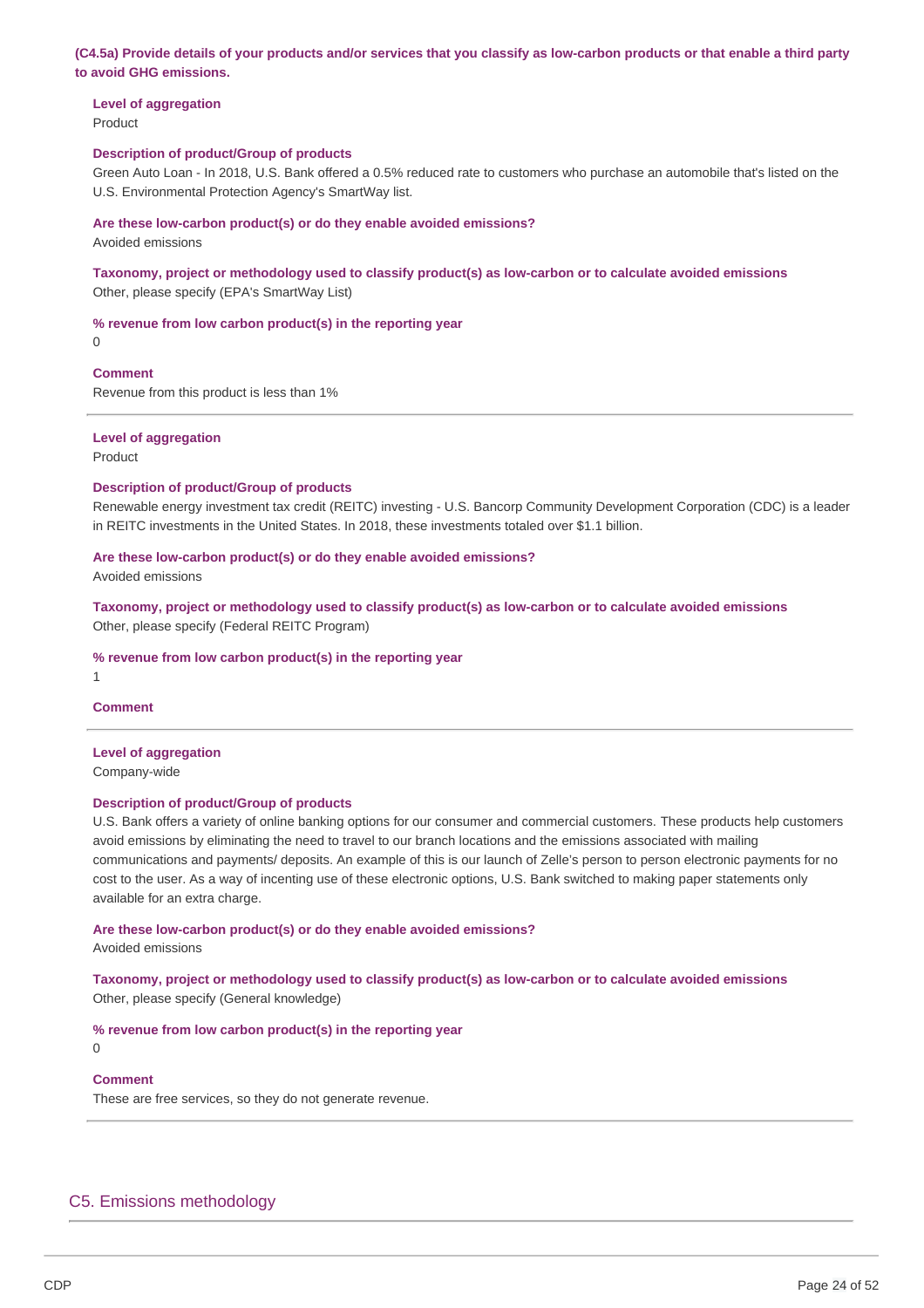#### **(C5.1) Provide your base year and base year emissions (Scopes 1 and 2).**

#### **Scope 1**

 **Base year start** January 1 2014

 **Base year end**

December 31 2014

## **Base year emissions (metric tons CO2e)**

60412

## **Comment**

 To better account for emissions under a new leased site modeling methodology, U.S. Bank recalculated our CY2014 and CY2015 emissions. We have restated our baseline as CY2014 and the revised emissions figures for CY2014 are reported here.

#### **Scope 2 (location-based)**

 **Base year start**

January 1 2014

 **Base year end** December 31 2014

 **Base year emissions (metric tons CO2e)**

354799

## **Comment**

 To better account for emissions under a new leased site modeling methodology, U.S. Bank recalculated our CY2014 and CY2015 emissions. We have restated our baseline as CY2014 and the revised emissions figures for CY2014 are reported here.

#### **Scope 2 (market-based)**

 **Base year start** January 1 2014

 **Base year end** December 31 2014

#### **Base year emissions (metric tons CO2e)**

354799

### **Comment**

 To better account for emissions under a new leased site modeling methodology, U.S. Bank recalculated our CY2014 and CY2015 emissions. We have restated our baseline as CY2014 and the revised emissions figures for CY2014 are reported here.

## C5.2

(C5.2) Select the name of the standard, protocol, or methodology you have used to collect activity data and calculate Scope  **1 and Scope 2 emissions.**

Defra Voluntary 2017 Reporting Guidelines

The Climate Registry: General Reporting Protocol

The Greenhouse Gas Protocol: A Corporate Accounting and Reporting Standard (Revised Edition)

US EPA Climate Leaders: Direct HFC and PFC Emissions from Use of Refrigeration and Air Conditioning Equipment

US EPA Climate Leaders: Indirect Emissions from Purchases/ Sales of Electricity and Steam

US EPA Climate Leaders: Direct Emissions from Mobile Combustion Sources

## C6. Emissions data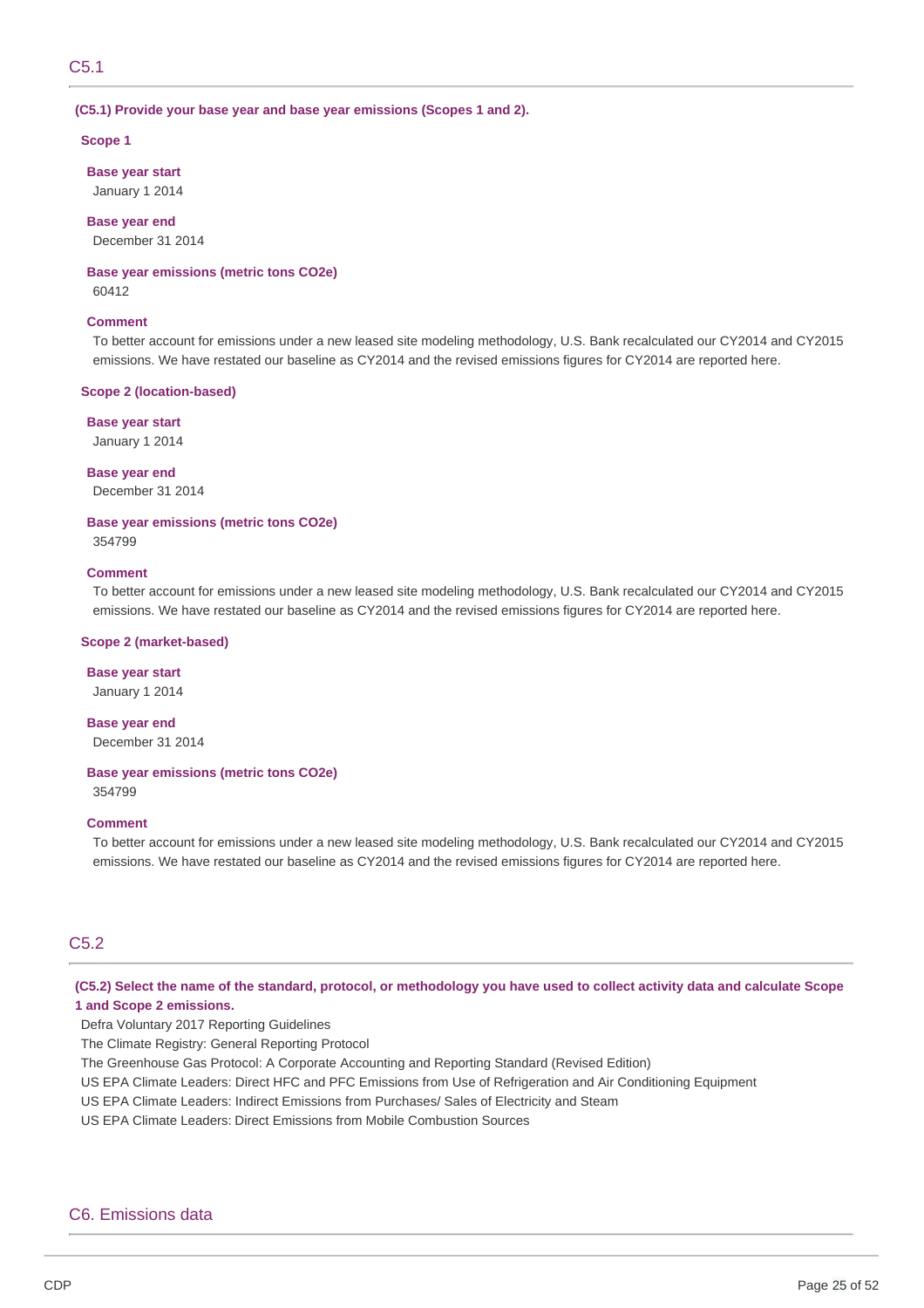## C6.1

### **(C6.1) What were your organization's gross global Scope 1 emissions in metric tons CO2e?**

### **Reporting year**

 **Gross global Scope 1 emissions (metric tons CO2e)** 63333

 January 1 2018 **Start date**

 December 31 2018 **End date**

### **Comment**

### **Past year 1**

 **Gross global Scope 1 emissions (metric tons CO2e)** 55029

 January 1 2017 **Start date**

 December 31 2017 **End date**

## **Comment**

 This is the scope 1 emission for CY2017. The amount of RECs purchased were not fully accounted for in the CY2017 Scope 2 market-based figure and we are restating the emissions with all RECs purchased in CY2017. However, this restatement only impacts the scope 2 market-based figure and the scope 1 emission remains the same.

## C6.2

#### **(C6.2) Describe your organization's approach to reporting Scope 2 emissions.**

## **Row 1**

 **Scope 2, location-based** We are reporting a Scope 2, location-based figure

## **Scope 2, market-based**

We are reporting a Scope 2, market-based figure

### **Comment**

To improve GHG inventory completeness, accuracy and relevance U.S. Bank reports a Scope 2 market-based figure.

## C6.3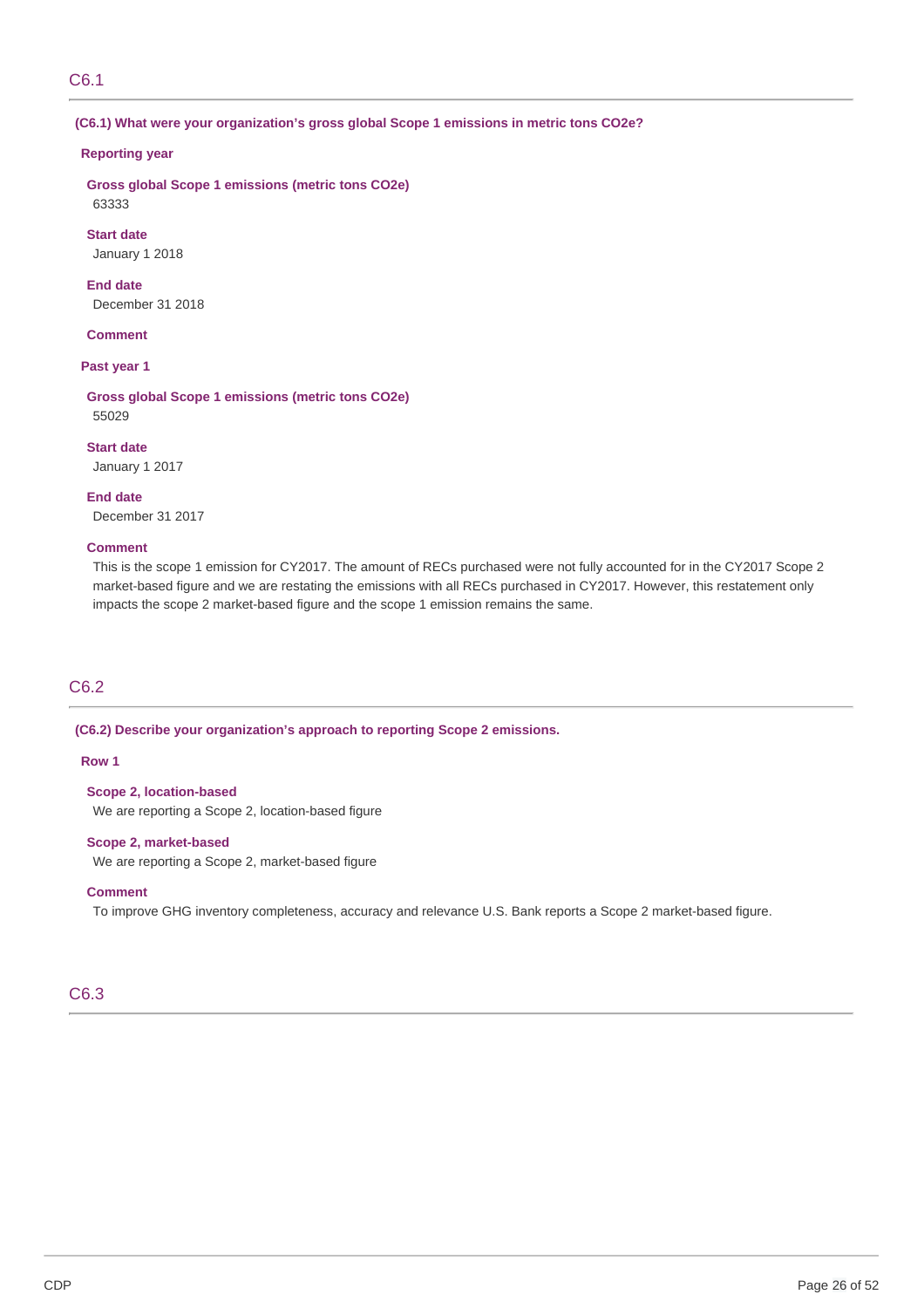### **(C6.3) What were your organization's gross global Scope 2 emissions in metric tons CO2e?**

### **Reporting year**

 **Scope 2, location-based** 287191

 **Scope 2, market-based (if applicable)** 233322

 January 1 2018 **Start date**

 December 31 2018 **End date**

## **Comment**

 **Past year 1**

 **Scope 2, location-based** 287196

 **Scope 2, market-based (if applicable)** 239367

 January 1 2017 **Start date**

 December 31 2017 **End date**

### **Comment**

 This is the scope 2 emissions restated for CY2017. We restated our emissions for the previous year due to unallocated RECs in CY2017. This only affects the scope 2 market-based emissions which is now updated from 286,477 MTCO2e to 239,367 MTCO2e.

## C6.4

(C6.4) Are there any sources (e.g. facilities, specific GHGs, activities, geographies, etc.) of Scope 1 and Scope 2 emissions  **that are within your selected reporting boundary which are not included in your disclosure?** Yes

C6.4a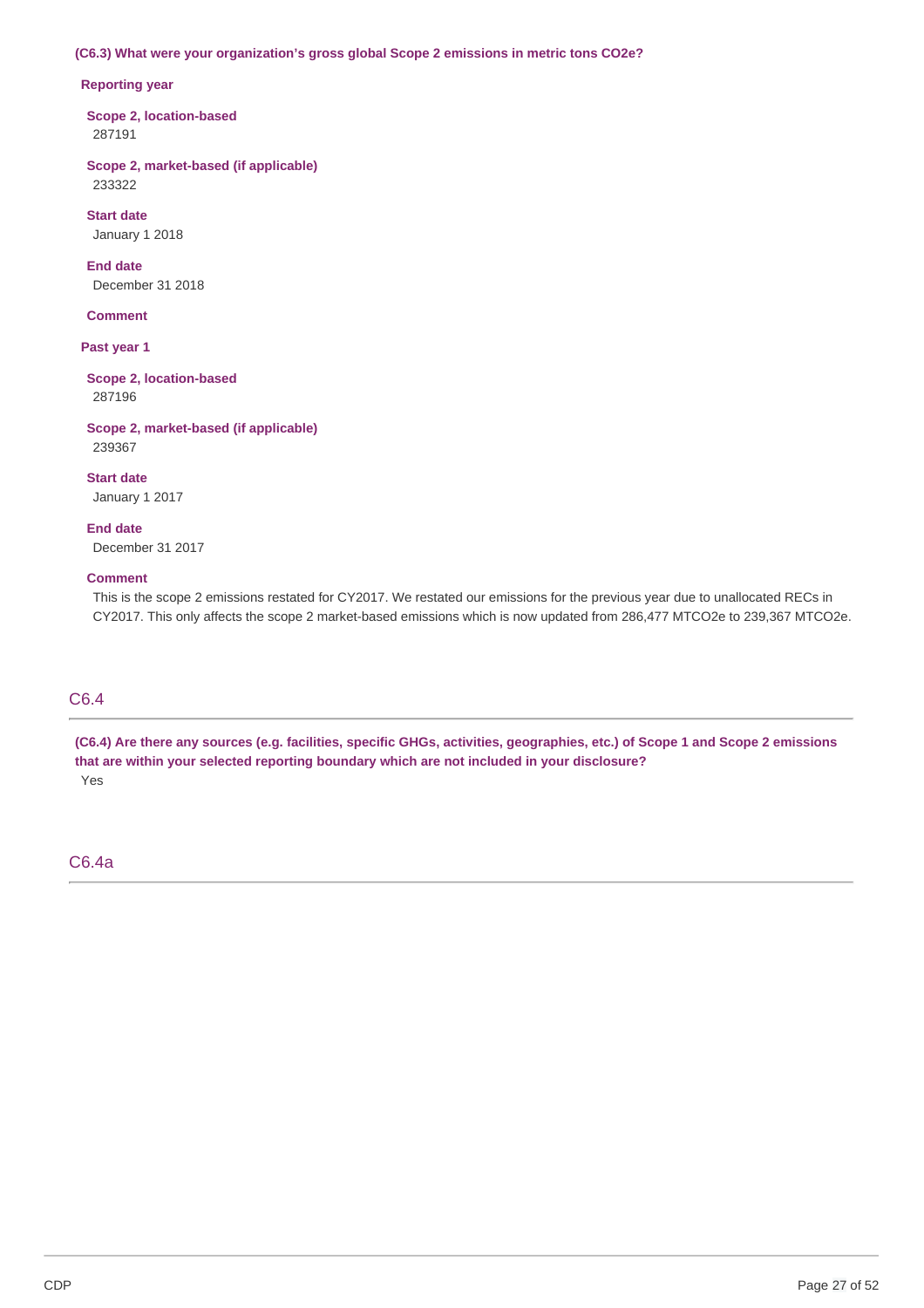## (C6.4a) Provide details of the sources of Scope 1 and Scope 2 emissions that are within your selected reporting boundary  **which are not included in your disclosure.**

#### **Source**

ATMs (owned and operated independently of our facilities that are not yet reported)

#### **Relevance of Scope 1 emissions from this source**

Emissions are not relevant

#### **Relevance of location-based Scope 2 emissions from this source**

Emissions are not relevant

#### **Relevance of market-based Scope 2 emissions from this source (if applicable)**

Emissions are not relevant

#### **Explain why this source is excluded**

 There are potentially ATMs with small energy consumption that are not being captured in our existing reporting, the emissions would be minimal and thus not relevant.

#### **Source**

Emergency Generator Emissions (for those generators not yet reported)

### **Relevance of Scope 1 emissions from this source**

Emissions are not relevant

#### **Relevance of location-based Scope 2 emissions from this source**

Emissions are not relevant

## **Relevance of market-based Scope 2 emissions from this source (if applicable)**

Emissions are not relevant

#### **Explain why this source is excluded**

 U.S. Bank began tracking emissions from emergency generators in 2012 and have been able to capture data from most of our generators. However, there are possibly a few small generators that are not being tracked or estimated as they are fully depreciated assets, not reflected on our asset list. (i.e. inherited through acquisitions).

## C6.5

 **(C6.5) Account for your organization's Scope 3 emissions, disclosing and explaining any exclusions.**

#### **Purchased goods and services**

 Relevant, not yet calculated **Evaluation status**

 **Metric tonnes CO2e** <Not Applicable>

#### **Emissions calculation methodology**

<Not Applicable>

#### **Percentage of emissions calculated using data obtained from suppliers or value chain partners**

<Not Applicable>

#### **Explanation**

 U.S. Bank has not yet determined a reliable and accurate methodology for tracking and calculating emissions from purchased goods and services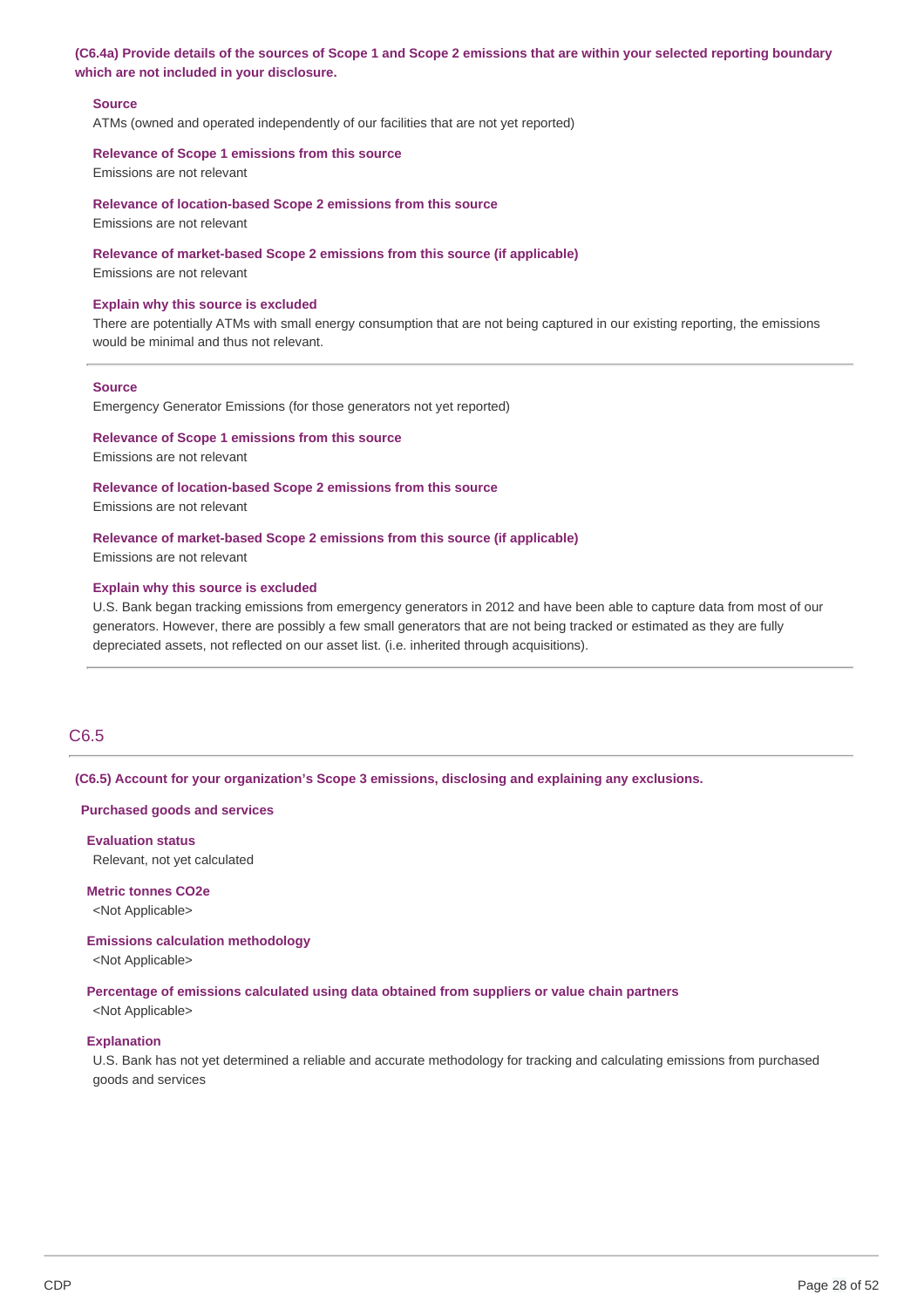#### **Capital goods**

#### **Evaluation status**

Relevant, not yet calculated

#### **Metric tonnes CO2e**

<Not Applicable>

#### **Emissions calculation methodology**

<Not Applicable>

#### **Percentage of emissions calculated using data obtained from suppliers or value chain partners**

<Not Applicable>

#### **Explanation**

U.S. Bank has not yet determined a reliable and accurate methodology for tracking and calculating emissions from capital goods.

#### **Fuel-and-energy-related activities (not included in Scope 1 or 2)**

#### **Evaluation status**

Not relevant, explanation provided

#### **Metric tonnes CO2e**

<Not Applicable>

### **Emissions calculation methodology**

<Not Applicable>

#### **Percentage of emissions calculated using data obtained from suppliers or value chain partners**

<Not Applicable>

### **Explanation**

 U.S. Bank captures the bulk of fuel and energy related activities within Scope 1 and 2. These emissions would be de minimis is comparison to our Scope 1 and 2 fuel and energy emissions. Furthermore, U.S. Bank has limited ability to influence Scope 3 emissions within this category.

#### **Upstream transportation and distribution**

### **Evaluation status**

Not relevant, explanation provided

# **Metric tonnes CO2e**

<Not Applicable>

### **Emissions calculation methodology**

<Not Applicable>

#### **Percentage of emissions calculated using data obtained from suppliers or value chain partners**

<Not Applicable>

#### **Explanation**

 As a financial services company, U.S. Bank produces a limited number of physical products that require upstream or downstream transportation. The estimated size of this Scope 3 category is therefore small relative to our total estimated Scope 3 emissions.

#### **Waste generated in operations**

## **Evaluation status**

Relevant, calculated

#### **Metric tonnes CO2e** 5165

#### **Emissions calculation methodology**

 U.S. Bank compiles waste data provided by third-party vendors on actual waste streams from serviced locations. We then calculate waste emissions utilizing EPA's Waste Reduction Model (WARM) tool (Version 14, updated March 2016). WARM calculates emissions based on a lifecycle alternative-to-baseline approach. While avoided emissions from recycling and composting are also quantified through the WARM tool, this figure represents only Scope 3 emissions from landfilled waste.

#### **Percentage of emissions calculated using data obtained from suppliers or value chain partners** 100

## **Explanation**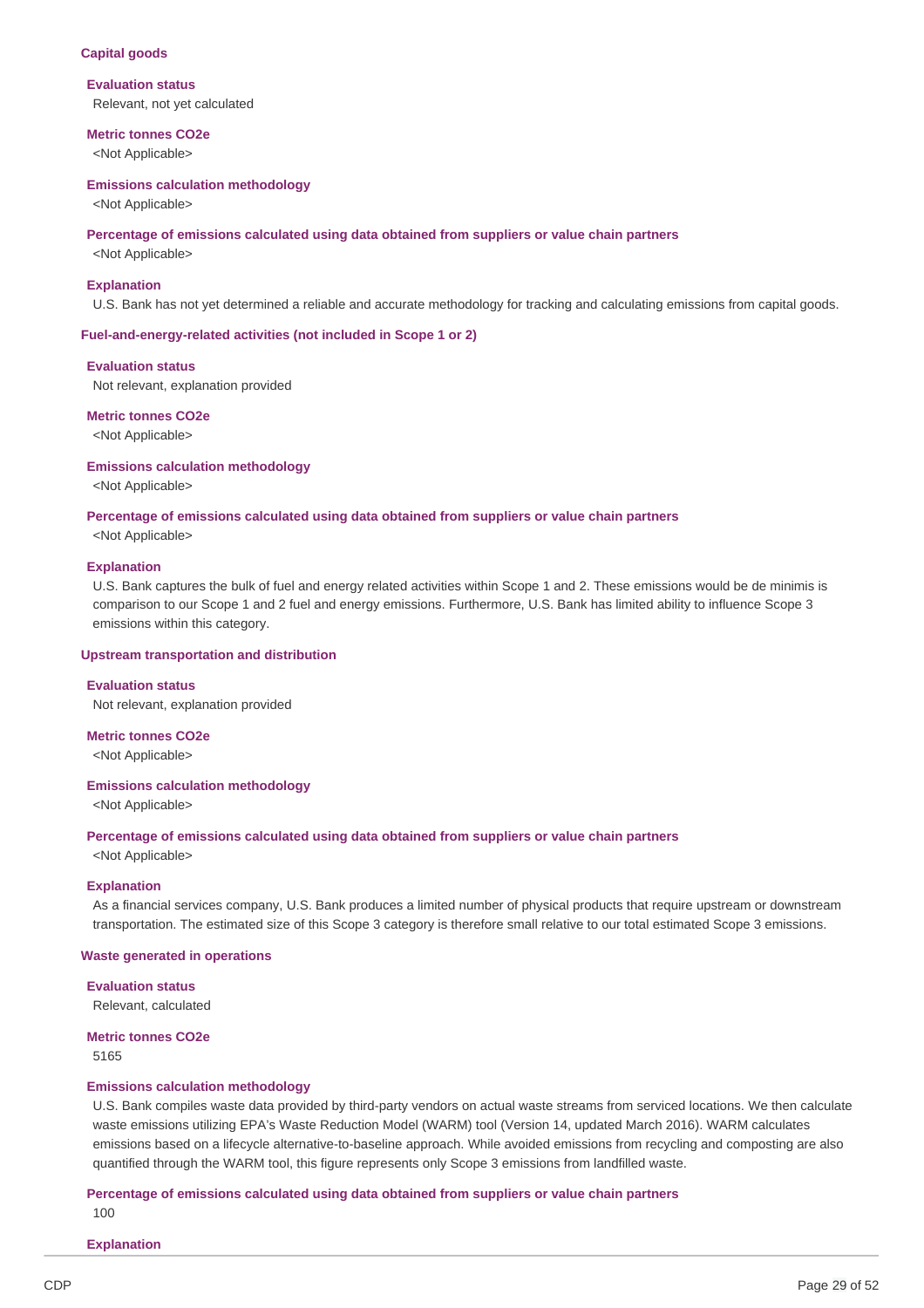#### **Business travel**

**Evaluation status** Relevant, calculated

 **Metric tonnes CO2e**

32382

#### **Emissions calculation methodology**

 U.S. Bank captures activity data from several means of business transportation including air, rail and rental car mileage. For air travel, emissions are calculated using Defra DECC (2018) 1.0 business travel –air emissions factors for various seating classes and flight segment lengths. Rental car emissions are determined from actual mileage data and EPA CCCL (2018) emissions factors per mile traveled. Actual rail distance traveled is also collected and emissions estimated with the EPA CCCL (2018) factors.

#### **Percentage of emissions calculated using data obtained from suppliers or value chain partners**

 $100$ 

#### **Explanation**

#### **Employee commuting**

#### **Evaluation status**

Relevant, not yet calculated

#### **Metric tonnes CO2e**

<Not Applicable>

#### **Emissions calculation methodology**

<Not Applicable>

#### **Percentage of emissions calculated using data obtained from suppliers or value chain partners**

<Not Applicable>

## **Explanation**

 U.S. Bank has not yet determined a reliable and accurate methodology for tracking and calculating emissions from employee commuting within our organization at this time.

#### **Upstream leased assets**

#### **Evaluation status**

Not relevant, explanation provided

 **Metric tonnes CO2e**

<Not Applicable>

### **Emissions calculation methodology**

<Not Applicable>

#### **Percentage of emissions calculated using data obtained from suppliers or value chain partners**

<Not Applicable>

#### **Explanation**

 Due to our organizational boundary definition for operational control under Scopes 1 and 2, upstream leased assets are incorporated in our Scopes 1 and 2 emissions inventory.

#### **Downstream transportation and distribution**

### **Evaluation status**

Not relevant, explanation provided

#### **Metric tonnes CO2e**

<Not Applicable>

### **Emissions calculation methodology**

<Not Applicable>

#### **Percentage of emissions calculated using data obtained from suppliers or value chain partners**

<Not Applicable>

#### **Explanation**

 As a financial services company, U.S. Bank produces a limited number of physical products that require downstream transportation. The estimated size of this Scope 3 category is therefore small relative to our total estimated Scope 3 emissions.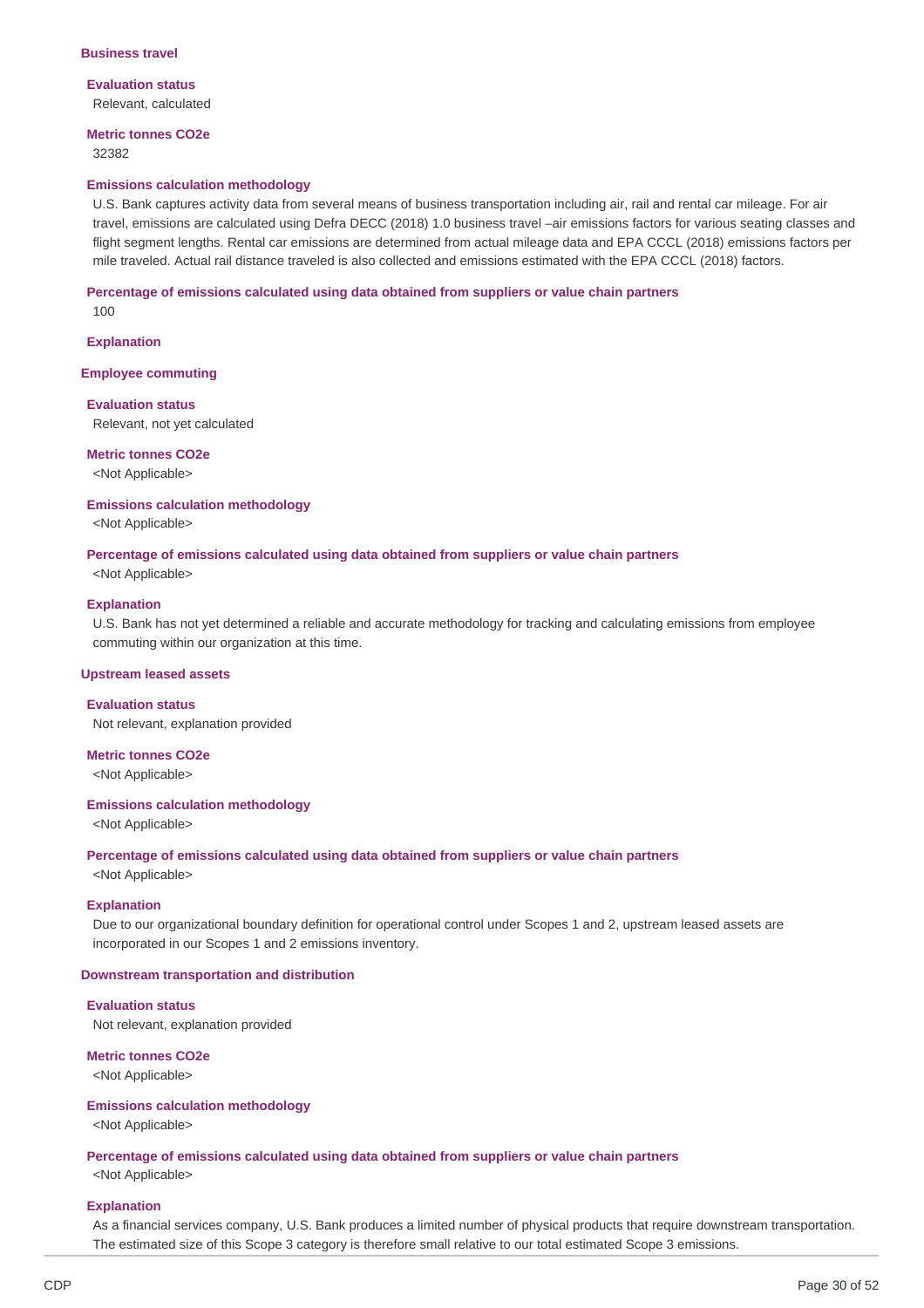#### **Processing of sold products**

#### **Evaluation status**

Not relevant, explanation provided

#### **Metric tonnes CO2e**

<Not Applicable>

#### **Emissions calculation methodology**

<Not Applicable>

#### **Percentage of emissions calculated using data obtained from suppliers or value chain partners**

<Not Applicable>

### **Explanation**

 As a financial services company, U.S. Bank produces a limited number of physical products that require processing. The estimated size of this Scope 3 category is therefore de minimis and not relevant to our Scope 3 emissions.

#### **Use of sold products**

#### **Evaluation status**

Not relevant, explanation provided

#### **Metric tonnes CO2e**

<Not Applicable>

### **Emissions calculation methodology**

<Not Applicable>

#### **Percentage of emissions calculated using data obtained from suppliers or value chain partners**

<Not Applicable>

### **Explanation**

 As a financial services company, U.S. Bank produces a limited number of physical products. Furthermore, there is a limited set of actions U.S. Bank could take to influence use of sold products (e.g. online banking portals) within Scope 3. The estimated size of this Scope 3 category is therefore de minimis and not relevant to our Scope 3 emissions.

#### **End of life treatment of sold products**

#### **Evaluation status**

Not relevant, explanation provided

 **Metric tonnes CO2e**

<Not Applicable>

### **Emissions calculation methodology**

<Not Applicable>

#### **Percentage of emissions calculated using data obtained from suppliers or value chain partners**

<Not Applicable>

#### **Explanation**

 As a financial services company, U.S. Bank produces a limited number of physical products. Furthermore, there is a limited set of actions U.S. Bank could take to influence end of life treatment of sold products within Scope 3. The estimated size of this Scope 3 category is therefore de minimis and not relevant to our Scope 3 emissions.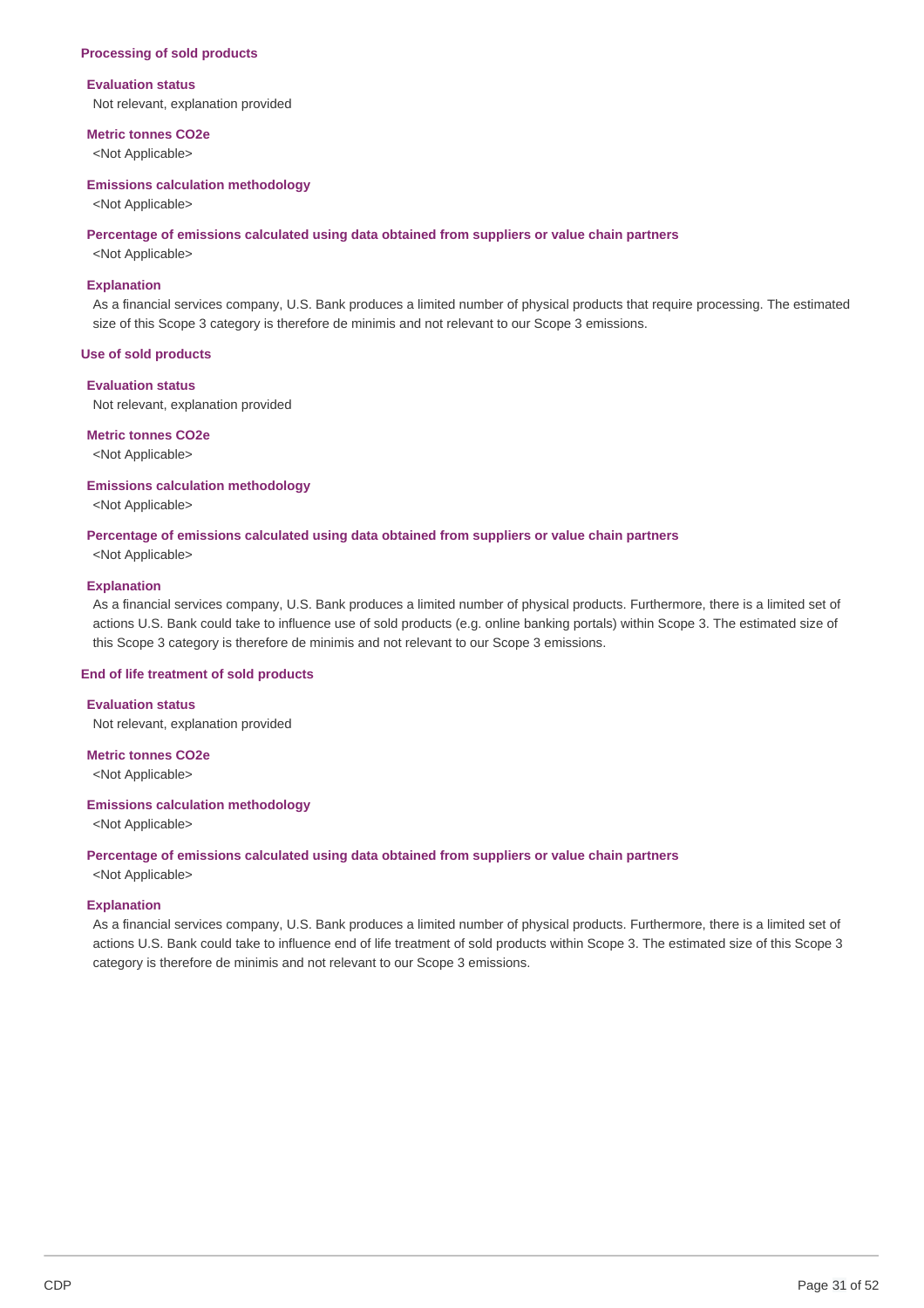#### **Downstream leased assets**

### **Evaluation status**

Relevant, calculated

## **Metric tonnes CO2e**

48317

#### **Emissions calculation methodology**

 Emissions from leased office space is estimated in two ways. For sites with invoice data capture, total annual emissions for leased assets was extrapolated from actual consumption data based on the portion of building square feet that is tenant occupied. For sites requiring modeling, building tenant square feet was multiplied by a portfolio energy use intensity factors generated from actual site consumption of electricity and natural gas.

### **Percentage of emissions calculated using data obtained from suppliers or value chain partners**

 $100$ 

#### **Explanation**

#### **Franchises**

#### **Evaluation status**

Not relevant, explanation provided

#### **Metric tonnes CO2e**

<Not Applicable>

### **Emissions calculation methodology**

<Not Applicable>

#### **Percentage of emissions calculated using data obtained from suppliers or value chain partners**

<Not Applicable>

## **Explanation**

U.S. Bank does not operate any franchises. Therefore, this category is not relevant.

### **Investments**

 Relevant, not yet calculated **Evaluation status**

## **Metric tonnes CO2e**

<Not Applicable>

#### **Emissions calculation methodology**

<Not Applicable>

#### **Percentage of emissions calculated using data obtained from suppliers or value chain partners**

<Not Applicable>

### **Explanation**

 U.S. Bank is investigating possible methods to measure and report emissions from financial assets. Reporting standards are being developed by several external sources that may support more consistent reporting in the future.

### **Other (upstream)**

### **Evaluation status**

#### **Metric tonnes CO2e**

<Not Applicable>

### **Emissions calculation methodology**

<Not Applicable>

### **Percentage of emissions calculated using data obtained from suppliers or value chain partners** <Not Applicable>

## **Explanation**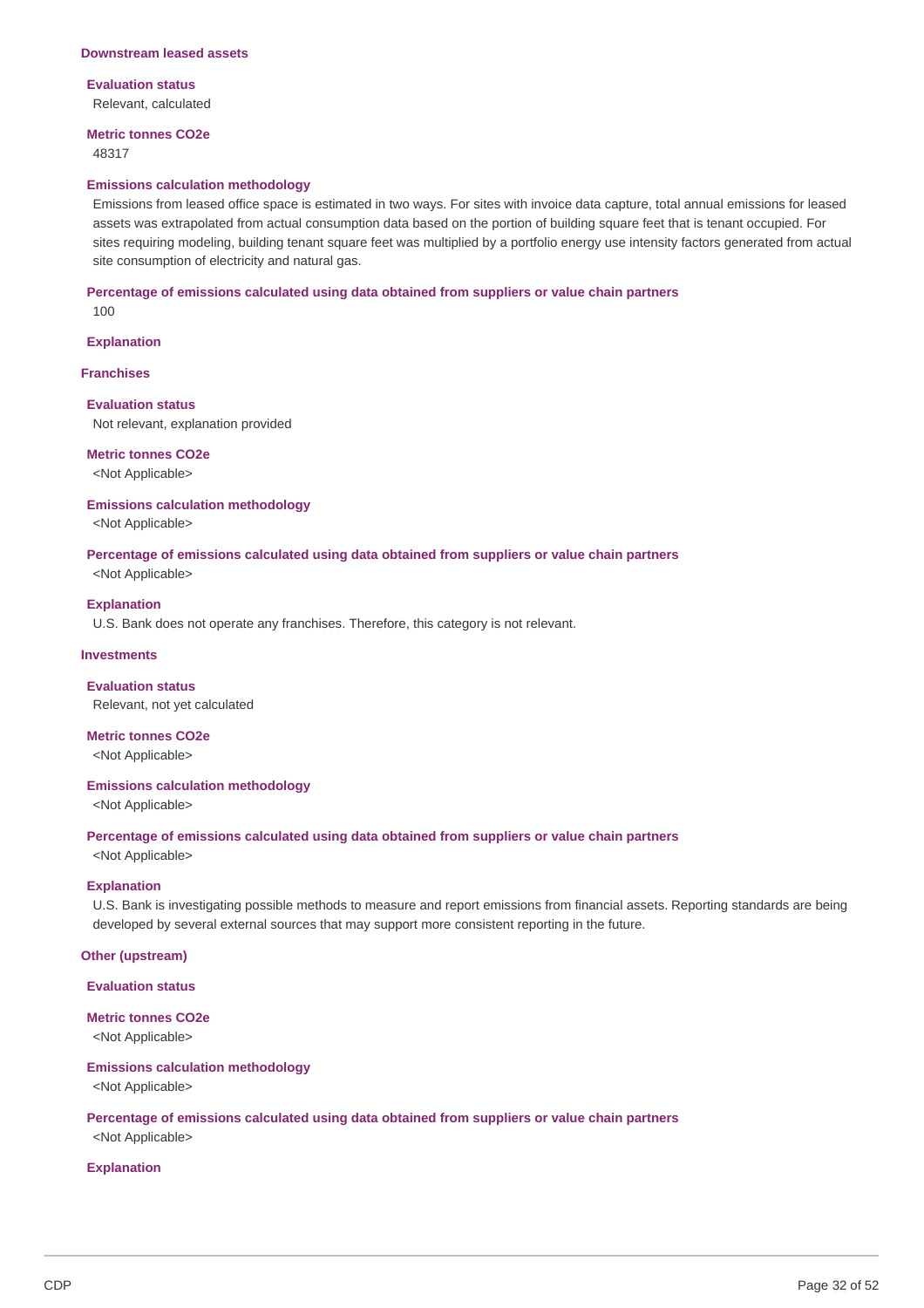## **Other (downstream)**

**Evaluation status**

### **Metric tonnes CO2e**

<Not Applicable>

## **Emissions calculation methodology**

<Not Applicable>

 **Percentage of emissions calculated using data obtained from suppliers or value chain partners**

<Not Applicable>

## **Explanation**

# C6.7

 **(C6.7) Are carbon dioxide emissions from biologically sequestered carbon relevant to your organization?** No

## C6.10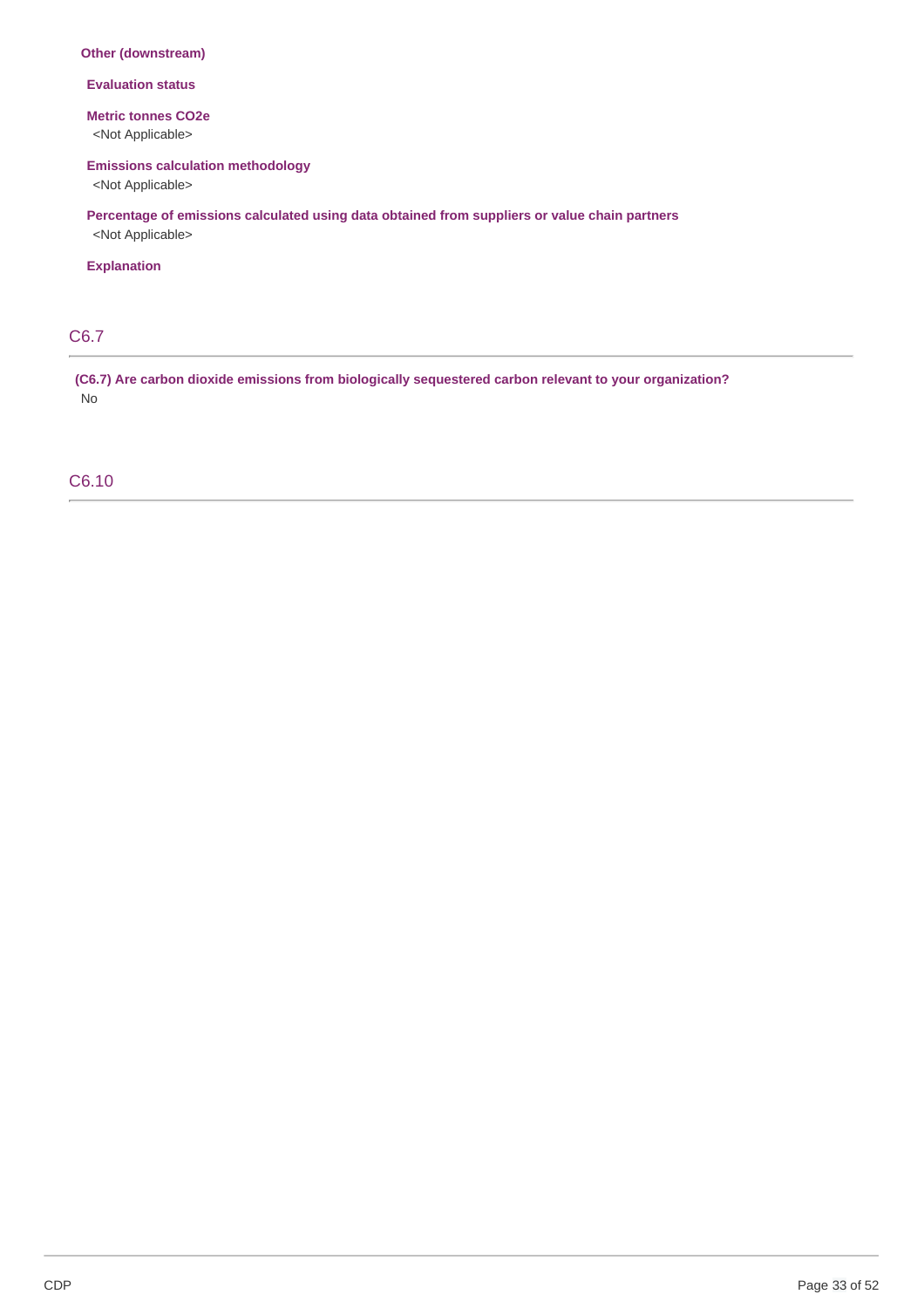(C6.10) Describe your gross global combined Scope 1 and 2 emissions for the reporting year in metric tons CO2e per unit currency total revenue and provide any additional intensity metrics that are appropriate to your business operations.

# **Intensity figure**

0.0000131

 **Metric numerator (Gross global combined Scope 1 and 2 emissions)** 296656

# **Metric denominator**

unit total revenue

 **Metric denominator: Unit total** 22637000000

 **Scope 2 figure used** Market-based

 **% change from previous year**

2

 **Direction of change**

Decreased

## **Reason for change**

 This decrease is primarily due to a combination of our emissions reduction activities and the impact of emissions factor changes, particularly those for electricity. Our emissions reduction initiatives focused on energy retrofits and efficiency upgrades that help decouple GHG emissions from revenue growth. Additionally, we have purchased additional renewable energy in 2018.

## **Intensity figure**

0.0098492

 **Metric numerator (Gross global combined Scope 1 and 2 emissions)** 296656

**Metric denominator** square foot

 **Metric denominator: Unit total** 30119635

 **Scope 2 figure used** Market-based

 **% change from previous year**

4

 **Direction of change**

Decreased

## **Reason for change**

 This decrease is primarily due to a combination of our emissions reduction activities and the impact of emissions factor changes, particularly those for electricity. Our emissions reduction initiatives focused on energy retrofits and efficiency upgrades that help decouple GHG emissions from our portfolio square footage. Additionally, we have purchased additional renewable energy in 2018.

## C7. Emissions breakdowns

## C7.1

 **(C7.1) Does your organization break down its Scope 1 emissions by greenhouse gas type?** Yes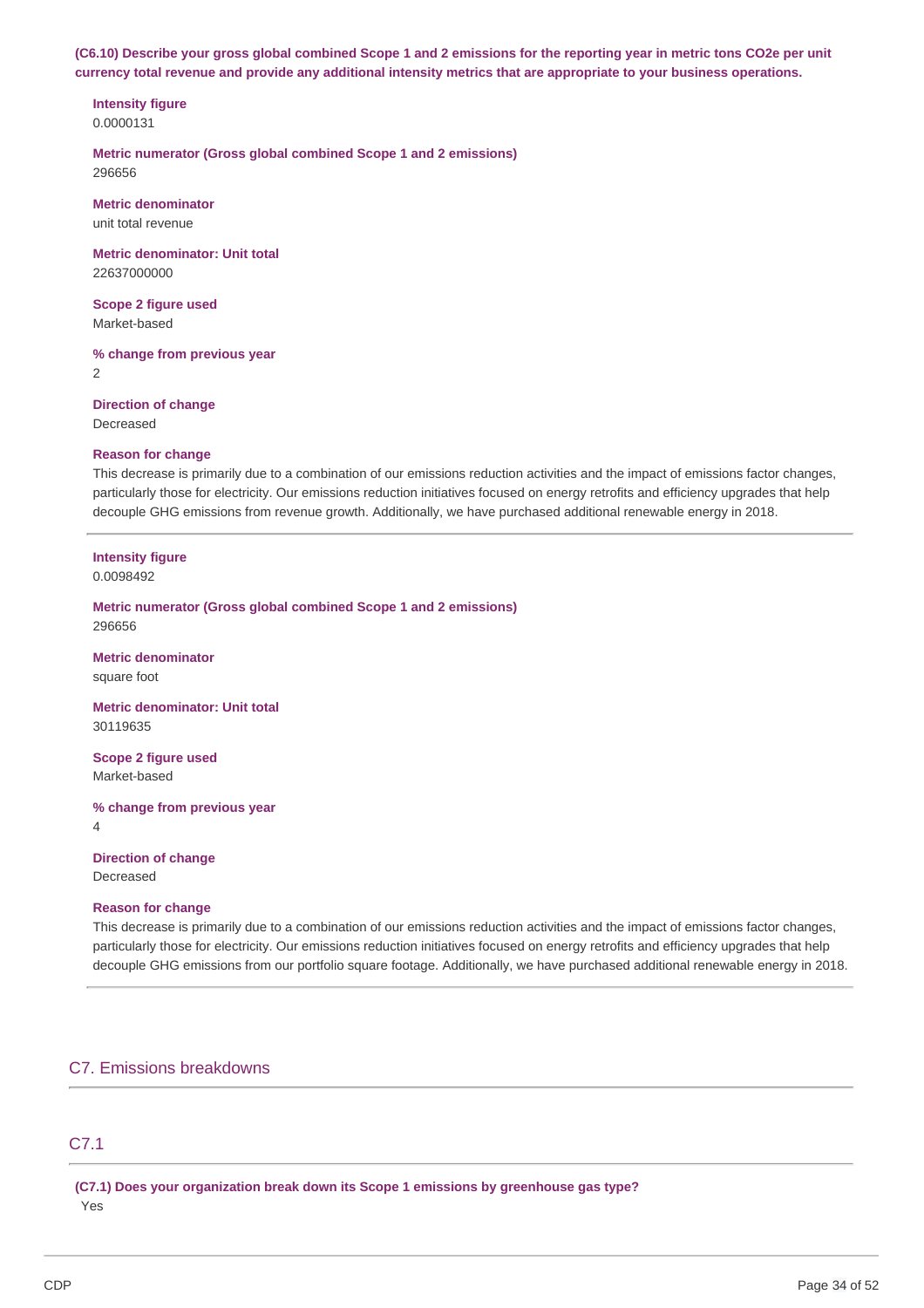# C7.1a

(C7.1a) Break down your total gross global Scope 1 emissions by greenhouse gas type and provide the source of each used  **greenhouse warming potential (GWP).**

| CO <sub>2</sub> | 62554 | IPCC Fourth Assessment Report (AR4 - 100 year) |
|-----------------|-------|------------------------------------------------|
| N2O             | 130   | IPCC Fourth Assessment Report (AR4 - 100 year) |
| CH <sub>4</sub> | 69    | IPCC Fourth Assessment Report (AR4 - 100 year) |
| <b>HFCs</b>     | 580   | IPCC Fourth Assessment Report (AR4 - 100 year) |

## C7.2

## **(C7.2) Break down your total gross global Scope 1 emissions by country/region.**

| United States of America                             | 62682 |
|------------------------------------------------------|-------|
| Canada                                               | 56    |
| Cayman Islands                                       | 2     |
| Germany                                              | 50    |
| Ireland                                              | 174   |
| Mexico                                               | 76    |
| Norway                                               | 23    |
| Poland                                               | 190   |
| Spain                                                | 28    |
| United Kingdom of Great Britain and Northern Ireland | 27    |
| Belgium                                              | 25    |

## C7.3

 **(C7.3) Indicate which gross global Scope 1 emissions breakdowns you are able to provide.** By activity

## C7.3c

#### **(C7.3c) Break down your total gross global Scope 1 emissions by business activity.**

| Stationary  | 59318 |
|-------------|-------|
| Mobile      | 3435  |
| Refrigerant | 580   |

## C7.5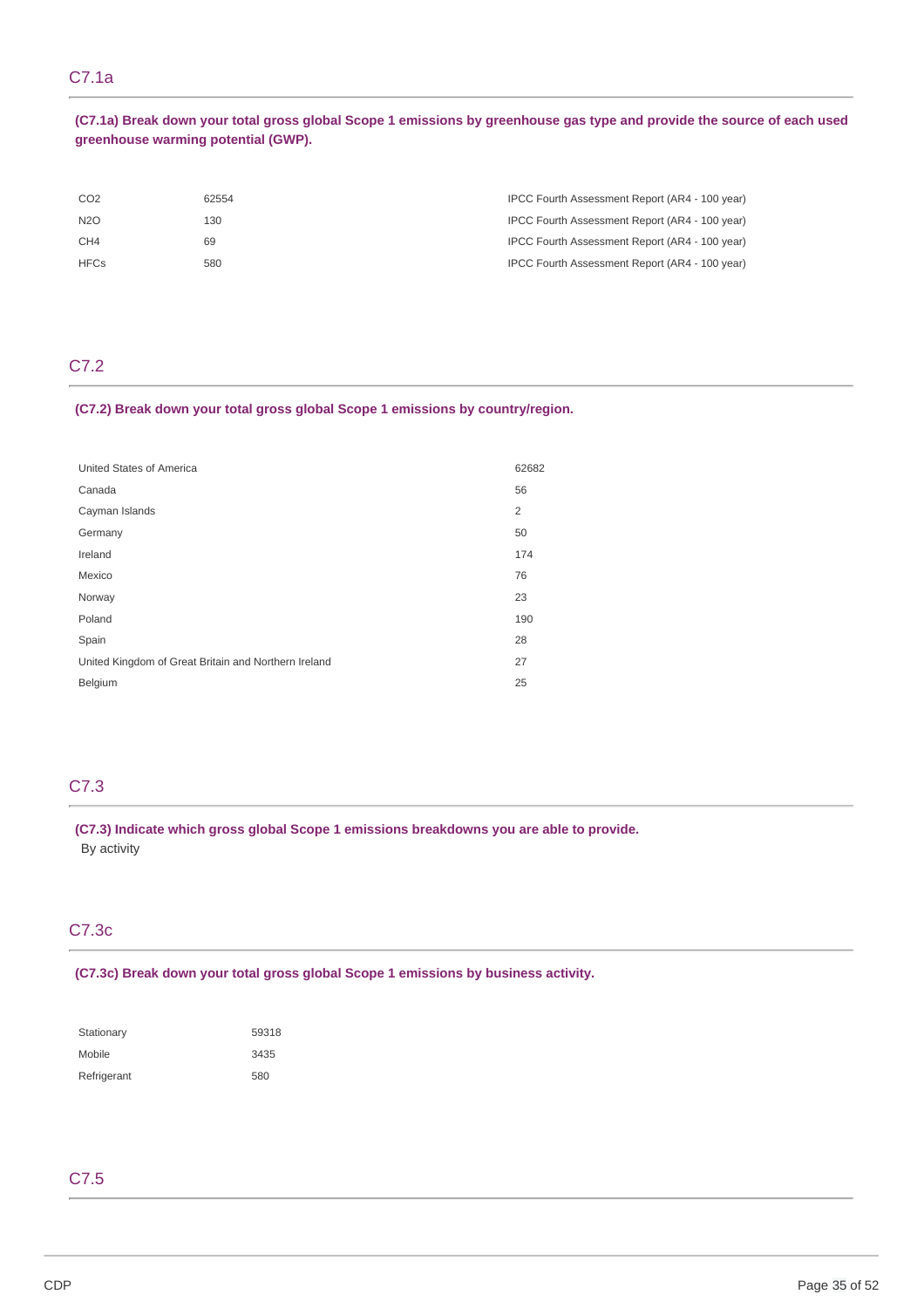| United States of<br>America                                | 284608 | 229795 | 577051 | 86774 |
|------------------------------------------------------------|--------|--------|--------|-------|
| Canada                                                     | 18     | 18     | 458    |       |
| Mexico                                                     | 261    | 261    | 559    |       |
| United Kingdom of<br>Great Britain and<br>Northern Ireland | 63     | 81     | 221    |       |
| Ireland                                                    | 787    | 1215   | 1897   |       |
| Belgium                                                    | 32     | 23     | 185    |       |
| Germany                                                    | 361    | 588    | 804    |       |
| Spain                                                      | 50     | 90     | 202    |       |
| Norway                                                     | 1      | 85     | 171    |       |
| Poland                                                     | 1011   | 1167   | 1398   |       |

# C7.6

 **(C7.6) Indicate which gross global Scope 2 emissions breakdowns you are able to provide.** By activity

## C7.6c

#### **(C7.6c) Break down your total gross global Scope 2 emissions by business activity.**

| <b>Chilled Water</b> | 3061   | 3061   |
|----------------------|--------|--------|
| Electricity          | 277029 | 223161 |
| Steam                | 7101   | 7101   |

# C7.9

(C7.9) How do your gross global emissions (Scope 1 and 2 combined) for the reporting year compare to those of the  **previous reporting year?**

Increased

## C7.9a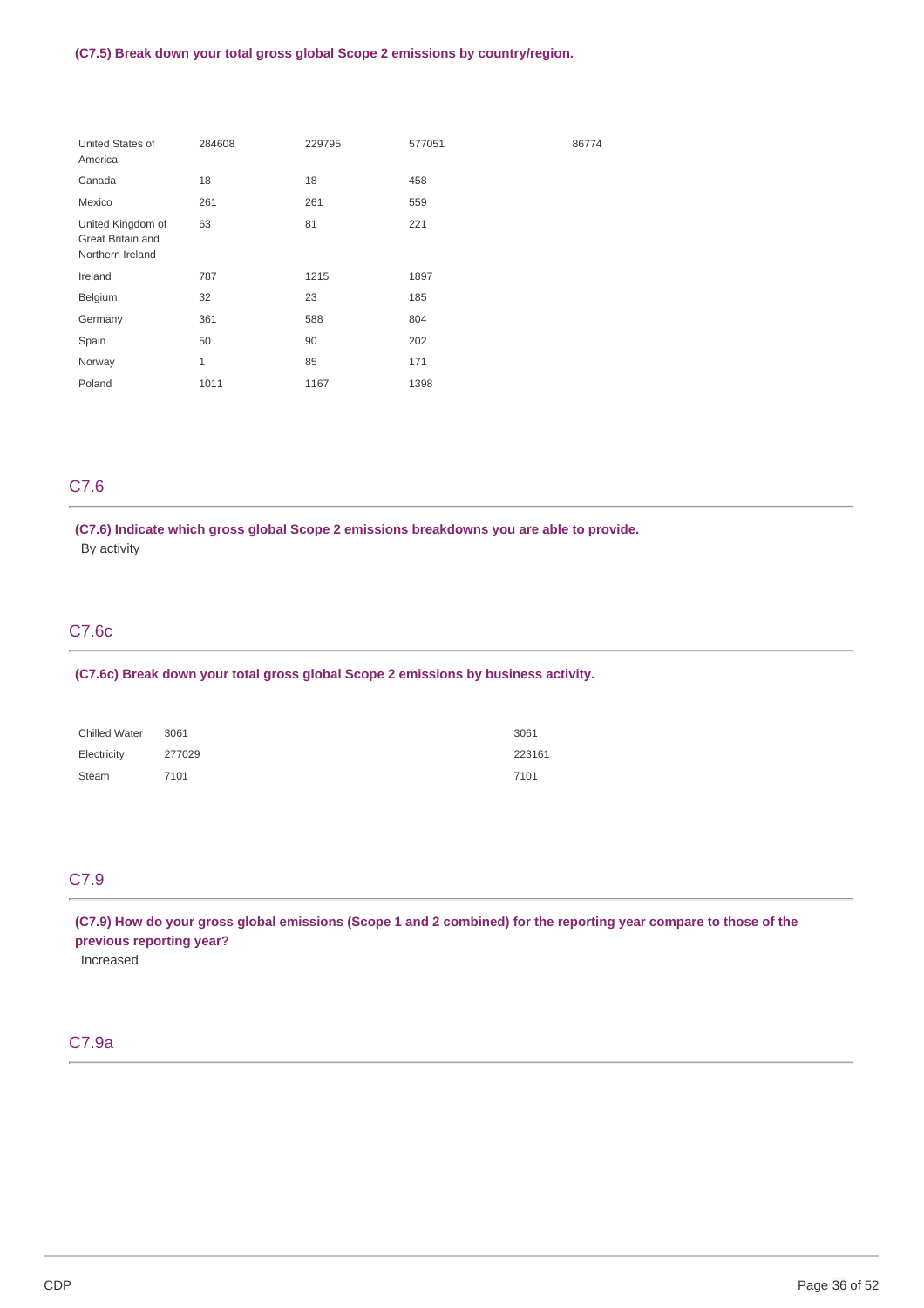### (C7.9a) Identify the reasons for any change in your gross global emissions (Scope 1 and 2 combined) and for each of them  **specify how your emissions compare to the previous year.**

| Change in<br>renewable<br>energy<br>consumption  | 5183 | Decreased 1.76                    | U.S. Bank's gross scope 1 and 2 emissions decreased due to 'a change in renewable energy consumption'<br>implemented in the 2018 reporting year. This change reflects additional REC procurement made in 2018. In<br>total, 16,305 additional MWh of RECs were procured in 2018, resulting in an additional 5,183 MTCO2e<br>reduction compared to the REC quantity purchased in the previous year. Total market-based scope 1 and 2<br>emissions in the previous year was 294,396 MTCO2e, therefore we arrived at 1.76% through<br>(5183/294396)*100=1.76%.                                                                                                                     |
|--------------------------------------------------|------|-----------------------------------|---------------------------------------------------------------------------------------------------------------------------------------------------------------------------------------------------------------------------------------------------------------------------------------------------------------------------------------------------------------------------------------------------------------------------------------------------------------------------------------------------------------------------------------------------------------------------------------------------------------------------------------------------------------------------------|
| Other<br>emissions<br>reduction<br>activities    | 7640 | Decreased 2.6                     | U.S. Bank's gross scope 1 and 2 emissions decreased due to 'other emissions reduction activities'<br>implemented in the reporting year. Such projects include improvements in building operational efficiency<br>including LED lighting retrofits and upgrades to HVAC systems. We estimate that in 2018, 7640 MTCO2e was<br>reduced by our emissions reduction projects. Total scope 1 and 2 emissions in the previous year was 294,396<br>MTCO2e, therefore we arrived at 2.60% through (7640/294396)*100=2.60%.                                                                                                                                                              |
| <b>Divestment</b>                                |      | $<$ Not<br>Applicable<br>$\geq$   |                                                                                                                                                                                                                                                                                                                                                                                                                                                                                                                                                                                                                                                                                 |
| Acquisitions                                     |      | $<$ Not<br>Applicable<br>$\rm{~}$ |                                                                                                                                                                                                                                                                                                                                                                                                                                                                                                                                                                                                                                                                                 |
| Mergers                                          |      | $<$ Not<br>Applicable<br>$\geq$   |                                                                                                                                                                                                                                                                                                                                                                                                                                                                                                                                                                                                                                                                                 |
| Change in<br>output                              |      | $<$ Not<br>Applicable<br>$\geq$   |                                                                                                                                                                                                                                                                                                                                                                                                                                                                                                                                                                                                                                                                                 |
| Change in<br>methodology                         | 3260 | Decreased 1.11                    | For the 2018 inventory, a number of emissions factor updates impacted our overall Scope 1 and 2 emissions<br>including changes in supplier-specific emissions factors, residual mix factors in the United States (PJM and<br>ISO-New England), and international location-based grid emission factors. Net impact was calculated by<br>applying 2017 emission factors to 2018 activity data to determine the difference in emissions from emission<br>factor updates. In total, emissions factor updates decreased emissions by 3,260 MTCO2e. The total scope 1<br>and 2 emissions in the previous year was 294,396 MTCO2e, resulting in 1.11% from<br>(3260/294396)*100=1.11%. |
| Change in<br>boundary                            |      | $<$ Not<br>Applicable<br>$\geq$   |                                                                                                                                                                                                                                                                                                                                                                                                                                                                                                                                                                                                                                                                                 |
| Change in<br>physical<br>operating<br>conditions | 9808 | Increased 3.33                    | We experienced an increase in natural gas, steam, stationary propane and fleet fuel consumption in 2018.<br>Conversely chilled water, jet fuel and diesel fuel consumption were reduced. We attribute most of these<br>changes to site operating conditions in North America driven by weather variability. The impact was calculated<br>by finding the YOY change in the emission source and the overall emissions increase attributed from<br>changes physical operating conditions to be 9,808 MTCO2e. Total scope 1 and 2 emissions in the previous<br>year was 294,396 MTCO2e, therefore the percent change in emissions was calculated as<br>(9808/294396)*100= 3.33%     |
| Unidentified 8534                                |      | Increased 2.9                     | We were unable to identify the exact reasons for the remaining increase in emissions, however, this is most<br>likely due to variations in the number of sites, YoY consumption for electricity and other miscellaneous<br>emission sources. (8534/294396)*100=2.90%                                                                                                                                                                                                                                                                                                                                                                                                            |
| Other                                            |      | $<$ Not<br>Applicable<br>$\rm{~}$ |                                                                                                                                                                                                                                                                                                                                                                                                                                                                                                                                                                                                                                                                                 |

# C7.9b

(C7.9b) Are your emissions performance calculations in C7.9 and C7.9a based on a location-based Scope 2 emissions figure  **or a market-based Scope 2 emissions figure?** Market-based

## C8. Energy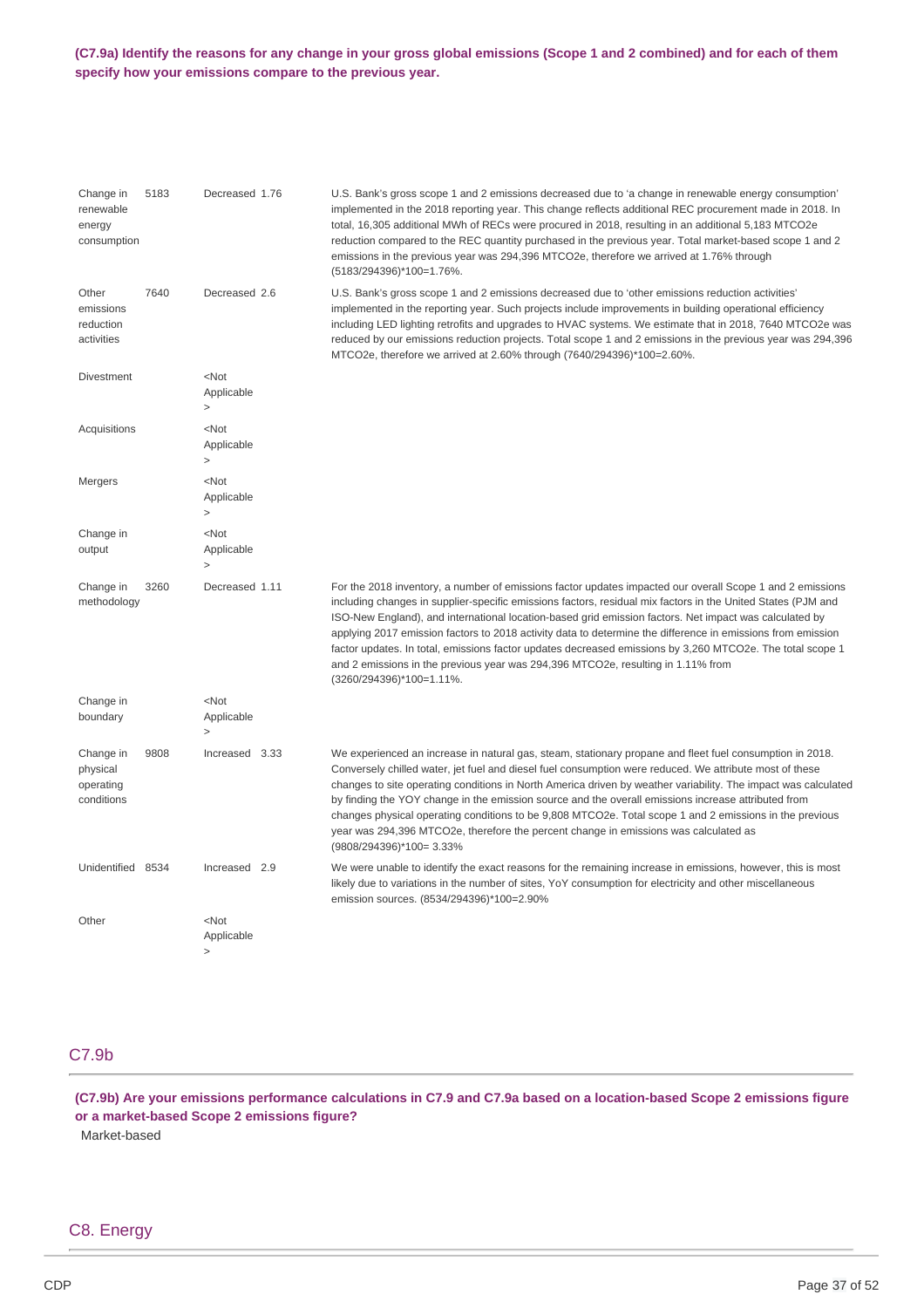## C8.1

 **(C8.1) What percentage of your total operational spend in the reporting year was on energy?** More than 0% but less than or equal to 5%

## C8.2

 **(C8.2) Select which energy-related activities your organization has undertaken.**

| Consumption of fuel (excluding feedstocks)         | Yes            |
|----------------------------------------------------|----------------|
| Consumption of purchased or acquired electricity   | Yes            |
| Consumption of purchased or acquired heat          | N <sub>0</sub> |
| Consumption of purchased or acquired steam         | Yes            |
| Consumption of purchased or acquired cooling       | Yes            |
| Generation of electricity, heat, steam, or cooling | Yes            |

## C8.2a

#### **(C8.2a) Report your organization's energy consumption totals (excluding feedstocks) in MWh.**

| Consumption of fuel (excluding feedstock)                  | HHV (higher heating<br>value) | 0                         | 332849                    | 332849                 |
|------------------------------------------------------------|-------------------------------|---------------------------|---------------------------|------------------------|
| Consumption of purchased or acquired electricity           | <not applicable=""></not>     | 86774                     | 447807                    | 534581                 |
| Consumption of purchased or acquired heat                  | <not applicable=""></not>     | <not applicable=""></not> | <not applicable=""></not> | $<$ Not<br>Applicable> |
| Consumption of purchased or acquired steam                 | <not applicable=""></not>     | 0                         | 31341                     | 31341                  |
| Consumption of purchased or acquired cooling               | <not applicable=""></not>     | 0                         | 17024                     | 17024                  |
| Consumption of self-generated non-fuel renewable<br>energy | <not applicable=""></not>     | 27                        | <not applicable=""></not> | 27                     |
| Total energy consumption                                   | <not applicable=""></not>     | 86801                     | 829021                    | 915822                 |

## C8.2b

## **(C8.2b) Select the applications of your organization's consumption of fuel.**

| No. |
|-----|
| No. |
| No. |
| No. |
| No. |
|     |

## C8.2c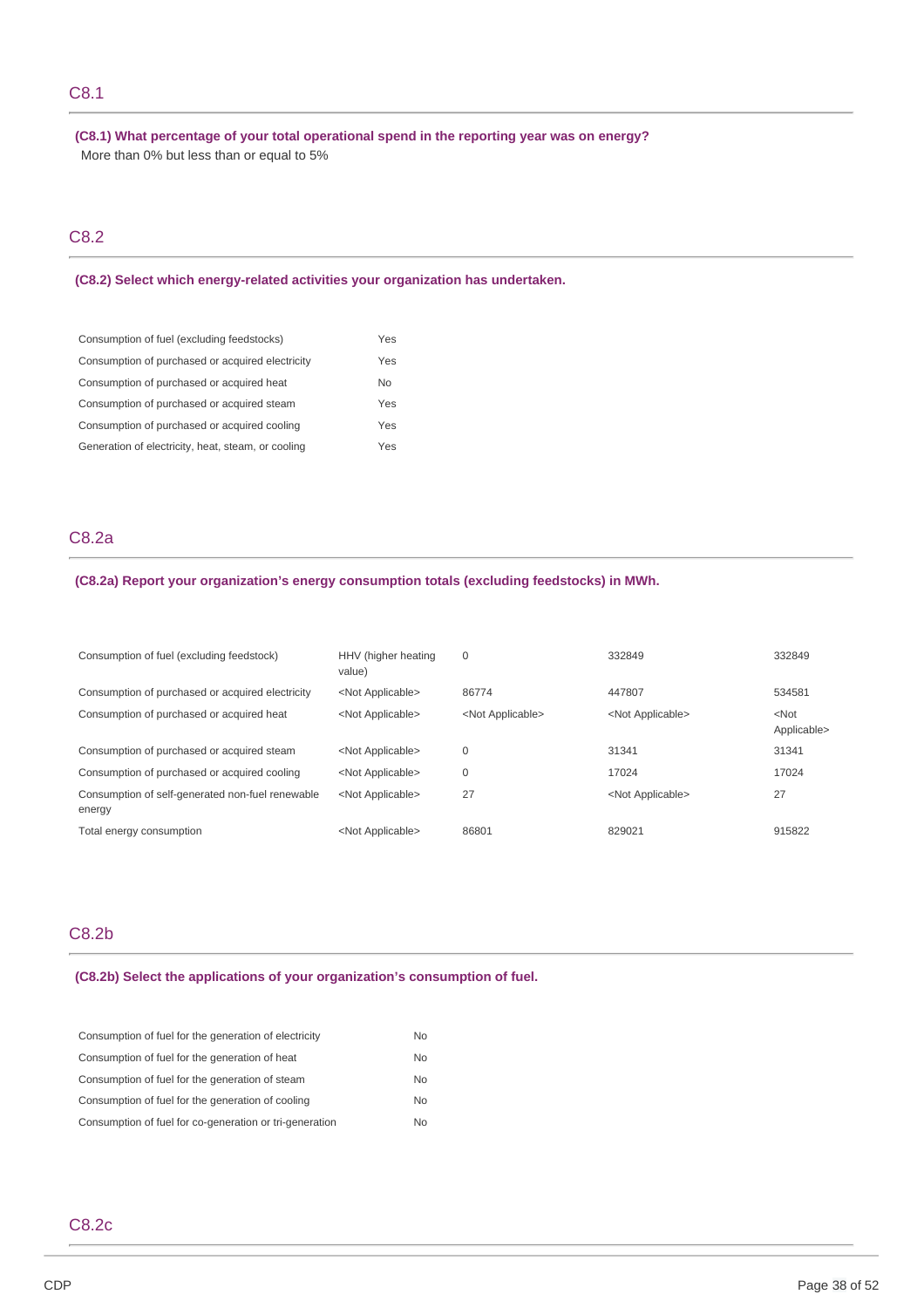#### **(C8.2c) State how much fuel in MWh your organization has consumed (excluding feedstocks) by fuel type.**

 **Fuels (excluding feedstocks)** Natural Gas

 HHV (higher heating value) **Heating value**

 **Total fuel MWh consumed by the organization** 317581

 **MWh fuel consumed for self-generation of electricity** <Not Applicable>

 **MWh fuel consumed for self-generation of heat** <Not Applicable>

 **MWh fuel consumed for self-generation of steam** <Not Applicable>

 **MWh fuel consumed for self-generation of cooling** <Not Applicable>

 **MWh fuel consumed for self-cogeneration or self-trigeneration** <Not Applicable>

### **Comment**

 **Fuels (excluding feedstocks)** Propane Liquid

 HHV (higher heating value) **Heating value**

#### **Total fuel MWh consumed by the organization** 1018

 **MWh fuel consumed for self-generation of electricity** <Not Applicable>

 **MWh fuel consumed for self-generation of heat** <Not Applicable>

 **MWh fuel consumed for self-generation of steam** <Not Applicable>

 **MWh fuel consumed for self-generation of cooling** <Not Applicable>

 **MWh fuel consumed for self-cogeneration or self-trigeneration** <Not Applicable>

## **Comment**

 **Fuels (excluding feedstocks)** Diesel

 HHV (higher heating value) **Heating value**

 **Total fuel MWh consumed by the organization** 5292

 **MWh fuel consumed for self-generation of electricity** <Not Applicable>

 **MWh fuel consumed for self-generation of heat** <Not Applicable>

 **MWh fuel consumed for self-generation of steam** <Not Applicable>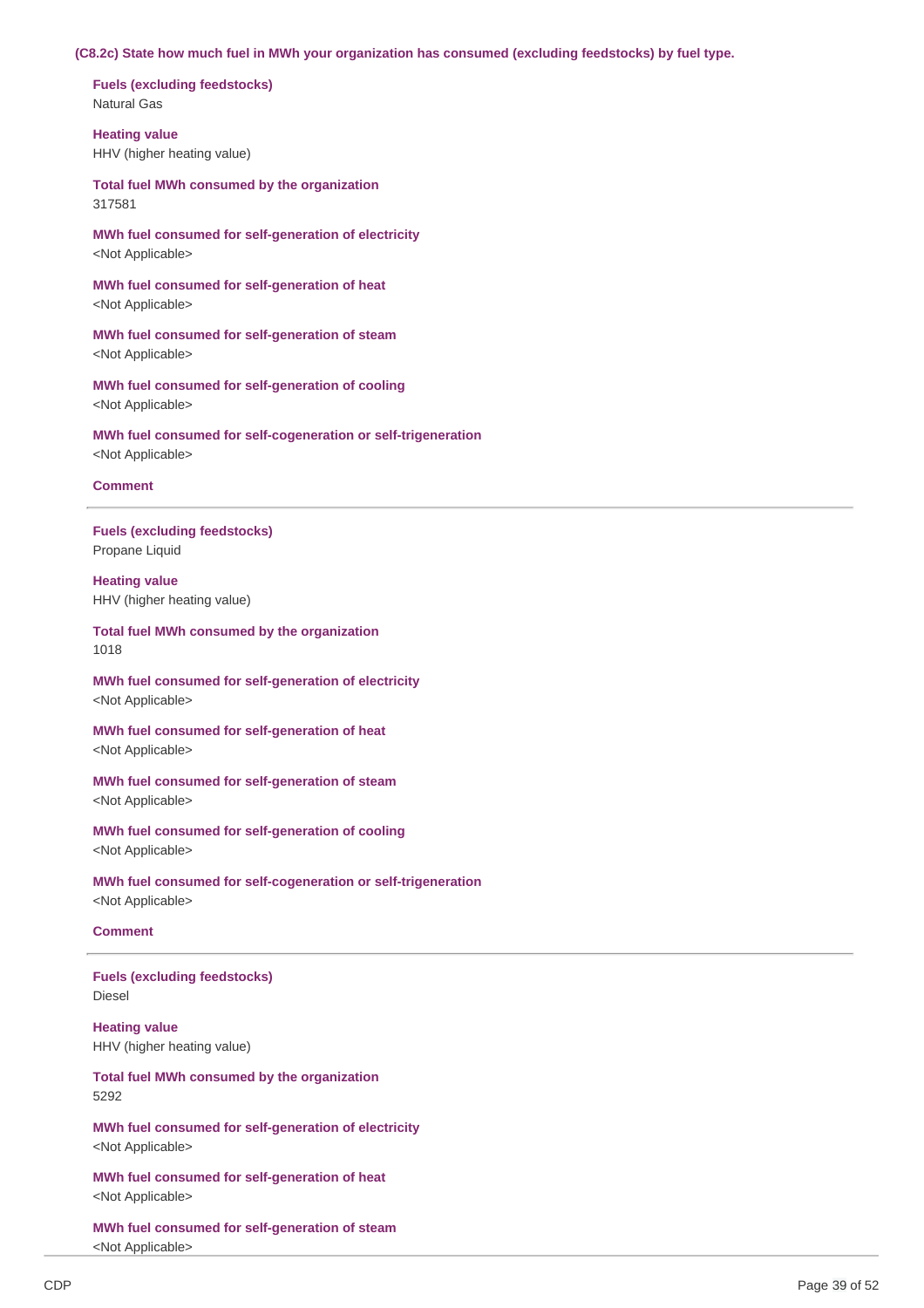#### **MWh fuel consumed for self-generation of cooling**

<Not Applicable>

### **MWh fuel consumed for self-cogeneration or self-trigeneration**

<Not Applicable>

## **Comment**

 **Fuels (excluding feedstocks)** Fuel Oil Number 2

 HHV (higher heating value) **Heating value**

 **Total fuel MWh consumed by the organization** 218

 **MWh fuel consumed for self-generation of electricity** <Not Applicable>

 **MWh fuel consumed for self-generation of heat** <Not Applicable>

 **MWh fuel consumed for self-generation of steam** <Not Applicable>

 **MWh fuel consumed for self-generation of cooling** <Not Applicable>

 **MWh fuel consumed for self-cogeneration or self-trigeneration** <Not Applicable>

### **Comment**

 **Fuels (excluding feedstocks)** Jet Kerosene

 HHV (higher heating value) **Heating value**

 **Total fuel MWh consumed by the organization** 8740

 **MWh fuel consumed for self-generation of electricity** <Not Applicable>

 **MWh fuel consumed for self-generation of heat** <Not Applicable>

 **MWh fuel consumed for self-generation of steam** <Not Applicable>

 **MWh fuel consumed for self-generation of cooling** <Not Applicable>

 **MWh fuel consumed for self-cogeneration or self-trigeneration** <Not Applicable>

**Comment**

# C8.2d

 **(C8.2d) List the average emission factors of the fuels reported in C8.2c.**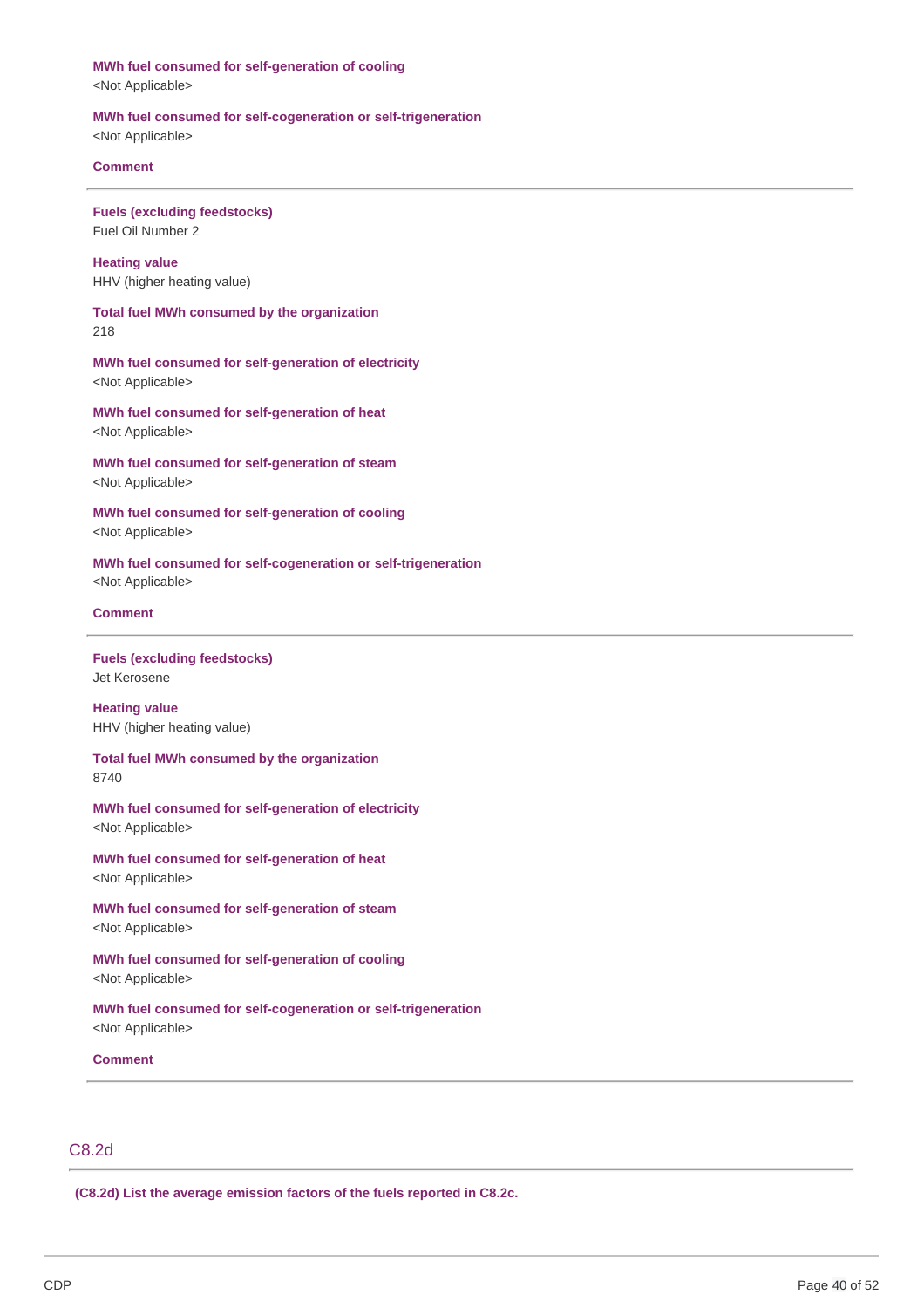### **Diesel**

## **Emission factor** 0.03872

**Unit**

metric tons CO2e per liter

## **Emission factor source**

2018 Climate Registry Default Emissions Factors (May 2018)

## **Comment**

This emission factor is the U.S. national average factor

## **Fuel Oil Number 2**

## **Emission factor** 0.0394

 metric tons CO2e per liter **Unit**

## **Emission factor source**

2018 Climate Registry Default Emissions Factors (May 2018)

## **Comment**

This emission factor is the U.S. national average factor

## **Jet Kerosene**

**Emission factor** 0.03725

## **Unit**

metric tons CO2e per liter

## **Emission factor source**

2018 Climate Registry Default Emissions Factors (May 2018)

## **Comment**

This emission factor is the U.S. national average factor

## **Natural Gas**

## **Emission factor**

0.01584

 metric tons CO2e per liter **Unit**

## **Emission factor source**

 2018 Climate Registry Default Emissions Factors (May 2018) UNFCCC CRF Implied Emission Factor Natural Gas; 2012; IPCC 2006 DEFAULT PER "Emissions Factor Database"; Defra/DECC Conversion factors for Company Reporting Version 1.0 (2018)

## **Comment**

 This emissions factor is an average of the U.S. national average factor, Canadian provincial factors, and national average factors for the following countries: Belgium, Cayman Islands, Germany, Ireland, Mexico, Norway, Poland, Spain, United Kingdom

## **Propane Liquid**

## **Emission factor**

0.02157

 metric tons CO2e per liter **Unit**

## **Emission factor source**

2018 Climate Registry Default Emissions Factors (May 2018)

## **Comment**

This emission factor is the U.S. national average factor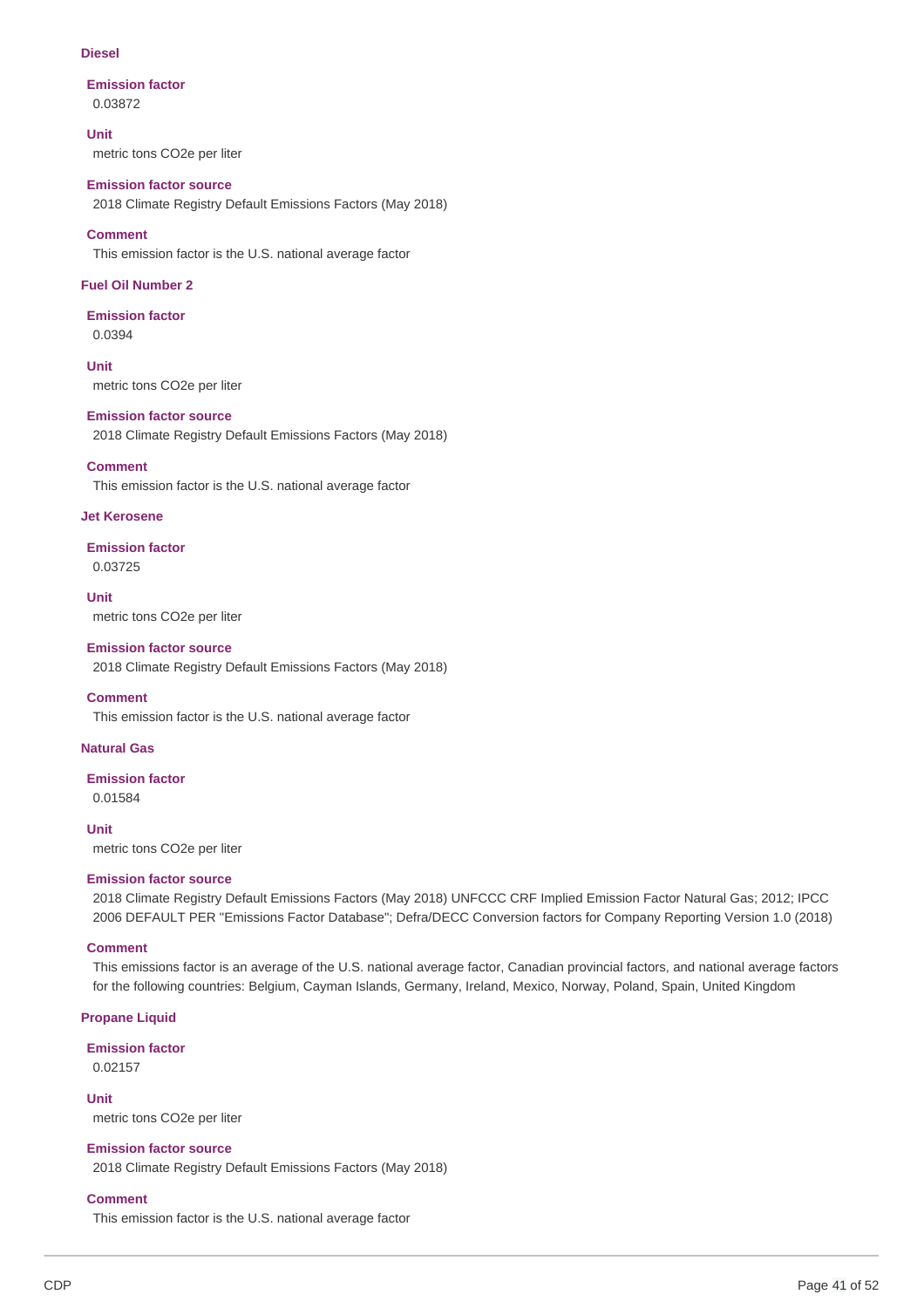## C8.2e

(C8.2e) Provide details on the electricity, heat, steam, and cooling your organization has generated and consumed in the **reporting year.**

| Electricity 27 | 27 | 27 | 27 |
|----------------|----|----|----|
| Heat           |    |    |    |
| Steam          |    |    |    |
| Cooling        |    |    |    |

## C8.2f

(C8.2f) Provide details on the electricity, heat, steam and/or cooling amounts that were accounted for at a low-carbon  **emission factor in the market-based Scope 2 figure reported in C6.3.**

 **Basis for applying a low-carbon emission factor** Energy attribute certificates, Renewable Energy Certificates (RECs)

**Low-carbon technology type**

Other low-carbon technology, please specify (Wind and Solar)

 **Region of consumption of low-carbon electricity, heat, steam or cooling** North America

 **MWh consumed associated with low-carbon electricity, heat, steam or cooling** 10621

 **Emission factor (in units of metric tons CO2e per MWh)**

0

## **Comment**

 In CY2018, U.S. Bank purchased a total of 1491 MWh of Green-e Certified Clean Source RECs through both Portland General Electric's Clean Wind Green Tags. Additionally, in CY2018, U.S. Bank purchased a total of 9,130 MWh of Green-e Certified Clean Source RECs through Xcel's Renewable\*Connect program. The Renewable\*Connect program includes a mix of wind and solar energy, both of which carry an emissions attribute of 0. 'Other low-carbon technology, please specify' was selected to clarify this fact.

 **Basis for applying a low-carbon emission factor** Energy attribute certificates, Renewable Energy Certificates (RECs)

**Low-carbon technology type** Solar PV

 **Region of consumption of low-carbon electricity, heat, steam or cooling** North America

 **MWh consumed associated with low-carbon electricity, heat, steam or cooling** 76153

 **Emission factor (in units of metric tons CO2e per MWh)**

 $\Omega$ 

## **Comment**

 In CY2018, U.S. Bank purchased a total of 86,774 MWh of RECs through the CD Global Solar NC Holdings, LLC which develops community Solar PV projects primarily in the State of North Carolina.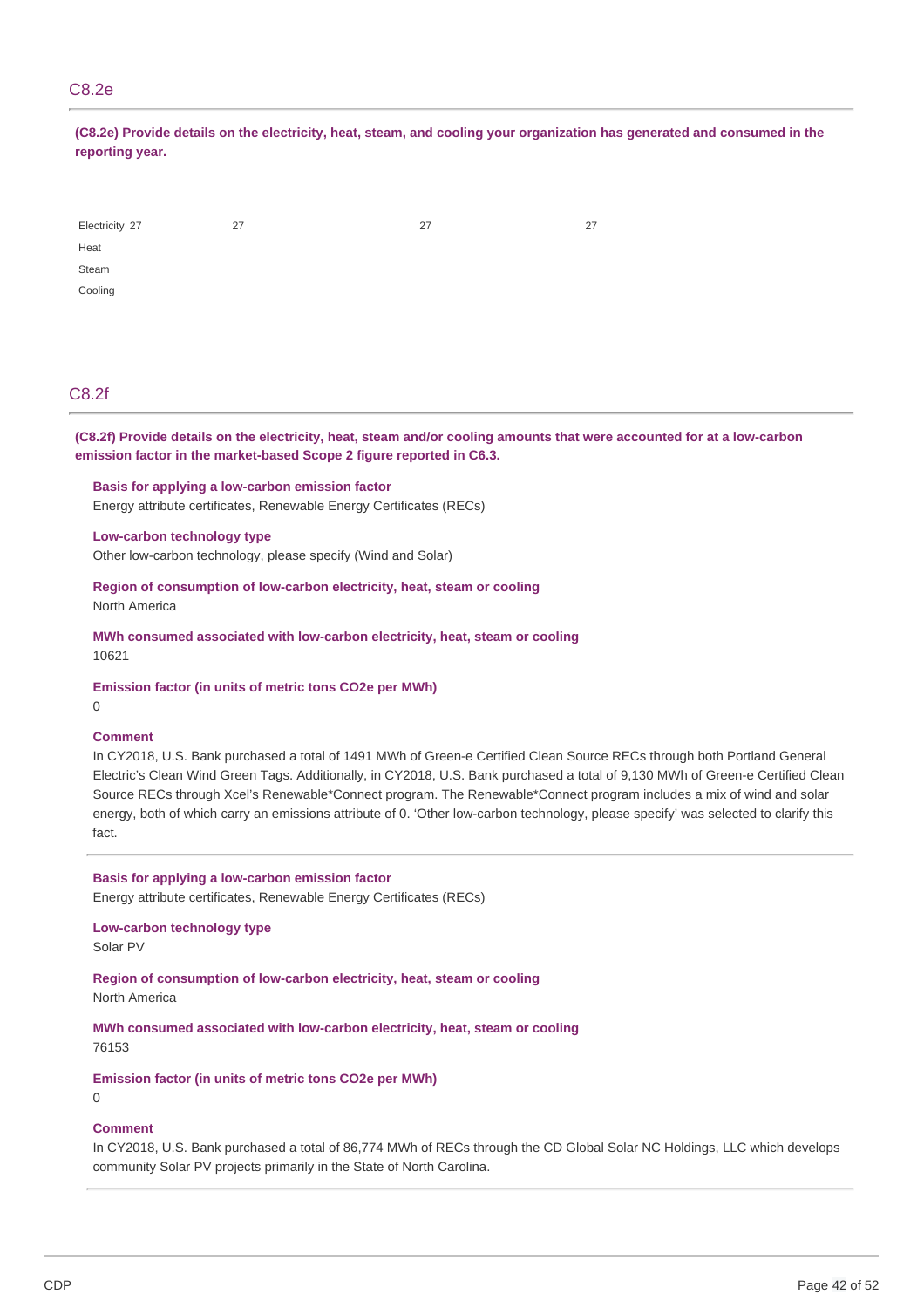## C9.1

 **(C9.1) Provide any additional climate-related metrics relevant to your business.**

## C10. Verification

## C10.1

 **(C10.1) Indicate the verification/assurance status that applies to your reported emissions.**

| Scope 1                                  | Third-party verification or assurance process in place |
|------------------------------------------|--------------------------------------------------------|
| Scope 2 (location-based or market-based) | Third-party verification or assurance process in place |
| Scope 3                                  | Third-party verification or assurance process in place |

## C10.1a

(C10.1a) Provide further details of the verification/assurance undertaken for your Scope 1 and/or Scope 2 emissions and  **attach the relevant statements.**

## **Scope** Scope 1

 **Verification or assurance cycle in place** Annual process

 **Status in the current reporting year** Complete

 **Type of verification or assurance** Limited assurance

 **Attach the statement** USBank - CDP Verification Statement Limited 2018 final rev 1.pdf

 **Page/ section reference** Page 1

**Relevant standard** ISO14064-3

 **Proportion of reported emissions verified (%)** 100

 Scope 2 location-based **Scope**

 **Verification or assurance cycle in place** Annual process

 **Status in the current reporting year** Complete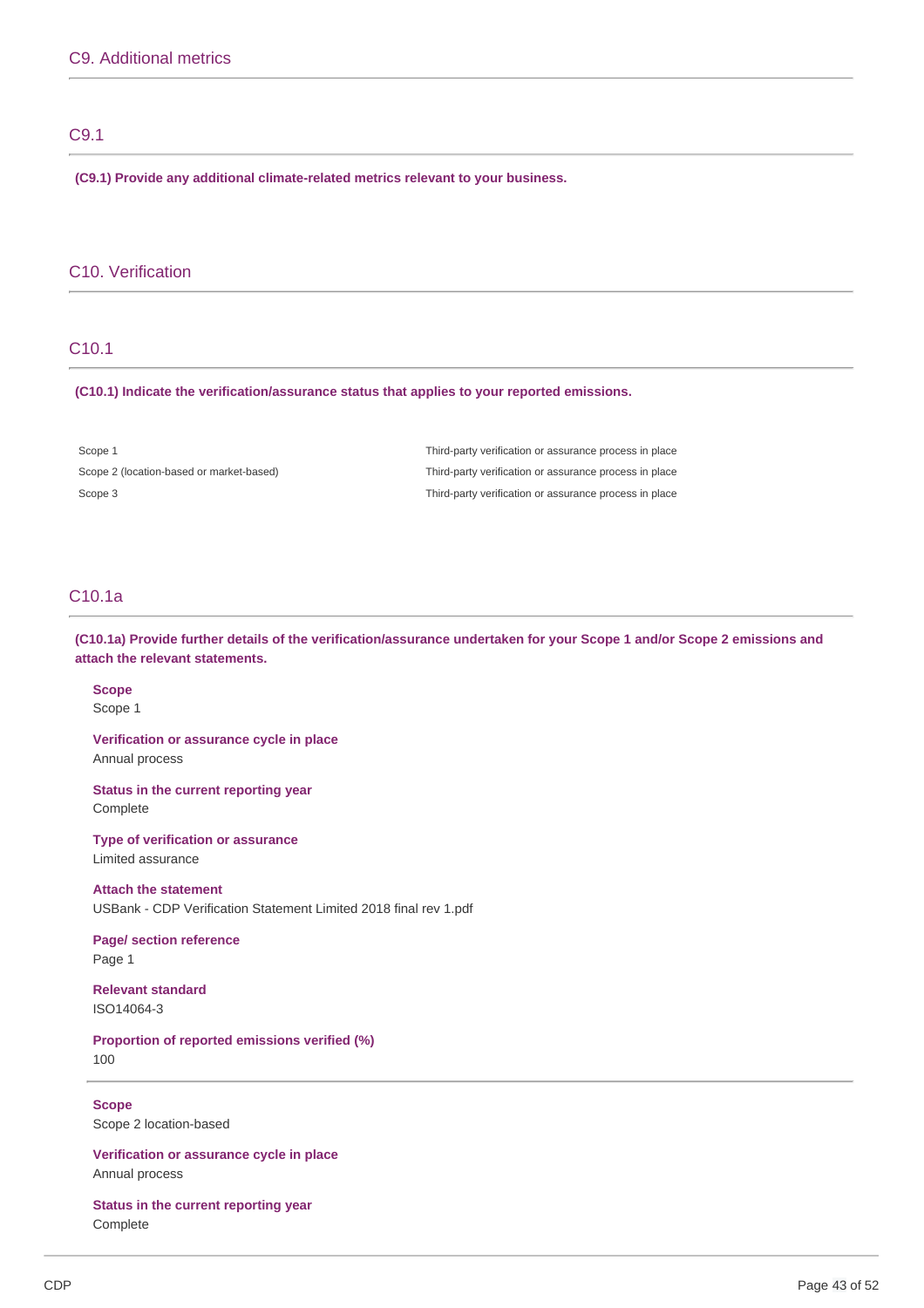**Type of verification or assurance Attach the statement** USBank - CDP Verification Statement Limited 2018 final rev 1.pdf  **Page/ section reference Proportion of reported emissions verified (%)** Scope 2 market-based  **Verification or assurance cycle in place Status in the current reporting year Type of verification or assurance Attach the statement** USBank - CDP Verification Statement Limited 2018 final rev 1.pdf  **Page/ section reference Proportion of reported emissions verified (%)** Limited assurance Page 1 **Relevant standard** ISO14064-3 100 **Scope** Annual process Complete Limited assurance Page 1 **Relevant standard** ISO14064-3 100

# C10.1b

(C10.1b) Provide further details of the verification/assurance undertaken for your Scope 3 emissions and attach the relevant **statements.**

 Scope 3- all relevant categories **Scope**

 **Verification or assurance cycle in place** Annual process

 **Status in the current reporting year** Complete

 **Attach the statement** USBank - CDP Verification Statement Limited 2018 final rev 1.pdf

**Page/section reference** Page 1

**Relevant standard** ISO14064-3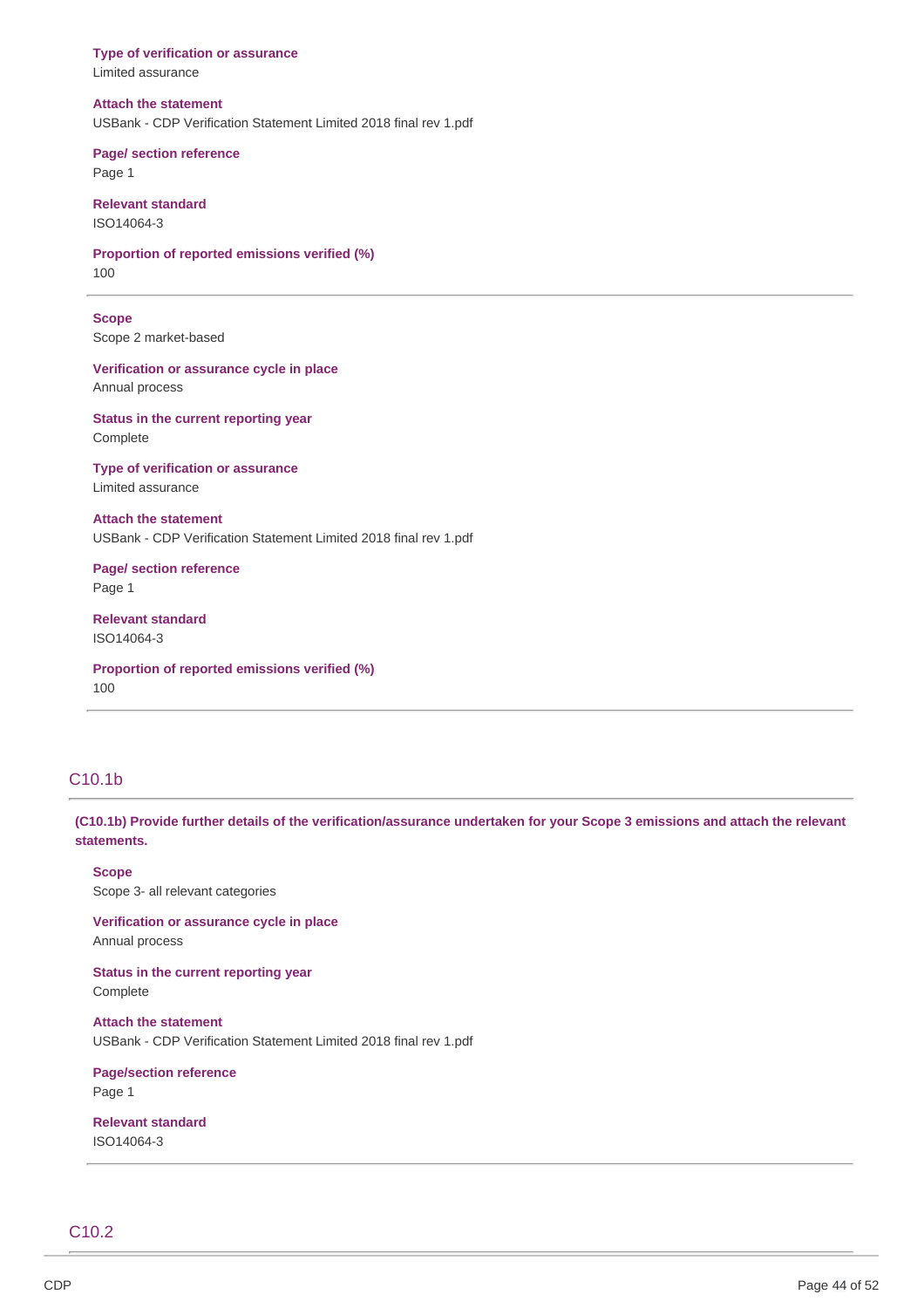(C10.2) Do you verify any climate-related information reported in your CDP disclosure other than the emissions figures  **reported in C6.1, C6.3, and C6.5?**

No, but we are actively considering verifying within the next two years

## C11. Carbon pricing

## C11.1

(C11.1) Are any of your operations or activities regulated by a carbon pricing system (i.e. ETS, Cap & Trade or Carbon Tax)? No, and we do not anticipate being regulated in the next three years

## C11.2

(C11.2) Has your organization originated or purchased any project-based carbon credits within the reporting period? No

## C11.3

 **(C11.3) Does your organization use an internal price on carbon?** No, and we do not currently anticipate doing so in the next two years

## C12. Engagement

## C12.1

 **(C12.1) Do you engage with your value chain on climate-related issues?**

Yes, our suppliers

Yes, our customers

Yes, other partners in the value chain

## C12.1a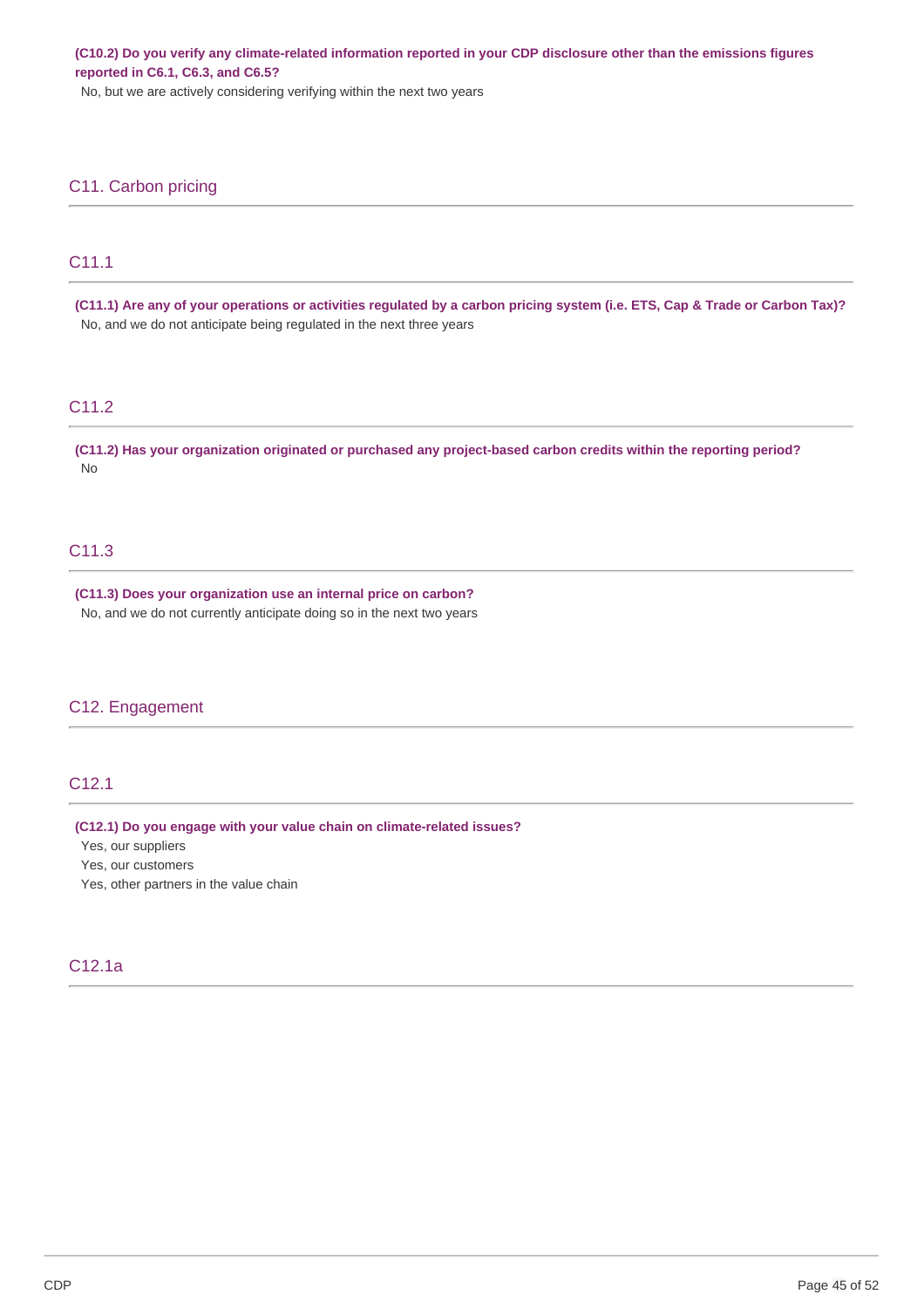#### **(C12.1a) Provide details of your climate-related supplier engagement strategy.**

#### **Type of engagement**

Information collection (understanding supplier behavior)

### **Details of engagement**

Collect climate change and carbon information at least annually from suppliers

## **% of suppliers by number** 0.13

 **% total procurement spend (direct and indirect)** 5

#### **% Scope 3 emissions as reported in C6.5** 100

#### **Rationale for the coverage of your engagement**

 U.S. Bank's supplier engagement efforts around climate change are managed by the Procurement team. Because many business lines manage specific supplier relationships outside of this process, engagement efforts have not yet reached those suppliers. We are currently working on process improvements that would allow us to engage with a larger number of suppliers. We have increased our engagement significantly each year (52 suppliers in 2018/ 39 suppliers in 2017/ 9 suppliers in 2016) in an effort to better understand our customers' environmental programs and leverage available programs to reduce our environmental impact. Another rationale for engaging with the suppliers included above is materiality. The suppliers with whom we currently engage are ones that provide products or services that have an impact on the environment, such as business travel vendors or copy machine vendors. A large portion of our annual spend is on suppliers who provide a service, such as temporary employees, and therefore, have a much smaller environmental impact. We prioritize engagement based on programs in place that we can leverage in order to reduce our emissions or the emissions of our supplier and customers and based on largest impact to emissions. Examples are our Green Auto loan where we leverage the EPA SmartWay program to help our customers reduce their emissions and utilizing the robust program our copy machine vendor already has in place to reduce our energy use, resulting in lower emissions for us, and increase our product recycling efforts. In 2018, U.S. Bank also added 3 new questions to our RFP process for all new projects. This will assist with learning what environmental programs our suppliers have in place and how their results are measured.

#### **Impact of engagement, including measures of success**

 In certain vendor selection processes, U.S. Bank engages with suppliers to discuss opportunities related to the goods and services being purchased. An example of this is working with our promotional item vendor on alternative items that are similar to what is currently being offered, but with a smaller carbon footprint, such as local items to reduce emissions during shipping, or items made from recycled materials. We have also implemented guidelines for our office supply vendor regarding shipping orders. Larger orders are required to ship in an effort to cut down on number of shipments and emissions related to shipping supplies. Discussions with our supply and copy machine vendors have already resulted in changes to a more environmentally friendly standard paper option and expanded utilization of our copy vendor's recycling program. These efforts have resulted in large increases in number of suppliers with whom we engage (from 4 suppliers in 2015 to 52 suppliers in 2018). We anticipate that this number will continue to increase as we grow this program, especially with the added questions to our RFP process. We continue to evaluate our supplier approval program to find ways to prioritize suppliers based on their climate change reduction efforts. Another example of engagement is with our waste management vendor. In 2018, we streamlined management of waste and recycling services under one vendor in an effort to better track and utilize recycling options. We will measure success by the number of locations reporting use of U.S. Bank's Eco2Go recycling program that was developed for smaller and more remote locations. We are also leveraging the expertise of this vendor to educate U.S. Bank employees around recycling and waste management options. This engagement will provide increased visibility and metrics for measuring our success in this area. We measure success quantitatively through number of suppliers with whom we engage and qualitatively through progress made to leverage programs in place by our suppliers within U.S. Bank to strengthen our environmental efforts.

#### **Comment**

## C12.1b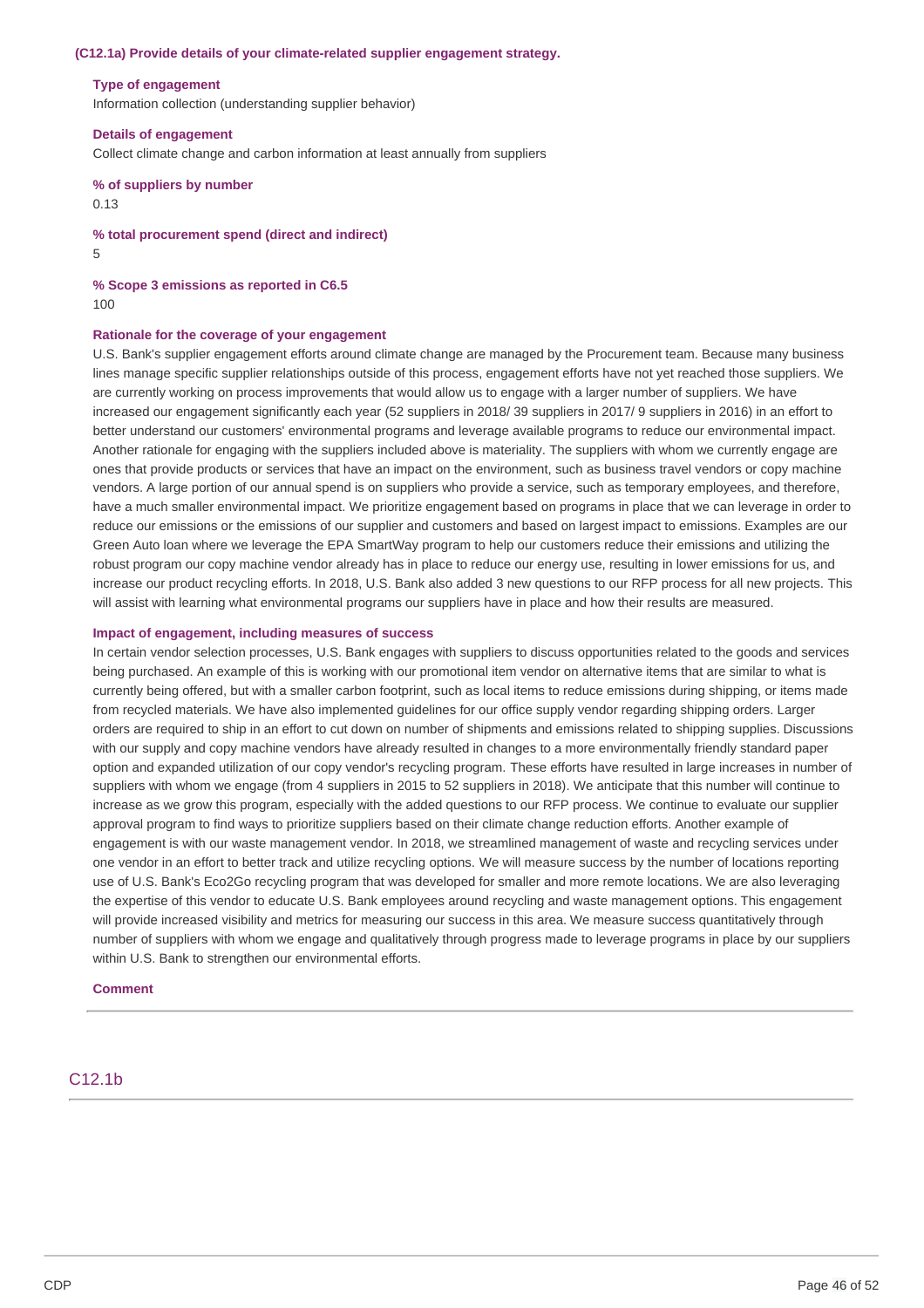#### **(C12.1b) Give details of your climate-related engagement strategy with your customers.**

#### **Type of engagement**

Education/information sharing

#### **Details of engagement**

Run an engagement campaign to education customers about your climate change performance and strategy

 **% of customers by number** 100

#### **% Scope 3 emissions as reported in C6.5**

0

#### **Please explain the rationale for selecting this group of customers and scope of engagement**

 U.S. Bank has taken a wide, more general approach to engage and educate our customers in an effort to encourage customers to bring specific questions to us and seek deeper conversations. We feel this is the most efficient way of sharing our performance and strategy. We target all customers in an effort to reach the largest number possible with our communication and engagement efforts.

#### **Impact of engagement, including measures of success**

 Through U.S. Bank's RFP process, customers are analyzing us in part based on our climate change strategies and environmental initiatives and we have offered to collaborate with them to help meet their needs. We also engage with and educate customers by sharing our environmental initiatives and statistics via our Corporate Social Responsibility Annual Report which is available to all customers and the general public. We draw attention to it on our website and share it on social media to raise awareness. Our Environmental Responsibility Policy is also available on our website to educate customers. Both of these items are also discussed at our annual shareholder meeting as another avenue to engage customers. We measure success quantitatively through an increase in conversations with customers and new business, as well as qualitatively through expanded relationships with our customers around climate change issues. This has resulted in more frequent and meaningful discussions around U.S. Bank's impact on the environment. We expect this initiative to continue growing over the next couple years. For the first time, in 2018, we produced a GRI index and a one page environmental, social, governance (ESG) document that includes information on our efforts to reduce climate change impact. Both of these documents are available for U.S. Bank customers to download via <www.usbank.com/community>. We will measure success for reaching customers and other stakeholders by looking at the number of downloads for each document from our website.

## C12.1c

#### **(C12.1c) Give details of your climate-related engagement strategy with other partners in the value chain.**

 U.S. Bank's Environmental Program Manager engages regularly with industry peers via monthly meetings and other "as needed" group and individual calls and emails. This forum allows us to share best practices to identify and manage climate-related risks and opportunities. It also allows us to collaborate and address climate issues as a group for a larger impact. As an industry, we are collaborating on solutions and strategies to keep up with an increase in reporting requirements around climate change. As part of the monthly round table we recently heard from various reporting organizations, such as CDP and SASB, and were provided an opportunity to address new frameworks and changes to existing frameworks affecting our industry. Our feedback was impactful to develop the final versions of each framework.

 This round table has provided a peer resource for successful tracking and measuring of employee commuting emissions. U.S. Bank plans to utilize this resource over the next year to begin work on calculating our employee commuting emissions.

## C12.3

(C12.3) Do you engage in activities that could either directly or indirectly influence public policy on climate-related issues  **through any of the following?**

## Trade associations **Other**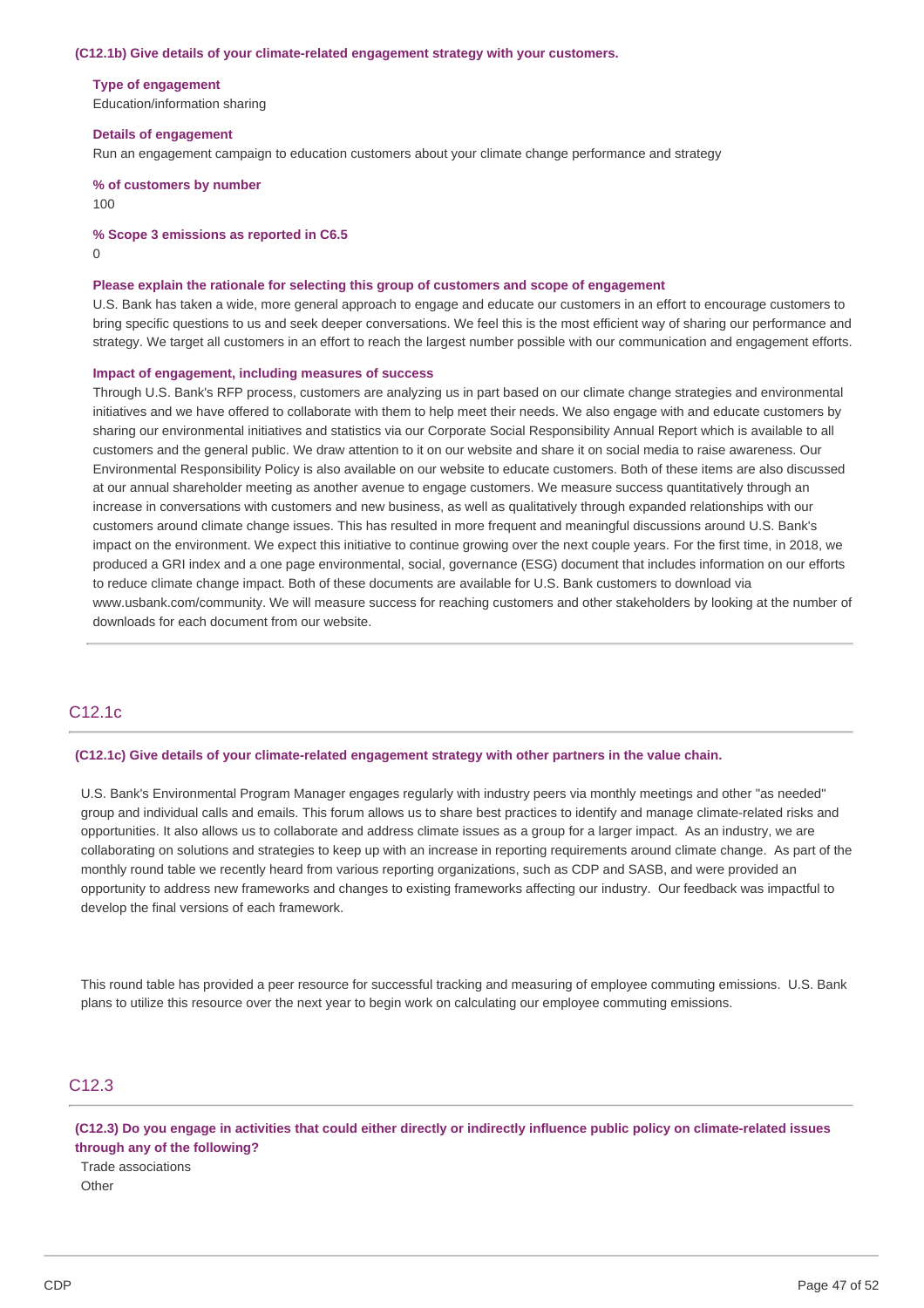(C12.3b) Are you on the board of any trade associations or do you provide funding beyond membership? No

## C12.3e

#### **(C12.3e) Provide details of the other engagement activities that you undertake.**

 As a member of the Ceres Company Network, their policy team keeps us informed on energy policy, particularly in our major markets, and provides opportunities for us to participate in joint efforts to inform and provide feedback to policy makers at the national and state levels.

## C12.3f

## (C12.3f) What processes do you have in place to ensure that all of your direct and indirect activities that influence policy are  **consistent with your overall climate change strategy?**

 Direct and indirect activities are reviewed and approved by a level of senior management not more than three levels removed from the CEO. Potential engagement opportunities are brought to the attention of U.S. Bank's Environmental Program Manager who reviews them within the context of U.S. Bank's Environmental Responsibility Policy. The Environmental Program Manager takes the opportunity to the appropriate Environmental Working Group members, or the full group, depending on the focus of the opportunity, for feedback. The ultimate decision is made in collaboration with the Senior Vice President, Chief Corporate Social Responsibility Officer and is reflective of U.S. Bank's climate change strategy and policy.

## C12.4

 **(C12.4) Have you published information about your organization's response to climate change and GHG emissions** performance for this reporting year in places other than in your CDP response? If so, please attach the publication(s).

### **Publication**

In mainstream reports

### **Status** Complete

 **Attach the document** 2018\_USBancorp\_Annual\_Report (1).pdf

#### **Page/Section reference**

 Pages 16 & 17. Page 16 includes our metric for environmentally beneficial lending and investments. Page 17 offers an overview of our strategy and initiatives.

#### **Content elements**

Strategy Emission targets Other metrics

#### **Comment**

#### **Publication**

In voluntary communications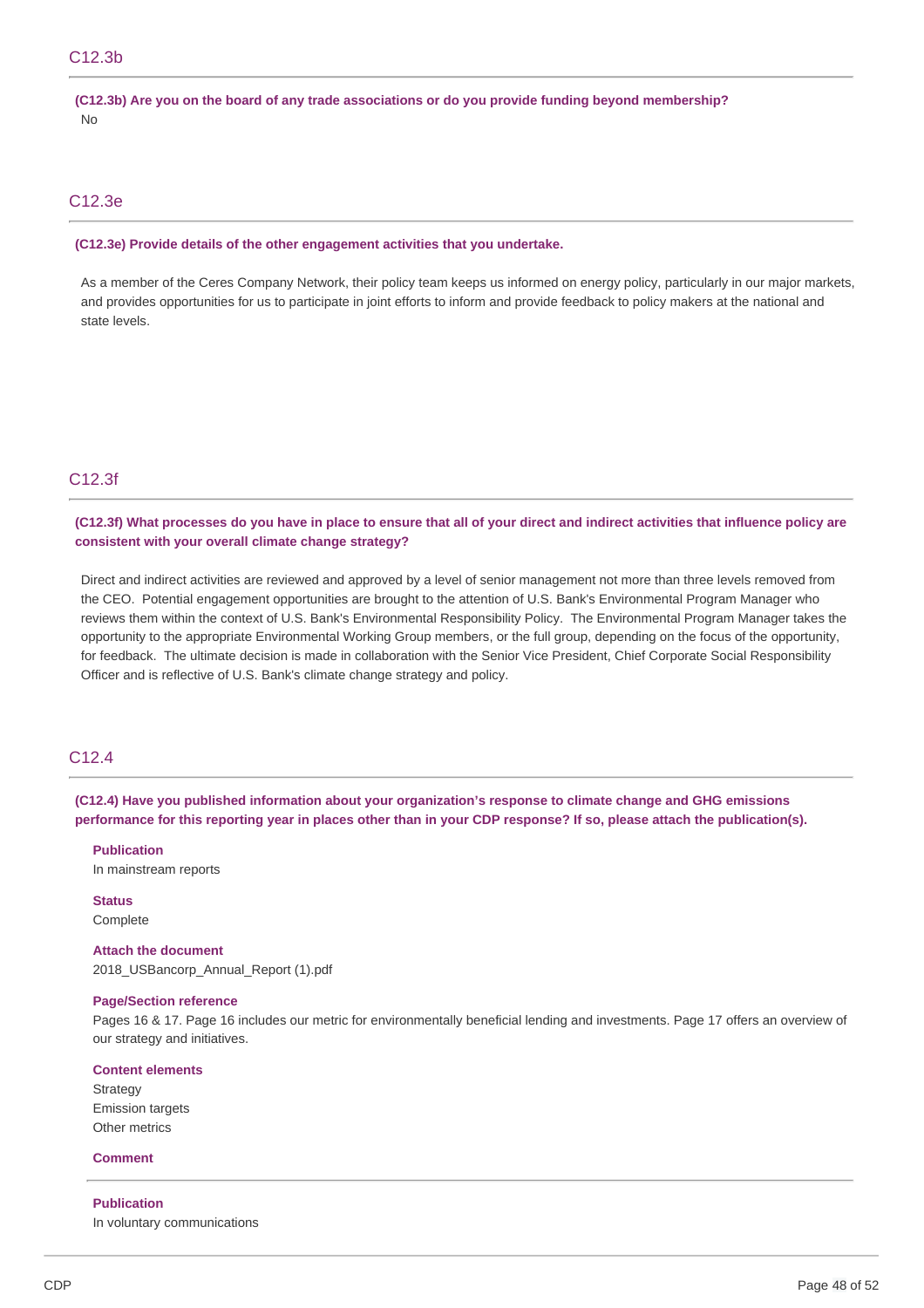**Status** Complete

#### **Attach the document**

 2018 CSR Report Link.docx 2018 USBancorp GRI-Index FINAL.pdf 2018\_USBancorp\_ESG\_FINAL.pdf 2018\_USBancorp\_Community\_One-Pager\_FINAL.pdf

### **Page/Section reference**

 In the full CSR annual report, our environmental efforts are found by clicking on the "Responsibility" tab at the top of the page and choosing "environment". U.S. Bank also provided 3 downloadable pieces this year that discuss environmental efforts throughout - GRI Index, ESG 2 pager and Community Possible one pager.

#### **Content elements**

Governance **Strategy** Emission targets Other metrics

### **Comment**

**Publication** In mainstream reports

**Status** Complete

#### **Attach the document**

USB Proxy 2019.pdf

### **Page/Section reference**

 Page 9 provides an overview of U.S. Bank's responsible lending practices and risk management through enhanced due diligence; Page 27 provides documentation that the Public Responsibility Committee of the board of directors provides oversight of U.S. Bank's environmental work; Page 34 provides further insight into U.S. Bank's risk management, plus our GHG emissions reduction target and environmental lending and investing metric.

#### **Content elements**

 Risks & opportunities Governance Strategy Emission targets Other metrics

#### **Comment**

## C14. Signoff

## C-FI

(C-FI) Use this field to provide any additional information or context that you feel is relevant to your organization's response.  **Please note that this field is optional and is not scored.**

## C14.1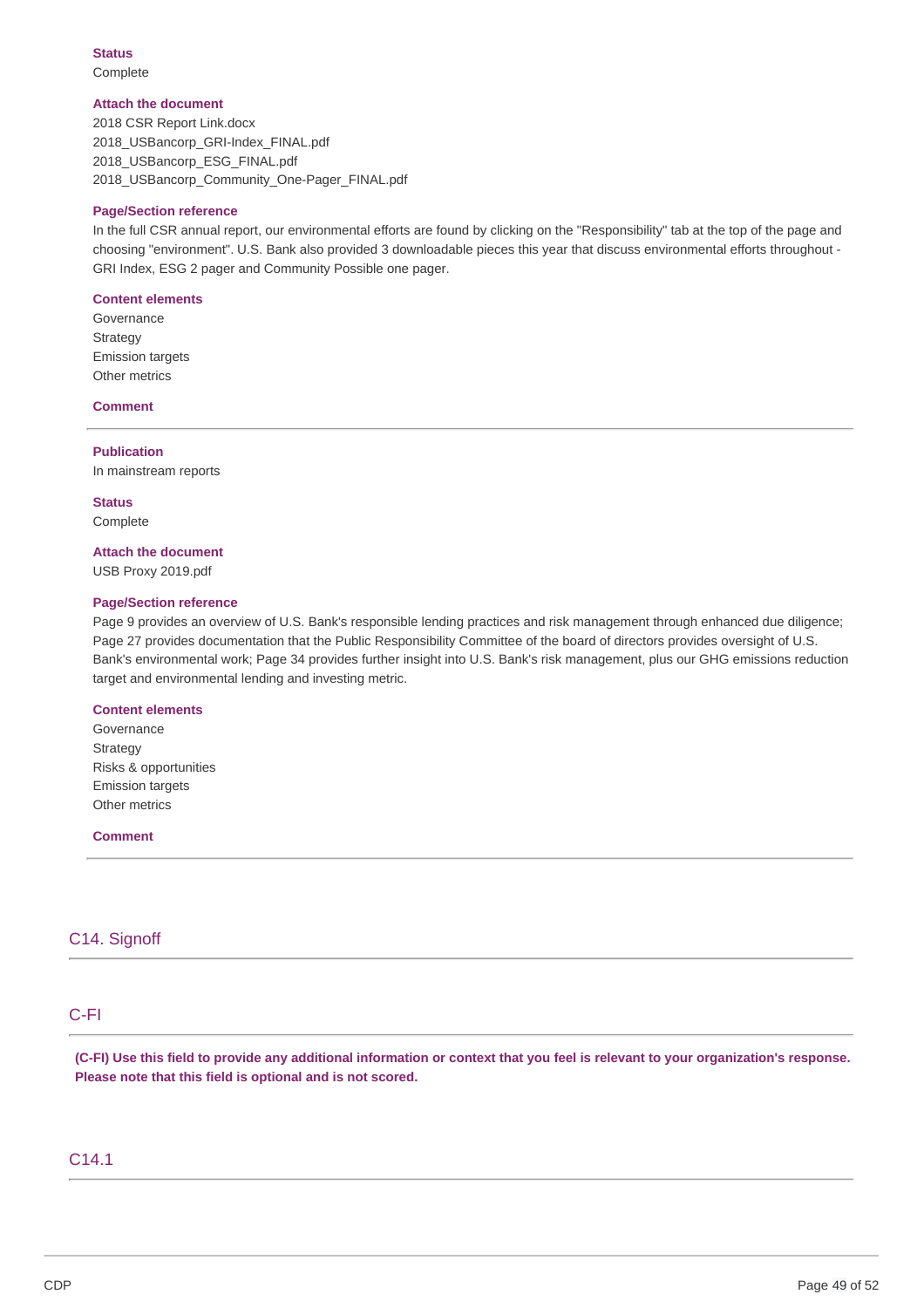#### **(C14.1) Provide details for the person that has signed off (approved) your CDP climate change response.**

Row 1 Andrew Cecere - Chairman, President and CEO Chief Executive Officer (CEO)

## SC. Supply chain module

## SC0.0

 **(SC0.0) If you would like to do so, please provide a separate introduction to this module.**

## SC0.1

 **(SC0.1) What is your company's annual revenue for the stated reporting period?**

Row 1 22637000000

## SC0.2

 **(SC0.2) Do you have an ISIN for your company that you would be willing to share with CDP?** Yes

### SC0.2a

 **(SC0.2a) Please use the table below to share your ISIN.**

Row 1 US 90297330

## SC1.1

(SC1.1) Allocate your emissions to your customers listed below according to the goods or services you have sold them in  **this reporting period.**

## SC1.2

 **(SC1.2) Where published information has been used in completing SC1.1, please provide a reference(s).**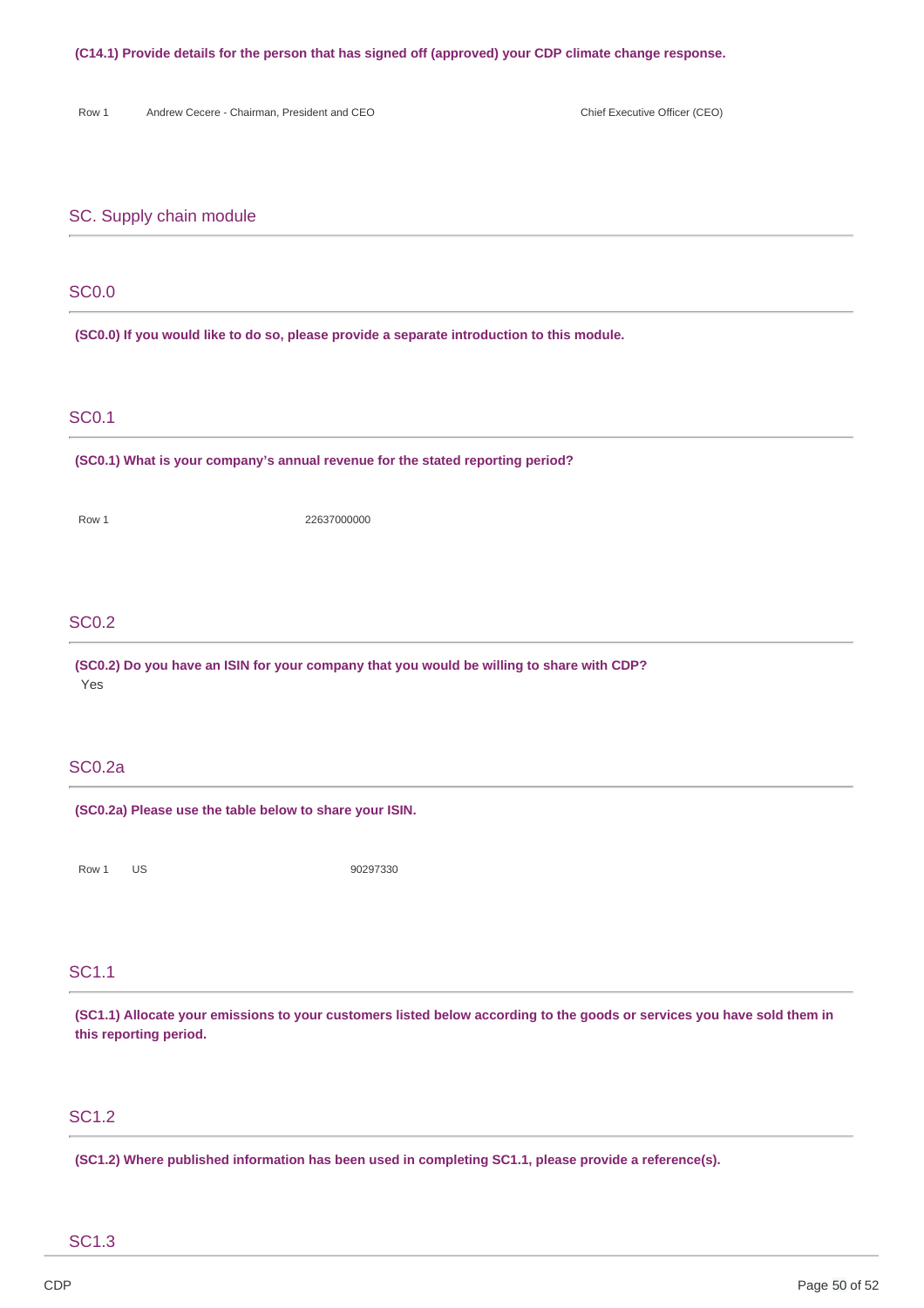## (SC1.3) What are the challenges in allocating emissions to different customers, and what would help you to overcome these **challenges?**

 Customer base is too large and As a very large financial services provider with a large and diverse customer base, the majority of U.S. Bank's emissions result diverse to accurately track emissions to the customer level services we provide and are not dedicated to one product or service or to one customer. diverse to accurately track from our ongoing business operations. Our facilities, our technologies, and our employees all support various aspects of the

## SC1.4

(SC1.4) Do you plan to develop your capabilities to allocate emissions to your customers in the future? No

## SC1.4b

 **(SC1.4b) Explain why you do not plan to develop capabilities to allocate emissions to your customers.**

 Due to the structure of U.S. Bank's operations and the nature of the products and services we provide, it is unlikely that there would be any accurate way to allocate emissions to the customer level.

## SC2.1

(SC2.1) Please propose any mutually beneficial climate-related projects you could collaborate on with specific CDP Supply **Chain members.**

## SC2.2

(SC2.2) Have requests or initiatives by CDP Supply Chain members prompted your organization to take organizational-level  **emissions reduction initiatives?**

No

## SC3.1

 **(SC3.1) Do you want to enroll in the 2019-2020 CDP Action Exchange initiative?** No

## SC3.2

 **(SC3.2) Is your company a participating supplier in CDP's 2018-2019 Action Exchange initiative?** No

## SC4.1